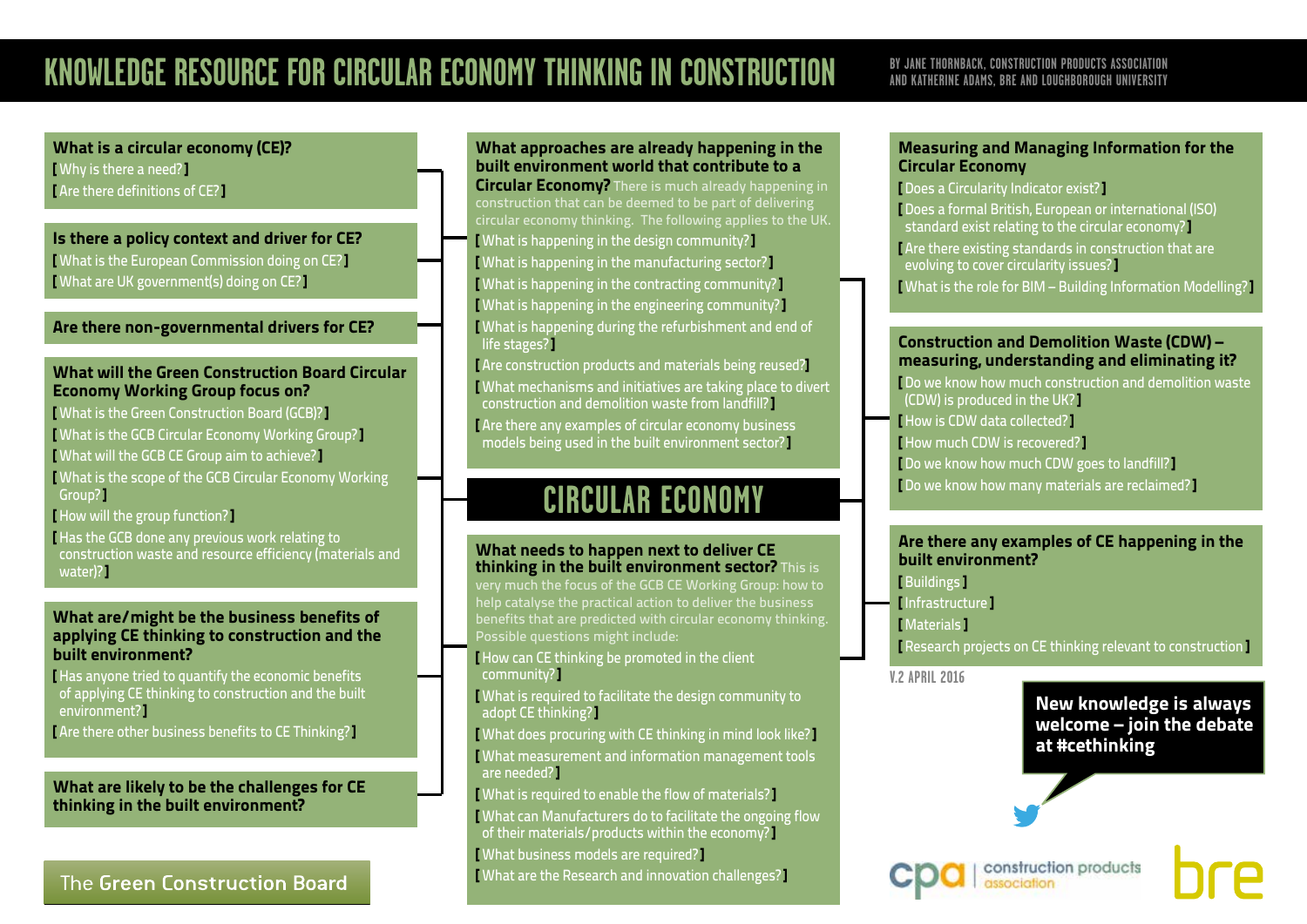<span id="page-1-0"></span>

| What is a circular economy (CE)?<br>[Why is there a need?]<br>[Are there definitions of CE?]<br>Is there a policy context and driver for CE?<br>[What is the European Commission doing on CE?]                                                                                                                                                                                                                                                               | What approaches are already happening in the<br>built environment world that contribute to a<br><b>Circular Economy?</b> There is much already happening in<br>construction that can be deemed to be part of delivering<br>circular economy thinking. The following applies to the UK<br><b>[What is happening in the design community?]</b><br>[What is happening in the manufacturing sector?] | <b>Measuring and Managing Information for the</b><br><b>Circular Economy</b><br>[Does a Circularity Indicator exist?]<br>[Does a formal British, European or international (ISO)<br>standard exist relating to the circular economy?]<br>[Are there existing standards in construction that are<br>evolving to cover circularity issues?]                                               |
|--------------------------------------------------------------------------------------------------------------------------------------------------------------------------------------------------------------------------------------------------------------------------------------------------------------------------------------------------------------------------------------------------------------------------------------------------------------|--------------------------------------------------------------------------------------------------------------------------------------------------------------------------------------------------------------------------------------------------------------------------------------------------------------------------------------------------------------------------------------------------|-----------------------------------------------------------------------------------------------------------------------------------------------------------------------------------------------------------------------------------------------------------------------------------------------------------------------------------------------------------------------------------------|
| [What are UK government(s) doing on CE?]                                                                                                                                                                                                                                                                                                                                                                                                                     | <b>What is happening in the contracting community?</b><br>[What is happening in the engineering community?]                                                                                                                                                                                                                                                                                      | [What is the role for BIM - Building Information Modelling?]                                                                                                                                                                                                                                                                                                                            |
| Are there non-governmental drivers for CE?                                                                                                                                                                                                                                                                                                                                                                                                                   | What is happening during the refurbishment and end of                                                                                                                                                                                                                                                                                                                                            |                                                                                                                                                                                                                                                                                                                                                                                         |
| <b>What will the Green Construction Board Cir</b><br><b>Economy Working Group focus on?</b><br>[What is the Green Construction Board (GCB)?]<br>[What is the GCB Circular Economy Working Group?]<br>[What will the GCB CE Group aim to achieve?]<br>What is the scope of the GCB Circular Economy Wor<br>Group?]<br>[How will the group function?]<br>Has the GCB done any previous work relating to<br>construction waste and resource efficiency (materia | Why is there a need?<br>Circular economy thinking means maintaining access to materials and resources<br>for continual and future use. With an ever expanding human population and<br>rising standards of living across the globe, it is likely to be the only viable option<br>to maintain standards of living.                                                                                 | truction and Demolition Waste (CDW) –<br>$\boldsymbol{\Omega}$<br>uring, understanding and eliminating it?<br>know how much construction and demolition waste<br>is produced in the UK?]<br>CDW data collected?]<br>uch CDW is recovered?<br>know how much CDW goes to landfill?<br>know how many materials are reclaimed?]<br>here any examples of CE happening in the<br>environment? |
| water)?<br>What are/might be the business benefits<br>applying CE thinking to construction and th<br>built environment?                                                                                                                                                                                                                                                                                                                                      |                                                                                                                                                                                                                                                                                                                                                                                                  | ngs]<br>:ructure <b>l</b><br>als 1<br>rch projects on CE thinking relevant to construction ]                                                                                                                                                                                                                                                                                            |
| Has anyone tried to quantify the economic benefits<br>of applying CE thinking to construction and the built<br>environment?]<br>[Are there other business benefits to CE Thinking?]                                                                                                                                                                                                                                                                          | What is required to facilitate the design community to<br>adopt CE thinking?<br><b>[What does procuring with CE thinking in mind look like?]</b><br>What measurement and information management tools                                                                                                                                                                                            | IL 2016<br><b>New knowledge is always</b><br>welcome - join the debate<br>at #cethinking                                                                                                                                                                                                                                                                                                |
| What are likely to be the challenges for CE<br>thinking in the built environment?                                                                                                                                                                                                                                                                                                                                                                            | are needed?]<br>[What is required to enable the flow of materials?]<br>What can Manufacturers do to facilitate the ongoing flow                                                                                                                                                                                                                                                                  |                                                                                                                                                                                                                                                                                                                                                                                         |
|                                                                                                                                                                                                                                                                                                                                                                                                                                                              | of their materials/products within the economy?]<br><b>[What business models are required?]</b>                                                                                                                                                                                                                                                                                                  |                                                                                                                                                                                                                                                                                                                                                                                         |
| The Green Construction Board                                                                                                                                                                                                                                                                                                                                                                                                                                 | <b>[What are the Research and innovation challenges?]</b>                                                                                                                                                                                                                                                                                                                                        | construction products                                                                                                                                                                                                                                                                                                                                                                   |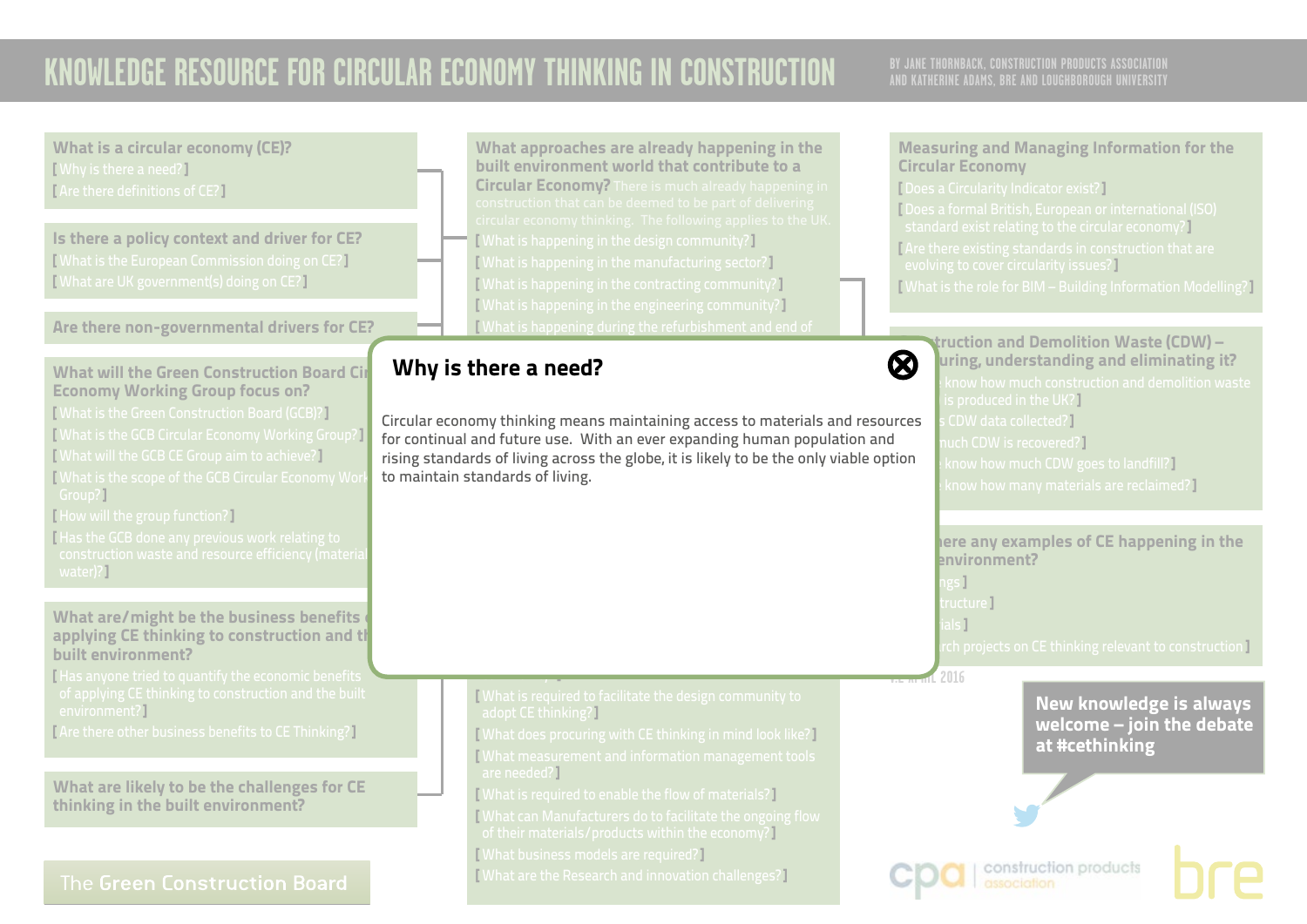<span id="page-2-0"></span>

| <b>What is a circular economy (CE)?</b><br>[Why is there a need?]<br>[Are there definitions of CE?]                                                                                            | What approaches are already happening in the<br>built environment world that contribute to a<br><b>Circular Economy?</b> There is much already happening in<br>construction that can be deemed to be part of delivering<br>$\frac{1}{2}$ thinking. The following annlies to the U                                                                                                                                                                                                                                                                                                                                                                                                                                                                                                                                                            | <b>Measuring and Managing Information for the</b><br><b>Circular Economy</b><br>[ Does a Circularity Indicator exist?]<br>[Does a formal British, European or international (ISO) | economy?)                                               |
|------------------------------------------------------------------------------------------------------------------------------------------------------------------------------------------------|----------------------------------------------------------------------------------------------------------------------------------------------------------------------------------------------------------------------------------------------------------------------------------------------------------------------------------------------------------------------------------------------------------------------------------------------------------------------------------------------------------------------------------------------------------------------------------------------------------------------------------------------------------------------------------------------------------------------------------------------------------------------------------------------------------------------------------------------|-----------------------------------------------------------------------------------------------------------------------------------------------------------------------------------|---------------------------------------------------------|
| Is there a policy c<br>Are there definitions of CE?<br>What is the Europer<br><b>I</b> What are UK govern                                                                                      |                                                                                                                                                                                                                                                                                                                                                                                                                                                                                                                                                                                                                                                                                                                                                                                                                                              | <b>Ø</b>                                                                                                                                                                          | ction that are<br>ormation Modelling?                   |
| Are there non-got<br>What will the Gre<br>http://www.ellenmacarthurfoundation.org/circular-economy<br><b>Economy Working</b>                                                                   | Yes, there are a number of differing definitions and views of CE. Popular ones are:<br>Ellen MacArthur Foundation which has produced a series of in-depth think tank pieces, including a definition of CE, an indicator for<br>measuring CE and detailed consideration of the business case for CE.                                                                                                                                                                                                                                                                                                                                                                                                                                                                                                                                          |                                                                                                                                                                                   | /aste (CDW) –<br>eliminating it?<br>nd demolition waste |
| [What is the Green C<br>[What is the GCB Circ<br><b>I</b> What will the GCB CI<br>Mhat is the scope of<br>Group?]<br>How will the group f<br>Has the GCB done a<br>construction waste          | A number of organisations have adopted their own definitions of circular economy. Whilst these vary to an extent, they include<br>common aspects such as keeping materials at a highest value possible, having circular loops of materials and developing<br>appropriate business models. Examples include WRAP (http://www.wrap.org.uk/content/wrap-and-circular-economy); The<br>Scottish Government (https://consult.scotland.gov.uk/zero-waste-delivery/making-things-last), Green Alliance http://www.green-<br>alliance.org.uk/CETF.php; Aldersgate Group (http://www.aldersgategroup.org.uk/asset/download/242/Report%2520-%2520Res<br>ilience%2520in%2520the%2520Round.pdf), Chatham House (https://www.chathamhouse.org/sites/files/chathamhouse/public/<br>Research/Energy,%20Environment%20and%20Development/bp0312_preston.pdf). |                                                                                                                                                                                   | andfill?]<br>eclaimed?】<br>appening in the              |
| water)?]<br>performance economy, industrial ecology and biomimicry.                                                                                                                            | The concept of CE is a vibrant subject area in the academic community involving various schools of thought such as cradle to cradle,                                                                                                                                                                                                                                                                                                                                                                                                                                                                                                                                                                                                                                                                                                         |                                                                                                                                                                                   |                                                         |
| What are/might<br>$\mathbf{u}$<br>applying CE think<br>built environment<br>Has anyone tried to<br>http://www.icevirtuallibrary.com/toc/jwarm/current<br>of applying CE think<br>environment?] | E.g. The Industrial Society http://www.is4ie.org/; the 2005 conference on Industrial Ecology for a Sustainable Future<br>http://www.is4ie.org/resources/documents/abstractbook-oral%20050603.pdf and the Industrial Ecology Gordon Research<br>Conference https://www.grc.org/programs.aspx?id=12729; as well as editions of academic journals. E.g. Journal for Industrial<br>Ecology http://jie.yale.edu/cfps and the Proceedings of the Institution of Civil Engineers - Waste and Resource Management                                                                                                                                                                                                                                                                                                                                    |                                                                                                                                                                                   | ant to construction I<br>ledge is always                |
| TAre there other bus<br>economy thinking.                                                                                                                                                      | • Of course, CE as a concept builds on a mountain of themes relating to waste reduction, recycling, reuse, material efficiency, security<br>of supply, sustainable consumption and production, better design, sharing of resources etc. All these are strands of circular                                                                                                                                                                                                                                                                                                                                                                                                                                                                                                                                                                    |                                                                                                                                                                                   | join the debate<br><b>ing</b>                           |
| What are likely to be me manungu<br>thinking in the built environment?                                                                                                                         | What is required to enable the flow of materials?<br>What can Manufacturers do to facilitate the ongoing flow<br>of their materials/products within the economy?]                                                                                                                                                                                                                                                                                                                                                                                                                                                                                                                                                                                                                                                                            |                                                                                                                                                                                   |                                                         |
| The Green Construction Board                                                                                                                                                                   | [What business models are required?]<br>[What are the Research and innovation challenges?]                                                                                                                                                                                                                                                                                                                                                                                                                                                                                                                                                                                                                                                                                                                                                   | construction products<br>association                                                                                                                                              |                                                         |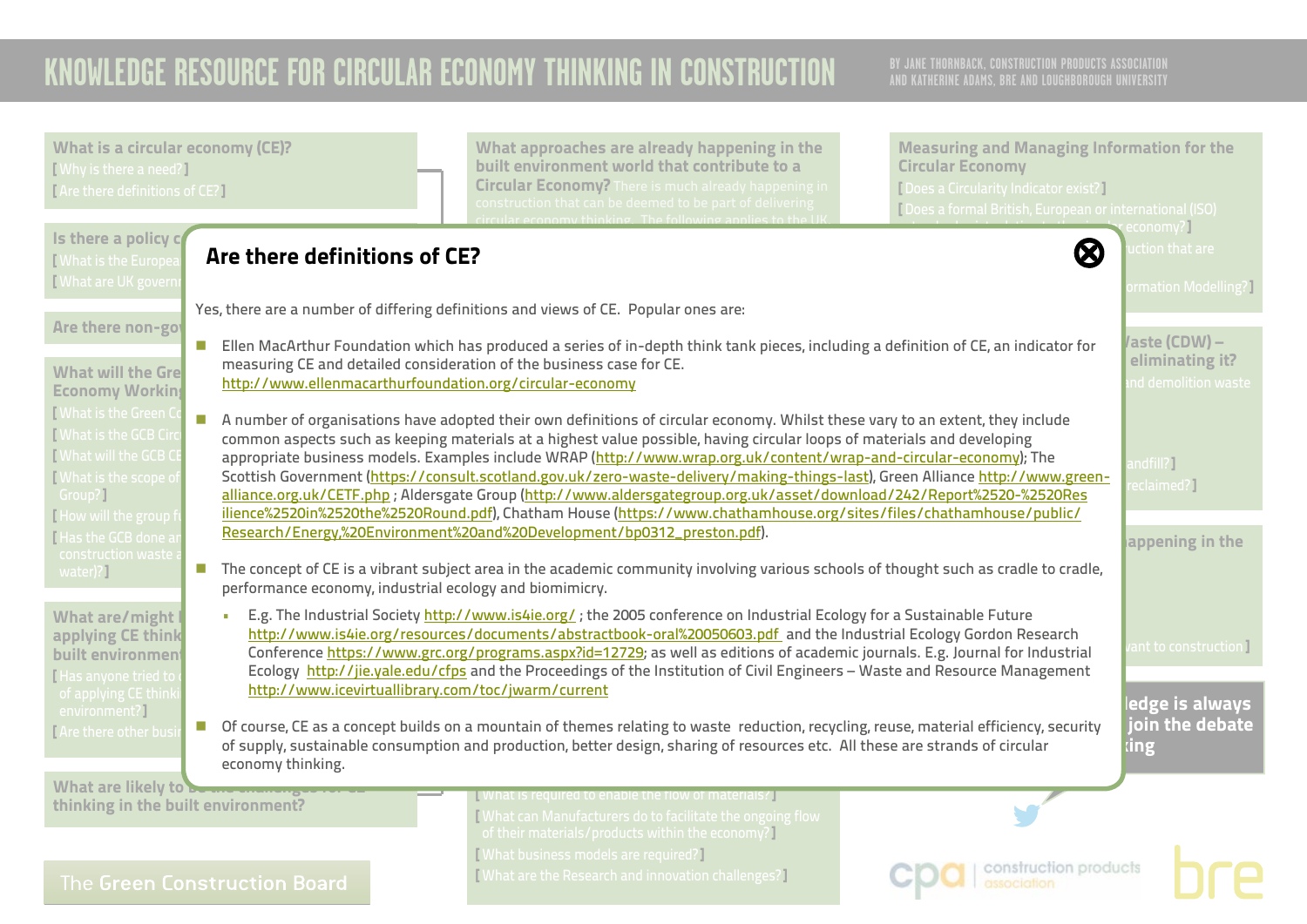**AND KATHERINE ADAMS, BRE AND LOUGHBOROUGH UNIVERSITY**

What is a circular economy (CE)? [ Why is there a need?] [ Are there definitions of CE?]

[ What is the European Co [ What are UK government

Are there non-govern

What will the Green  $\mathsf d$ Economy Working Group [ What is the Green Const **[ What is the GCB Circular** [ What will the GCB CE Gro [ What is the scope of the

Is there a policy context and driver for CE?

What approaches are already happening in the built environment world that contribute to a Circular Economy? There is much already happening in Measuring and Managing Information for the Circular Economy

[ Does a Circularity Indicator exist?] [ Does a formal British, European or international (ISO) standard exist relating to the circular economy?]

 $\bm{\varpi}$ 

Information Modelling?]



factors and transition challenges, metrics for measuring  $\blacksquare$  In Waste (CDW) – progress and contextual issues that requiring research or **and eliminating it?** policy. http://www.eea.europa.eu/publications/circular-netion and demolition waste

strands of work medding a resource Emerent Europe which s to landfill?<br>underpins thinking on the wise use of resources. <http://ec.europa.eu/resource-efficient-europe/> sare reclaimed?

 $\overline{\mathsf{CE}}$  happening in the

relevant to construction **l** 

owledge is always  $e$  – join the debate hinking

What are likely to be the challenges for CE thinking in the built environment?

What are/might be th applying CE thinking built environment? [ Has anyone tried to qua

[ How will the group function [ Has the GCB done any p

environment?] [ Are there other business

Group?]

water)?1

The Green Construction Board

 $[$  What is hannoning in the design community? $[$ 

### <span id="page-3-0"></span>[ What is happening in the manufacturing sector?] [ What is happening in the contracting community?] What is the European Commission doing on CE? [⊗](#page-0-0)

- ember 2015 adopted aspects: the concept and benefits, the main enabling a new Circular Economy Package to stimulate Europe's transition towards a circular economy; it is intended to  $\hspace{1cm}$  progress and conte boost global competitiveness, foster sustainable economic \_\_\_\_\_ policy. <u>http://www.eea</u> growth and generate new jobs. <u>http://europa.eu/rapid/</u> <u>economy-in-e</u> [ Are there any examples of circular economy business ■ The European Commission in December 2015 adopted [press-release\\_IP-15-6203\\_en.htm](http://europa.eu/rapid/press-release_IP-15-6203_en.htm)
- $\blacksquare$  = Europe 2020 is the built environment sector. EU Circular Economy package by June 2016. <u>http://english. http://ec.eu</u><br><u>eu2016.nl/</u>  $\blacksquare$  The Netherlands holds the EU Presidency from January to June 2016. It intends to finalise actions to implement the [eu2016.nl/](http://english.eu2016.nl/)
- $\blacksquare$  The Government of the Netherlands has produced a  $\blacksquare$  Communication knowledge map for the Circular Economy, from which this sector. http://ec.euro **[SustainableBuildingsCommunication.pdf](http://ec.europa.eu/environment/eussd/pdf/SustainableBuildingsCommunication.pdf)** report takes its inspiration.

<u>http://www.circle-economy.com/news/knowledge-map-</u> **n** This is being taken further forward in a 2015-17 research [circular-economy/](http://www.circle-economy.com/news/knowledge-map-circular-economy/)

of applying CE thinking to comprehensive and the built and the built and the built of the built of the built o ■ The European Environment Agency (EEA) will contribute mesource eff to the knowledge base on circular economy by developing a comprehensive analytical framework by which to better <u>docs/151222%20R</u> understand it and to measure progress. Its first report Circular economy in Europe - Developing the knowledge base was published in January 2016. It looks at four

are needed<mark>ry</mark>

[ What is required to enable the flow of materials?] [ What can Manufacturers do to facilitate the ongoing flow of their materials/products within the economy?] [ What business models are required?] [ What are the Research and innovation challenges?]

construction products

**V.2 APRIL 2016** [http://susproc.jrc.ec.europa.eu/Efficient\\_Buildings/](http://susproc.jrc.ec.europa.eu/Efficient_Buildings/docs/151222%20Resource%20Efficient%20Buildings_Macro%20objectives%20WP_Final%20version.pdf)

[docs/151222%20Resource%20Efficient%20Buildings\\_](http://susproc.jrc.ec.europa.eu/Efficient_Buildings/docs/151222%20Resource%20Efficient%20Buildings_Macro%20objectives%20WP_Final%20version.pdf) [Macro%20objectives%20WP\\_Final%20version.pdf](http://susproc.jrc.ec.europa.eu/Efficient_Buildings/docs/151222%20Resource%20Efficient%20Buildings_Macro%20objectives%20WP_Final%20version.pdf)

project by the Commission to identify macro-objectives for

berminaliteaten en nesearee oppertannees in the Bank<br>Sector. <u>http://ec.europa.eu/environment/eussd/pdf</u>/

 $\blacksquare$  A strand of the Resource Efficiency Roadmap led to an EU Communication on Resource Opportunities in the Building

**Europe 2020 is the EU's Growth Strategy and includes major** 

strands of work including a Resource Efficient Europe which

[economy-in-europe](http://www.eea.europa.eu/publications/circular-economy-in-europe)

resource efficient buildings.

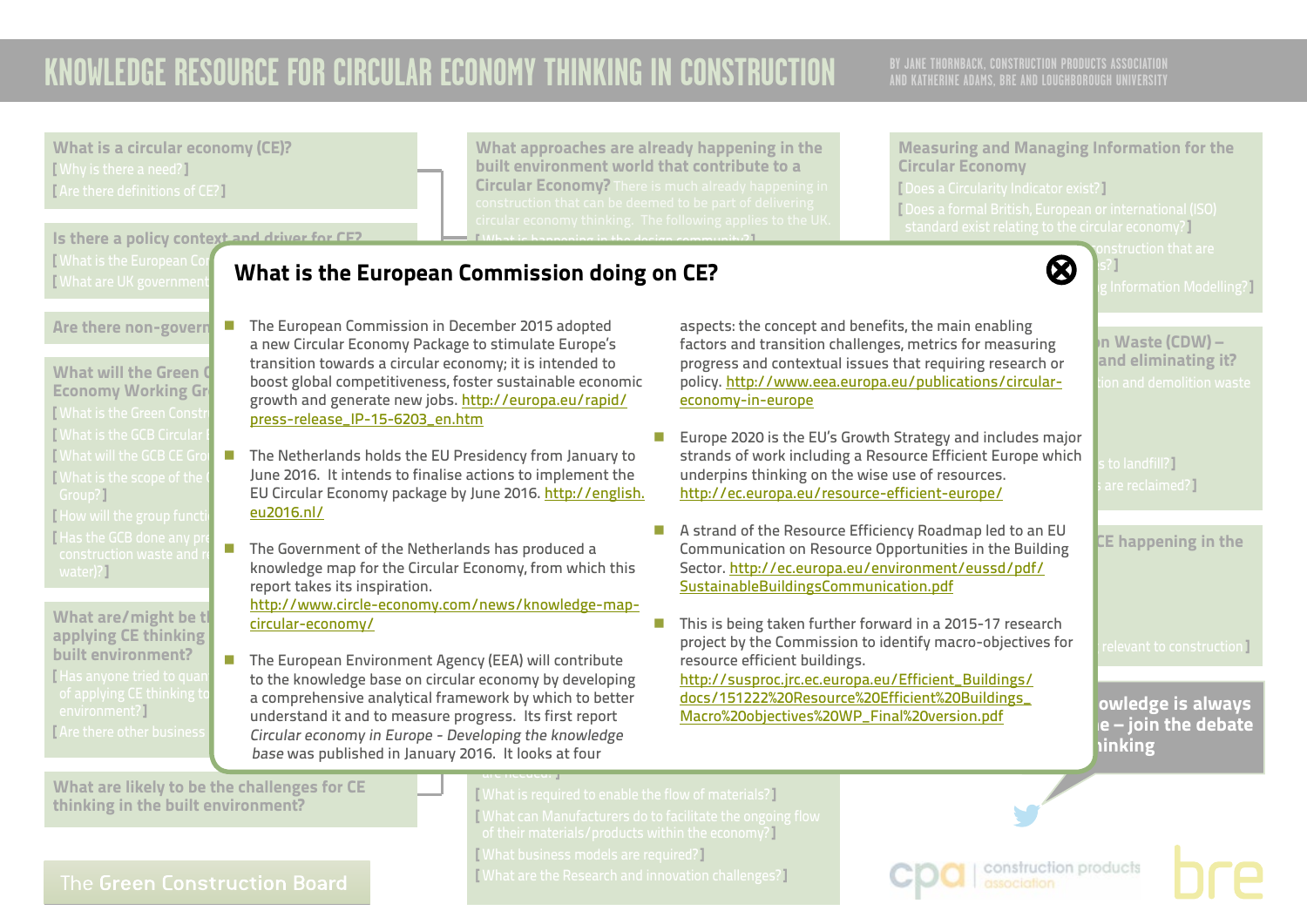<span id="page-4-0"></span>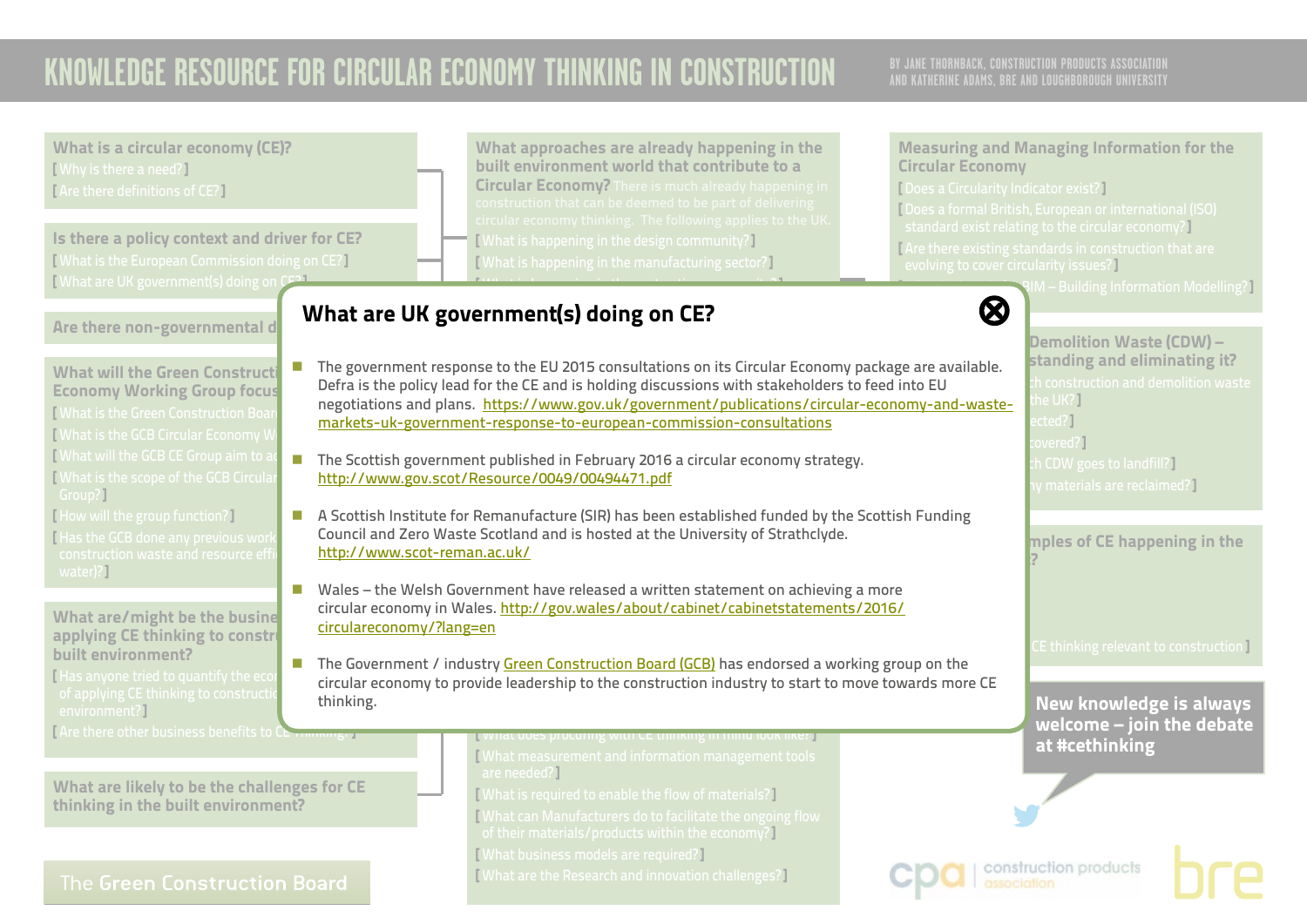<span id="page-5-0"></span>

| What is a circular economy (CE)?<br>[Why is there a need?]<br>[Are there definitions of CE?]                                                                                                                                                                                                                                                                                                                                                                                                                                                                 | What approaches are already happening in the<br>built environment world that contribute to a<br><b>Circular Economy?</b> There is much already happening in<br>construction that can be deemed to be part of delivering<br>circular economy thinking. The following applies to the UK. | <b>Measuring and Managing Information for the</b><br><b>Circular Economy</b><br>[ Does a Circularity Indicator exist?]<br>[Does a formal British, European or international (ISO)<br>standard exist relating to the circular economy? |                                                |
|--------------------------------------------------------------------------------------------------------------------------------------------------------------------------------------------------------------------------------------------------------------------------------------------------------------------------------------------------------------------------------------------------------------------------------------------------------------------------------------------------------------------------------------------------------------|----------------------------------------------------------------------------------------------------------------------------------------------------------------------------------------------------------------------------------------------------------------------------------------|---------------------------------------------------------------------------------------------------------------------------------------------------------------------------------------------------------------------------------------|------------------------------------------------|
| Is there a policy context and driver for CE2<br>[ What is the European Co<br>Mhat are UK governmer                                                                                                                                                                                                                                                                                                                                                                                                                                                           | Are there non-governmental drivers for CE?                                                                                                                                                                                                                                             | $\boldsymbol{\bowtie}$                                                                                                                                                                                                                | onstruction that are<br>Information Modelling? |
| Are there non-govern                                                                                                                                                                                                                                                                                                                                                                                                                                                                                                                                         | Yes, many think tanks, industries, companies, professional institutions, trade associations and NGOs are pushing forward with<br>CE thinking as they understand the need to change our consumption patterns.                                                                           |                                                                                                                                                                                                                                       | In Waste (CDW) –<br>and eliminating it?        |
| <b>What will the Green O</b><br><b>Economy Working Gr</b><br>Economy.<br><b>I What is the Green Constill</b><br>What is the GCB Circular                                                                                                                                                                                                                                                                                                                                                                                                                     | The Ellen MacArthur Foundation has been a major player in driving understanding of the necessity and benefits of a Circular<br>http://www.ellenmacarthurfoundation.org/circular-economy                                                                                                |                                                                                                                                                                                                                                       | ion and demolition waste                       |
| <b>I What will the GCB CE Grd</b><br>The World Economic Forum has started an initiative with the Ellen MacArthur Foundation called Project MainStream aimed<br>at accelerating the transition to a circular economy. It has launched three new programs focused on developing ways of<br><b>[What is the scope of the</b><br>scaling the circular economy through materials management, information technology and business model innovation.<br>Group?]<br>http://www.weforum.org/global-challenges/projects/circular-economy/<br>How will the group functi |                                                                                                                                                                                                                                                                                        |                                                                                                                                                                                                                                       | to landfill?]<br>are reclaimed?]               |
| Has the GCB done any p<br>The London Waste and Recycling Board is developing a circular economy route map for London with the built environment<br>construction waste and<br>identified as one of five focus areas. http://www.lwarb.gov.uk/wp-content/uploads/2015/12/LWARB-circular-economy-<br>water)?]<br>report_web_09.12.15.pdf (p21-22 for built environment)                                                                                                                                                                                         |                                                                                                                                                                                                                                                                                        |                                                                                                                                                                                                                                       | CE happening in the                            |
| What are/might be tl<br>The Royal Society of Arts (RSA) runs a programme called Great Recovery: redesigning the future aimed at promoting<br>applying CE thinking<br>circularity in thinking.<br>built environment?<br>http://www.greatrecovery.org.uk/<br>Has anyone tried to quai                                                                                                                                                                                                                                                                          |                                                                                                                                                                                                                                                                                        |                                                                                                                                                                                                                                       | relevant to construction ]                     |
| of applying CE thinking t<br>Many industry and business organisations and companies are exploring what CE thinking means for them, including<br>environment?]<br>security and scarcity of raw materials, and examining the challenges and opportunities their sector faces. E.g. Gypsum to<br><b>TAre there other business</b><br>Gypsum http://gypsumtogypsum.org/<br><b>hinking</b>                                                                                                                                                                        |                                                                                                                                                                                                                                                                                        |                                                                                                                                                                                                                                       | owledge is always<br>$e$ – join the debate     |
| What are likely to be the challenges for CE<br>thinking in the built environment?                                                                                                                                                                                                                                                                                                                                                                                                                                                                            | [What is required to enable the flow of materials?]<br>What can Manufacturers do to facilitate the ongoing flow<br>of their materials/products within the economy?                                                                                                                     |                                                                                                                                                                                                                                       |                                                |
| [What business models are required?]<br>construction products<br>[What are the Research and innovation challenges?]<br>The Green Construction Board                                                                                                                                                                                                                                                                                                                                                                                                          |                                                                                                                                                                                                                                                                                        |                                                                                                                                                                                                                                       |                                                |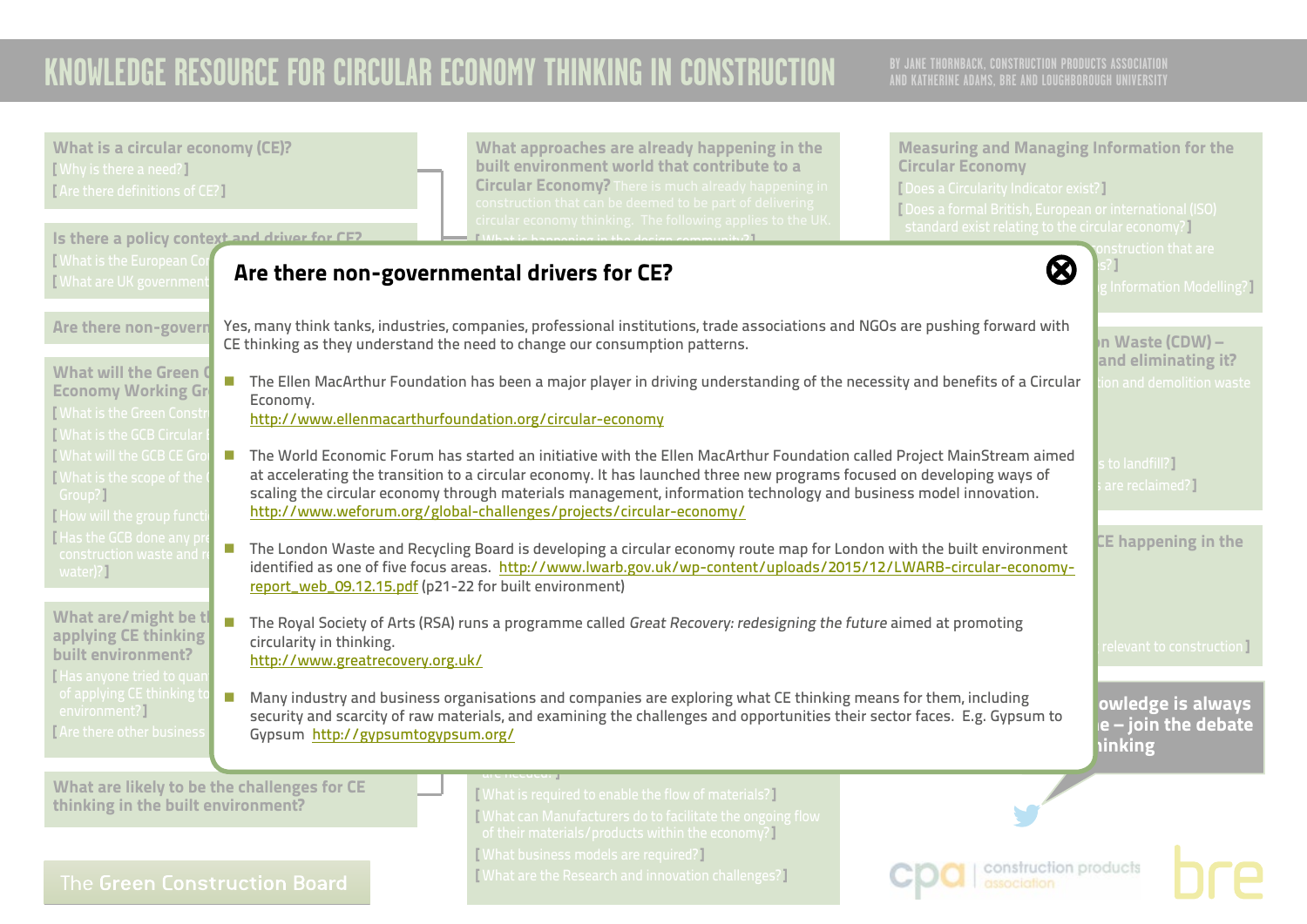## **AND KATHERINE ADAMS, BRE AND LOUGHBOROUGH UNIVERSITY**

Circular Economy

[ Does a Circularity Indicator exist?]

evolving to cover circularity issues?]

Measuring and Managing Information for the

[ Does a formal British, European or international (ISO) standard exist relating to the circular economy?] [ Are there existing standards in construction that are

[ What is the role for BIM – Building Information Modelling?]

What is a circular economy (CE)? [ Why is there a need?] [ Are there definitions of CE?]

Is there a policy context and driver for CE? [ What is the European Commission doing on CE?] [ What are UK government(s) doing on CE?]

### Are there non-governmental drivers for  $\ell$

What will the Green Construction Board Economy Working Group focus on?

[ What is the Green Construction Board (GCB)?] [ What is the GCB Circular Economy Working Group [ What will the GCB CE Group aim to achieve?] [ What is the scope of the GCB Circular Economy Group?]

[ How will the group function?]

[ Has the GCB done any previous work relating to water)?]

What are/might be the business benefi applying CE thinking to construction and built environment?

[Has anyone tried to quantify the economic bene  $\frac{1}{\sqrt{2}}$  of applying CE thinking to construction and the built environment?]

[ Are there other business benefits to CE Thinking?]

What are likely to be the challenges for CE thinking in the built environment?

### The Green Construction Board

What approaches are already happening in the built environment world that contribute to a Circular Economy? There is much already happening in [ What is happening in the design community?] [ What is happening in the manufacturing sector?] [ What is happening in the contracting community?] [ What is happening in the engineering community?]

 $\mathcal{M}(\mathcal{M})$  is happening during the refugee of  $\mathcal{M}(\mathcal{M})$ 

#### <span id="page-6-0"></span> $\epsilon$ What is the Green Construction Board (GCB)? ◎ ◎

The Government/industry Green Construction Board (GCB) is the Sustainability work stream of the Construction Leadership Council. The role of the GCB is to provide leadership and action to enable the whole value chain (clients, contractors, product and be more productive and better placed to exploit the grow<br><mark><http://www.greenconstructionboard.org/></mark> manufacturers and suppliers) to deliver more environmentally sustainable outcomes, and be more productive and better placed to exploit the growing global market.

**N** What is required to facilitate the design community to

[ What does procuring with CE thinking in mind look like?] [ What measurement and information management tools

[ What can Manufacturers do to facilitate the ongoing flow of their materials/products within the economy?]

[ What is required to enable the flow of materials?]

[ What are the Research and innovation challenges?]

[ What business models are required?]

adopt CE thinking?]

are needed?]

 $\bigotimes$  tion and Demolition Waste (CDW) – ng, understanding and eliminating it? roduced in the UK?] W data collected?] CDW is recovered?]  $\bm v$  how much CDW goes to landfill?  $\bm l$  $\bm v$  how many materials are reclaimed?]

> $\mathsf k$  any examples of CE happening in the  $binom{m}{k}$

[ Infrastructure ]

**V.2 APRIL 2016**

[ Buildings ]

[ Materials ]

 $\overline{\rm{projects}}$  on CE thinking relevant to construction  $\overline{\rm{I}}$ 



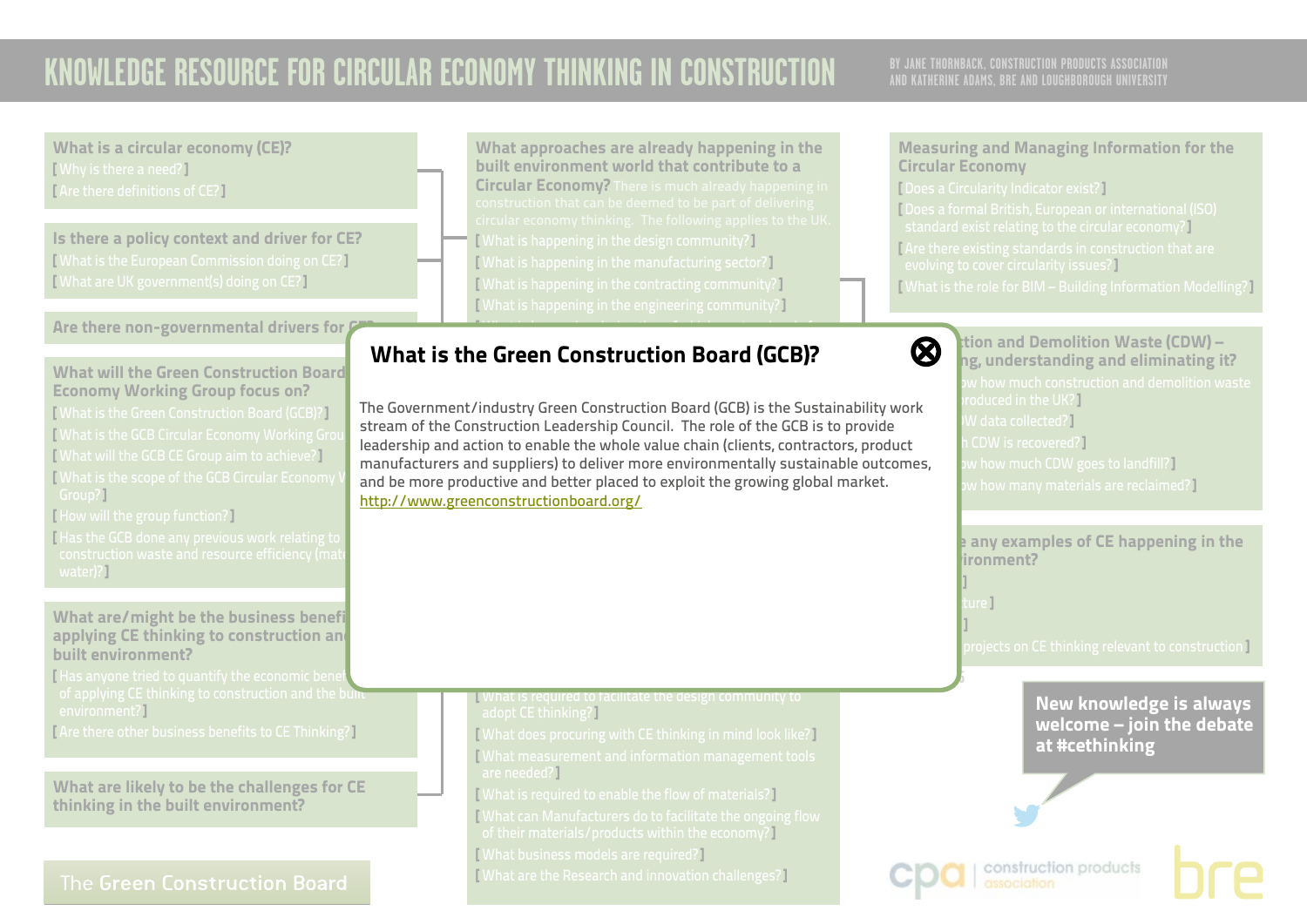## **AND KATHERINE ADAMS, BRE AND LOUGHBOROUGH UNIVERSITY**

<span id="page-7-0"></span>What is a circular economy (CE)? What approaches are already happening in the Measuring and Managing Information for the built environment world that contribute to a [ Why is there a need?] Circular Economy Circular Economy? There is much already happening in [ Does a Circularity Indicator exist?] [ Are there definitions of CE?] [ Does a formal British, European or international (ISO) standard exist relating to the circular economy?] Is there a policy context and driver for CE? [ What is happening in the design community?] [Are there existing standards in construction that are [ What is the European Commission doing on CE?] [ What is happening in the manufacturing sector?] evolving to cover circularity issues?] [ What are UK government(s) doing on CE?] [ What is happening in the contracting community?] [ What is the role for BIM – Building Information Modelling?] [ What is happening in the engineering community?] Are there non-governmental drivers for  $\ell$  $\mathcal{M}(\mathcal{M})$  is happening during the refugee of  $\mathcal{M}(\mathcal{M})$  $\bigotimes$  tion and Demolition Waste (CDW) – What is the GCB Circular Economy Working Group? ◎  $l$ conc ng, understanding and eliminating it? What will the Green Construction Board Economy Working Group focus on? oduced in the UK?] This is a working group of the government / industry Green Construction Board and its [ What is the Green Construction Board (GCB)?]  $N$  data collected?] remit is to promote CE thinking into the construction sector. [ What is the GCB Circular Economy Working Group CDW is recovered?] [ What will the GCB CE Group aim to achieve?]  $\bm{\mathsf w}$  how much CDW goes to landfill?  $\bm{\mathsf I}$ [ What is the scope of the GCB Circular Economy \  $w$  how many materials are reclaimed?] Group?] [ How will the group function?] [ Has the GCB done any previous work relating to **Are there any examples of CE happening in the**  $binom{m}{k}$ water)?] [ Buildings ]  $\text{I}$  include  $\mathbb{I}$ What are/might be the business benefi [ Materials ] applying CE thinking to construction and  $\overline{\rm{projects}}$  on CE thinking relevant to construction  $\overline{\rm{I}}$ built environment? [Has anyone tried to quantify the economic bene **V.2 APRIL 2016** of applying CE thinking to construction and the built **N** What is required to facilitate the design community to New knowledge is always environment?] adopt CE thinking?] welcome – join the debate [ Are there other business benefits to CE Thinking?] [ What does procuring with CE thinking in mind look like?] at #cethinking [ What measurement and information management tools are needed?] What are likely to be the challenges for CE [ What is required to enable the flow of materials?] thinking in the built environment? [ What can Manufacturers do to facilitate the ongoing flow of their materials/products within the economy?] [ What business models are required?] construction products [ What are the Research and innovation challenges?] The Green Construction Board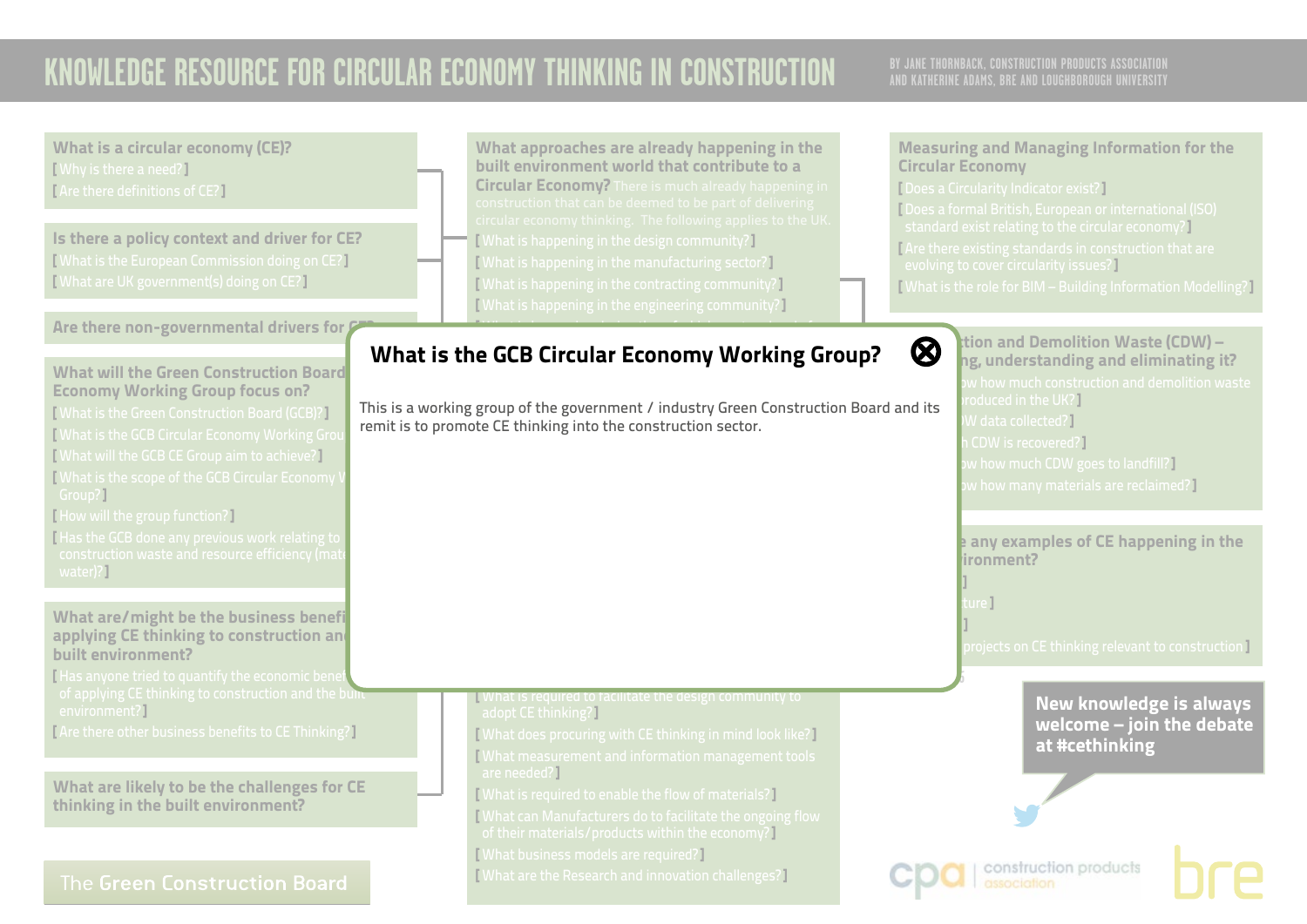<span id="page-8-0"></span>

| What is a circular economy (CE)?<br>[Why is there a need?]<br>[Are there definitions of CE?]<br>Is there a policy context and driver for CE?<br>[What is the European Commission doing on CE?]<br>[What are UK government(s) doing on CE?]<br>Are there non-governmental drivers for CE?                                                                                                                                                                                                       | What approaches are already happening in the<br>built environment world that contribute to a<br><b>Circular Economy?</b> There is much already happening in<br>construction that can be deemed to be part of delivering<br>circular economy thinking. The following applies to the UK.<br><b>[What is happening in the design community?]</b><br>[What is happening in the manufacturing sector?]<br>[What is happening in the contracting community?]<br>[What is happening in the engineering community?]<br>What is happening during the refurbishment and end of<br>life stages? | <b>Measuring and Managing Information for the</b><br><b>Circular Economy</b><br>[ Does a Circularity Indicator exist?]<br>Does a formal British, European or international (ISO)<br>standard exist relating to the circular economy?<br>Are there existing standards in construction that are<br>evolving to cover circularity issues?]<br>[What is the role for BIM - Building Information Modelling?]<br><b>Construction and Demolition Waste (CDW) -</b> |
|------------------------------------------------------------------------------------------------------------------------------------------------------------------------------------------------------------------------------------------------------------------------------------------------------------------------------------------------------------------------------------------------------------------------------------------------------------------------------------------------|--------------------------------------------------------------------------------------------------------------------------------------------------------------------------------------------------------------------------------------------------------------------------------------------------------------------------------------------------------------------------------------------------------------------------------------------------------------------------------------------------------------------------------------------------------------------------------------|-------------------------------------------------------------------------------------------------------------------------------------------------------------------------------------------------------------------------------------------------------------------------------------------------------------------------------------------------------------------------------------------------------------------------------------------------------------|
| <b>What will the Green Construction Board Circul</b><br><b>Economy Working Group focus on?</b><br>[ What is the Green Construction Board (GCB)?]<br>[ What is the GCB Circular Economy Working Group?]<br>[What will the GCB CE Group aim to achieve?]<br><b>Nhat is the scope of the GCB Circular Economy Working</b><br>Group?]<br>[How will the group function?]<br>Has the GCB done any previous work relating to<br>construction waste and resource efficiency (materials are<br>water)?] | What will the GCB CE Group aim to achieve? $\otimes$<br>To help catalyse the industry to change its practices so as to adopt a<br>less wasteful, more efficient and CE way of thinking                                                                                                                                                                                                                                                                                                                                                                                               | easuring, understanding and eliminating it?<br>we know how much construction and demolition waste<br>W) is produced in the UK?]<br>w is CDW data collected?]<br>w much CDW is recovered?]<br>we know how much CDW goes to landfill?<br>we know how many materials are reclaimed?]<br>e there any examples of CE happening in the<br>ilt environment?<br><b>Idings</b> ]                                                                                     |
| What are/might be the business benefits of<br>applying CE thinking to construction and the<br>built environment?<br>Has anyone tried to quantify the economic benefits<br>of applying CE thinking to construction and the built<br>environment?]<br>[Are there other business benefits to CE Thinking?]<br>What are likely to be the challenges for CE<br>thinking in the built environment?                                                                                                   | community?]<br>What is required to facilitate the design community to<br>adopt CE thinking?<br><b>[What does procuring with CE thinking in mind look like?]</b><br>What measurement and information management tools<br>are needed?]<br>[What is required to enable the flow of materials?]<br>What can Manufacturers do to facilitate the ongoing flow                                                                                                                                                                                                                              | rastructure]<br>terial <b>s</b> I<br>search projects on CE thinking relevant to construction I<br><b>V.2 APRIL 2016</b><br><b>New knowledge is always</b><br>welcome - join the debate<br>at #cethinking                                                                                                                                                                                                                                                    |
| The Green Construction Board                                                                                                                                                                                                                                                                                                                                                                                                                                                                   | of their materials/products within the economy?<br><b>[What business models are required?]</b><br><b>[What are the Research and innovation challenges?]</b>                                                                                                                                                                                                                                                                                                                                                                                                                          | construction products<br>association                                                                                                                                                                                                                                                                                                                                                                                                                        |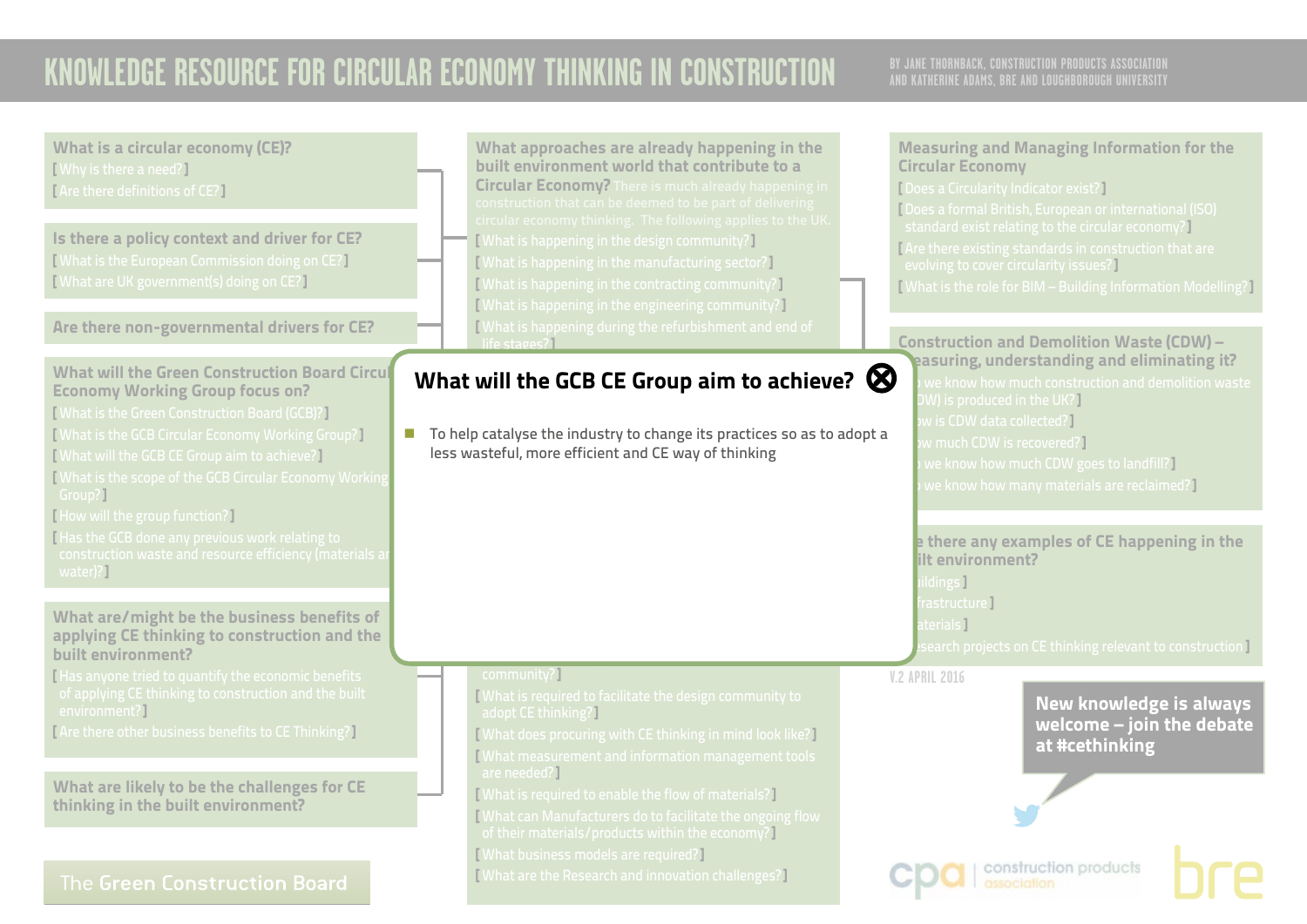<span id="page-9-0"></span>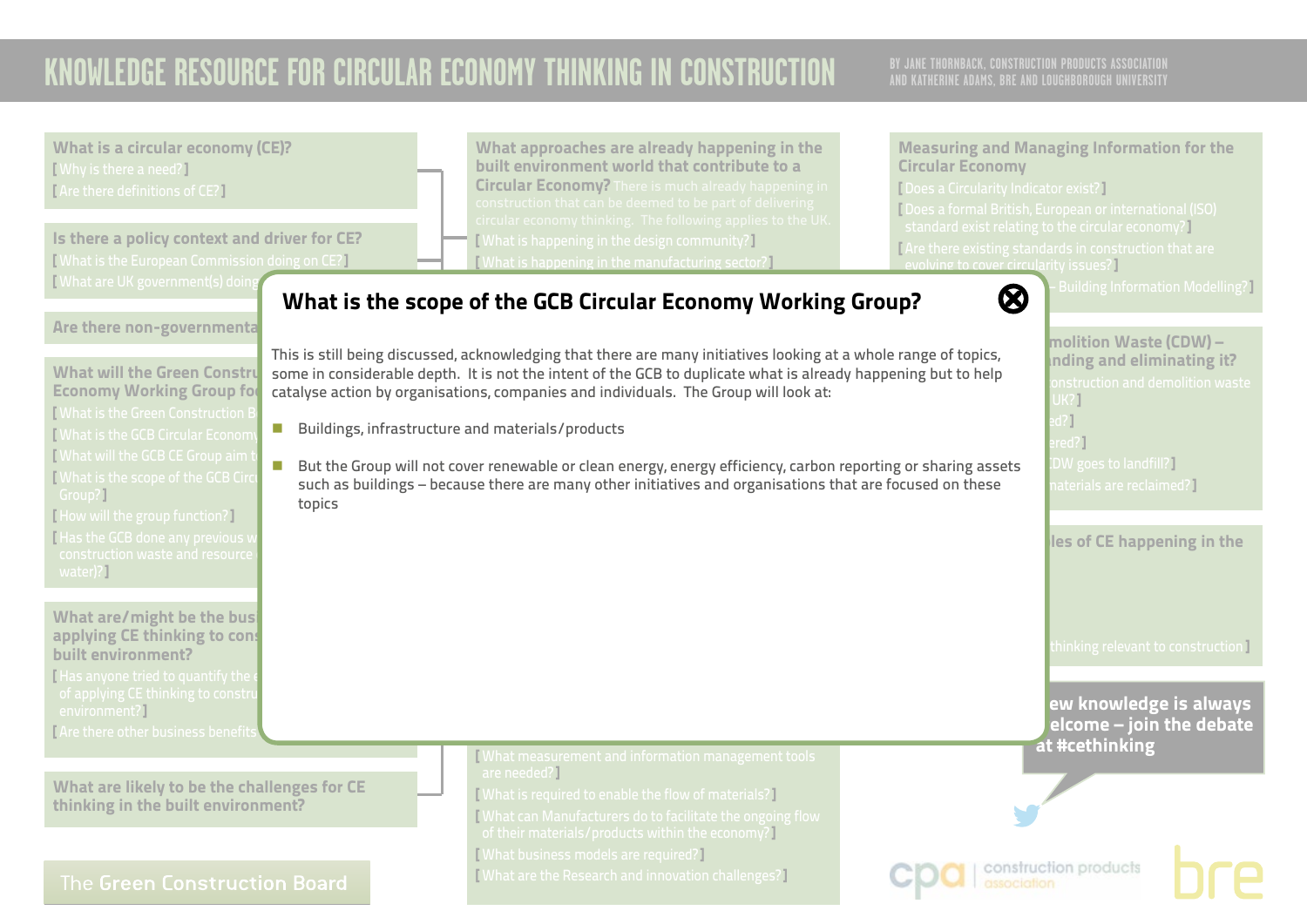## **AND KATHERINE ADAMS, BRE AND LOUGHBOROUGH UNIVERSITY**

What is a circular economy (CE)? [ Why is there a need?] [ Are there definitions of CE?]

Is there a policy context and driver for CE? [ What is the European Commission doing on CE?] [ What are UK government(s) doing on CE?]

Are there non-governmental drivers for CE?

### What will the Green Construction Board Circular Economy Working Group focus on?

- [ What is the Green Construction Board (GCB)?]
- [ What is the GCB Circular Economy Working Group?]
- [ What will the GCB CE Group aim to achieve?]
- [ What is the scope of the GCB Circular Economy Working Group?]
- [ How will the group function?]
- [Has the GCB done any previous work relating to ] water)?]

#### What are/might be the business benefits of applying CE thinking to construction and the built environment?

[ Has anyone tried to quantify the economic benefits environment?]

[ Are there other business benefits to CE Thinking?]

What are likely to be the challenges for CE thinking in the built environment?

### The Green Construction Board

What approaches are already happening in the built environment world that contribute to a Circular Economy? There is much already happening in [ What is happening in the design community?] [ What is happening in the manufacturing sector?] [ What is happening in the contracting community?] [ What is happening in the engineering community?] [ What is happening during the refurbishment and end of life stages?] [ Are construction products and materials being reused?]

 $\blacksquare$  What mechanisms and initiatives are taking place to divert

### <span id="page-10-0"></span>construction and demolition waste from landfill?] How will the group function?  $\bigotimes$



environment and a Community of Practioners. How<br>the latter will communicate is still being thought A Steering Group of individuals from across the built the latter will communicate is still being thought through.

benefits that are predicted with circular economy thinking.

[ How can CE thinking be promoted in the client

community?]

- [ What is required to facilitate the design community to adopt CE thinking?]
- [ What does procuring with CE thinking in mind look like?] [ What measurement and information management tools are needed?]
- [ What is required to enable the flow of materials?]
- [ What can Manufacturers do to facilitate the ongoing flow
- of their materials/products within the economy?]
- [ What business models are required?]
- [ What are the Research and innovation challenges?]

### Measuring and Managing Information for the Circular Economy

[ Does a Circularity Indicator exist?]

[ Does a formal British, European or international (ISO) standard exist relating to the circular economy?] [ Are there existing standards in construction that are evolving to cover circularity issues?] [ What is the role for BIM – Building Information Modelling?]

#### Construction and Demolition Waste (CDW) – measuring, understanding and eliminating it?

[ Do we know how much construction and demolition waste (CDW) is produced in the UK?] [ How is CDW data collected?] [ How much CDW is recovered?] [ Do we know how much CDW goes to landfill?] [ Do we know how many materials are reclaimed?]

Are there any examples of CE happening in the built environment?

- [ Buildings ]
- [ Infrastructure ]
- [ Materials ]

[ Research projects on CE thinking relevant to construction ]

construction products

**V.2 APRIL 2016**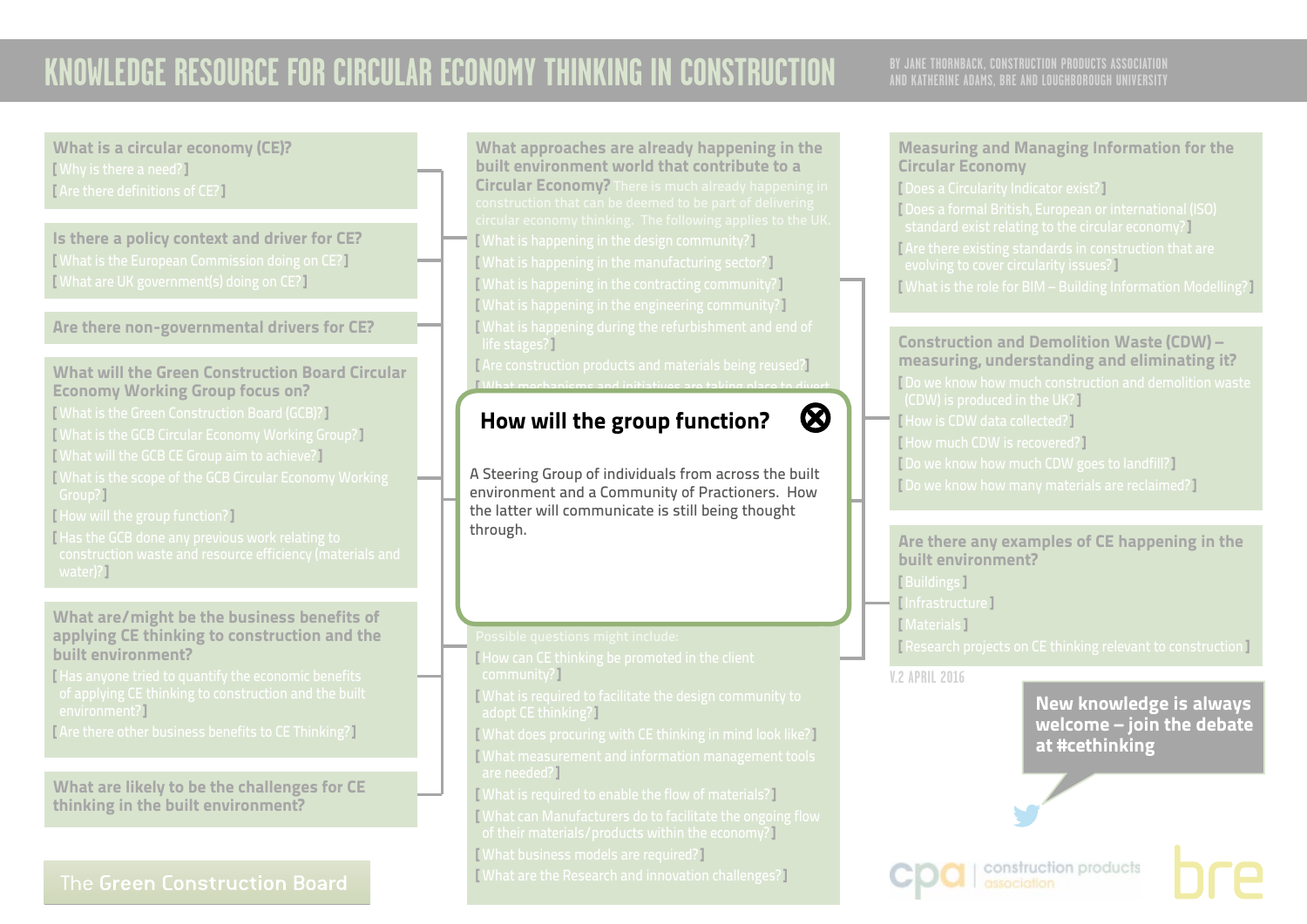<span id="page-11-0"></span>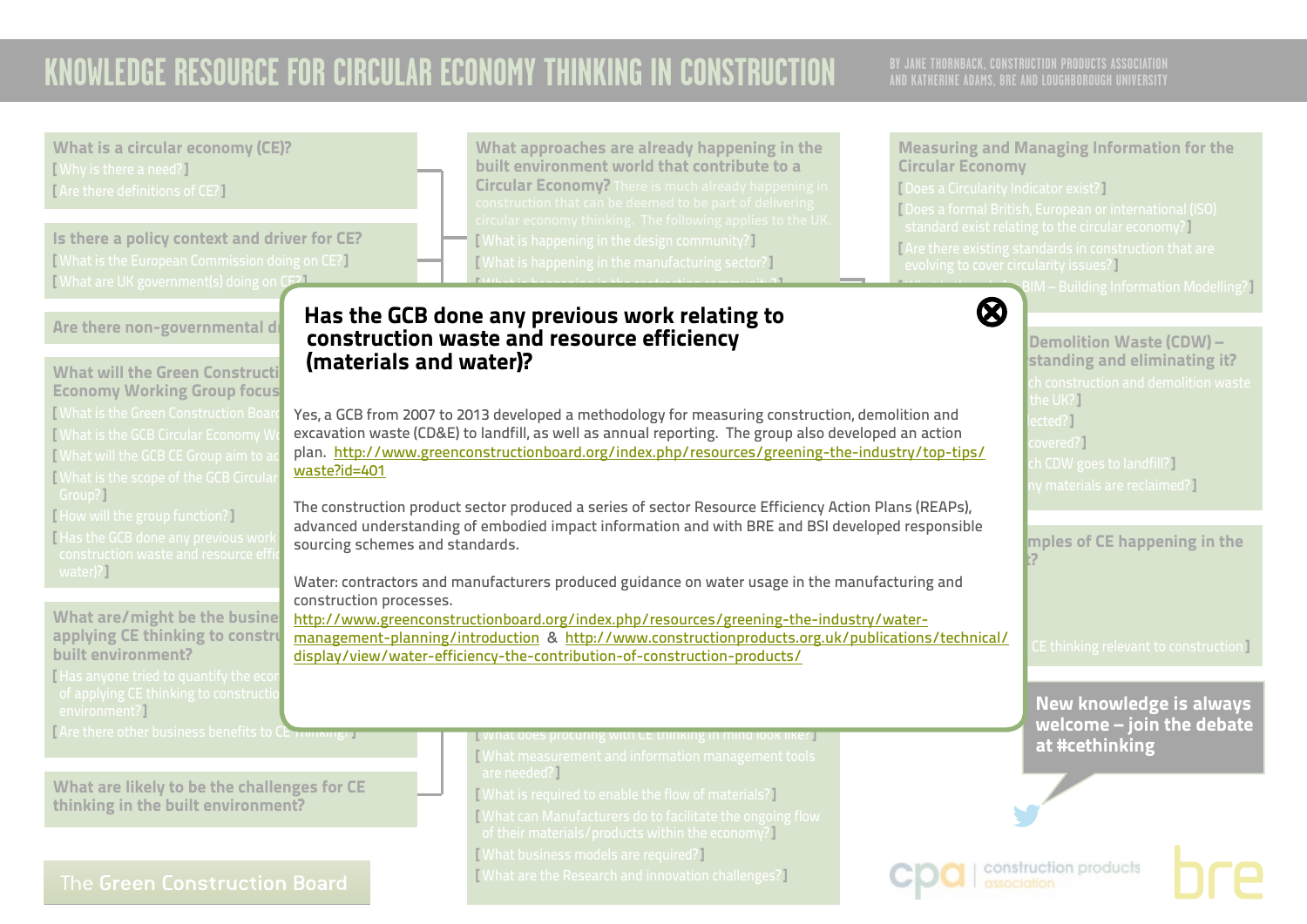<span id="page-12-0"></span>

| What is a circular economy (CE)?<br>[Why is there a need?]<br>[Are there definitions of CE?]<br>Is there a policy context and driver for CE?<br>[What is the European Commission doing on CE?]                                                                                                                                                                                                                                                              | What approaches are already happening in the<br>built environment world that contribute to a<br><b>Circular Economy?</b> There is much already happening in<br>construction that can be deemed to be part of delivering<br>circular economy thinking. The following applies to the UK.<br><b>[What is happening in the design community?]</b><br><b>What is happening in the manufacturing sector?</b>                                                                                                                                                                                                                                                                                                                                                                                                                 | <b>Measuring and Managing Information for the</b><br><b>Circular Economy</b><br>[ Does a Circularity Indicator exist?]<br>[Does a formal British, European or international (ISO)<br>standard exist relating to the circular economy?<br>Are there existing standards in construction that are<br>evolving to cover circularity issues? |  |
|-------------------------------------------------------------------------------------------------------------------------------------------------------------------------------------------------------------------------------------------------------------------------------------------------------------------------------------------------------------------------------------------------------------------------------------------------------------|------------------------------------------------------------------------------------------------------------------------------------------------------------------------------------------------------------------------------------------------------------------------------------------------------------------------------------------------------------------------------------------------------------------------------------------------------------------------------------------------------------------------------------------------------------------------------------------------------------------------------------------------------------------------------------------------------------------------------------------------------------------------------------------------------------------------|-----------------------------------------------------------------------------------------------------------------------------------------------------------------------------------------------------------------------------------------------------------------------------------------------------------------------------------------|--|
| <b>[What are UK government(s) doing</b><br>Are there non-governmenta<br><b>What will the Green Constru</b><br>T.<br><b>Economy Working Group for</b><br><b>What is the Green Construction E</b><br><b>Nhat is the GCB Circular Econom</b><br>What will the GCB CE Group aim t<br>What is the scope of the GCB Circ<br>Group?]<br>[How will the group function?]<br>Has the GCB done any previous v<br>construction waste and resource<br>economy-in-london/ | Has anyone tried to quantify the economic benefits<br>of applying CE thinking to construction and the built environment?<br>The EU Circular Economy package does not mention the built environment specifically but<br>quantifies the adoption of a circular economy in Europe as bringing net savings of 600 billion euros.<br>http://europa.eu/rapid/press-release_MEMO-15-6204_en.htm<br>The Ellen MacArthur Foundation/McKinsey Growth Within Report states that around £60 billion of net<br>savings of primary resources could be made by 2030.<br>http://www.ellenmacarthurfoundation.org/publications<br>The London Circular Economy Report calculates that CE opportunities in the built environment will add<br>£3-5bn to GDP by 2036. http://www.lwarb.gov.uk/what-we-do/accelerate-the-move-to-a-circular- | - Building Information Modelling?<br>$\otimes$<br>molition Waste (CDW) -<br>inding and eliminating it?<br>onstruction and demolition waste<br>UK?<br>$d$ ?]<br>red?)<br>DW goes to landfill?]<br>naterials are reclaimed?]<br>les of CE happening in the                                                                                |  |
| water)?<br>What are/might be the busi<br>applying CE thinking to cons<br>built environment?<br>I Has anyone tried to quantify the<br>of applying CE thinking to constru<br>environment?]<br>I Are there other business benefits                                                                                                                                                                                                                             |                                                                                                                                                                                                                                                                                                                                                                                                                                                                                                                                                                                                                                                                                                                                                                                                                        | thinking relevant to construction 1<br>ew knowledge is always<br>elcome – join the debate<br>at #cethinking                                                                                                                                                                                                                             |  |
| What are likely to be the challenges for CE<br>thinking in the built environment?<br><b>The Green Construction Board</b>                                                                                                                                                                                                                                                                                                                                    | What measurement and information management tools<br>are needed?]<br>[What is required to enable the flow of materials?]<br>What can Manufacturers do to facilitate the ongoing flow<br>of their materials/products within the economy?]<br>[What business models are required?]<br>[What are the Research and innovation challenges?]                                                                                                                                                                                                                                                                                                                                                                                                                                                                                 | construction products                                                                                                                                                                                                                                                                                                                   |  |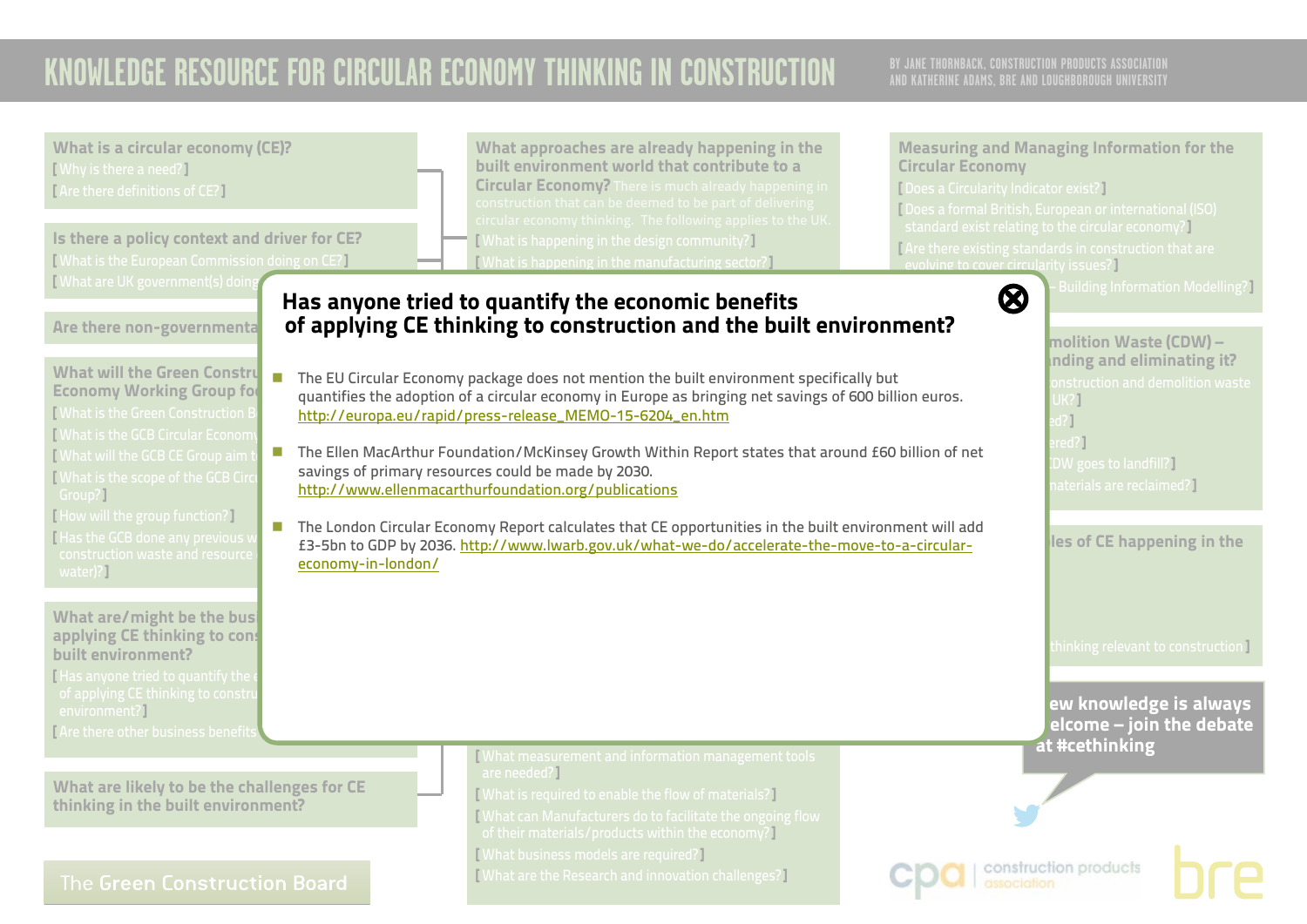<span id="page-13-0"></span>

| What is a circular economy (CE)?<br>[Why is there a need?]                                                               | What approaches are already happening in the<br>huilt environment world that contribute to a                                                                                                                                                                                  | <b>Measuring and Managing Information for the</b><br><b>Circular Economy</b>                                       |
|--------------------------------------------------------------------------------------------------------------------------|-------------------------------------------------------------------------------------------------------------------------------------------------------------------------------------------------------------------------------------------------------------------------------|--------------------------------------------------------------------------------------------------------------------|
| [Are there definitions of CE?]                                                                                           | Are there other business benefits to CE Thinking?                                                                                                                                                                                                                             | or exist? $\overline{\phantom{a}}$<br>$\bm{\varnothing}$<br>opean or international (ISO)<br>the circular economy?] |
| Is there a policy context and<br><b>I</b> What is the European Commissi<br><b>I</b> What are UK government(s) doin       | <b>E</b> Security of Supply. The EU has produced a study on the security of supplies and scarcity of raw materials.<br>http://eplca.jrc.ec.europa.eu/uploads/RawMat-scarcity-of-raw-materials.pdf                                                                             | rds in construction that are<br>ty issues? ]<br><b>Building Information Modelling?</b>                             |
| $\mathcal{L}_{\mathcal{A}}$<br>Are there non-governmental                                                                | The UK Government (Defra and BIS) published a study in 2012 entitled A Resource Security Action Plan:<br>Making the most of valuable materials. https://www.gov.uk/government/uploads/system/uploads/<br>attachment_data/file/69511/pb13719-resource-security-action-plan.pdf | molition Waste (CDW) -<br>Inding and eliminating it?                                                               |
| <b>What will the Green Constru</b><br>n.<br><b>Economy Working Group for</b><br><b>[What is the Green Construction E</b> | Understanding the business risk of availability and price of materials in a world of limited supply and<br>increasing competition, is part of the circular economy debate.                                                                                                    | onstruction and demolition waste<br>UK?]<br>$d$ ?]                                                                 |
| <b>[What is the GCB Circular Econom</b><br>  What will the GCB CE Group aim t<br>What is the scope of the GCB Circ       | Future proofing of business activities, such as investigating the effect of business models compatible with<br>CE thinking and building business resilience in the CE area.                                                                                                   | red?<br>DW goes to landfill?                                                                                       |
| Group?]<br>[How will the group function?]                                                                                | In Is there a competitive advantage to being an early adopter of CE thinking?                                                                                                                                                                                                 | aterials are reclaimed?                                                                                            |
| [Has the GCB done any previous v<br>construction waste and resource<br>water)?]                                          |                                                                                                                                                                                                                                                                               | les of CE happening in the                                                                                         |
| What are/might be the busi<br>applying CE thinking to cons                                                               |                                                                                                                                                                                                                                                                               |                                                                                                                    |
| built environment?<br>Has anyone tried to quantify the economic benefits                                                 | How can CE thinking be promoted in the client<br>community?]                                                                                                                                                                                                                  | <b>IN RESEARCH PROJECTS ON CE thinking relevant to construction</b><br><b>V.2 APRIL 2016</b>                       |
| of applying CE thinking to construction and the built<br>environment?]                                                   | What is required to facilitate the design community to                                                                                                                                                                                                                        | <b>New knowledge is always</b>                                                                                     |
| [Are there other business benefits to CE Thinking?]                                                                      | adopt CE thinking?<br>[What does procuring with CE thinking in mind look like?]<br>[What measurement and information management tools                                                                                                                                         | welcome - join the debate<br>at #cethinking                                                                        |
| What are likely to be the challenges for CE<br>thinking in the built environment?                                        | are needed?]<br>[What is required to enable the flow of materials?]<br>[What can Manufacturers do to facilitate the ongoing flow<br>of their materials/products within the economy?]                                                                                          |                                                                                                                    |
| The Green Construction Board                                                                                             | <b>[What business models are required?]</b><br><b>[What are the Research and innovation challenges?]</b>                                                                                                                                                                      | construction products                                                                                              |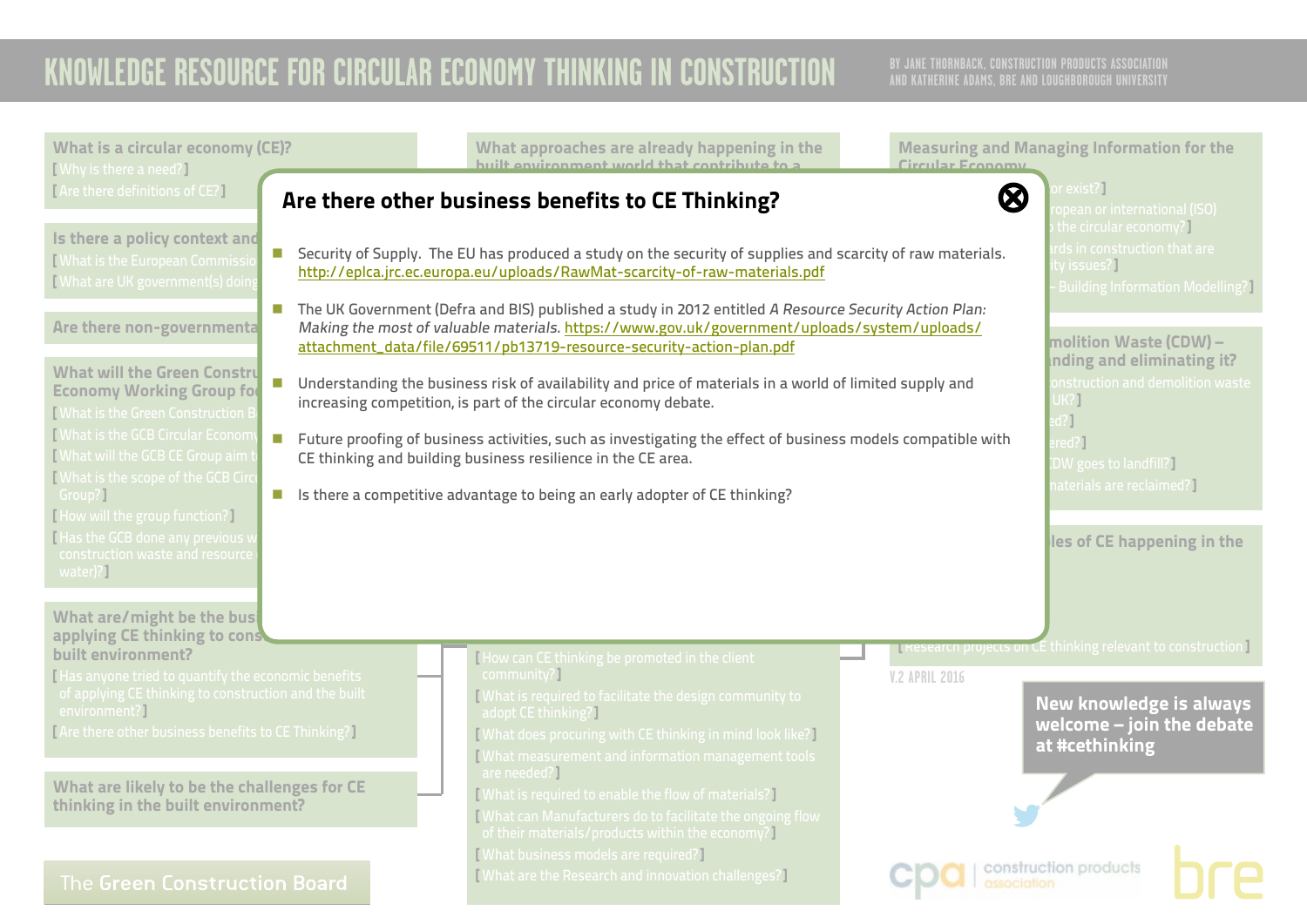What is a circular economy (CE)? [ Why is there a need?]

What approaches are already happening in the built environment world that contribute to a

Measuring and Managing Information for the Circular Economy

 $\mathcal{D}$  for international British, European or international (ISO) international (ISO) international (ISO) in

#### <span id="page-14-0"></span> $\frac{1}{2}$  are the definitions of  $\frac{1}{2}$  and  $\frac{1}{2}$  are interesting in the interest of  $\frac{1}{2}$  and  $\frac{1}{2}$  are interesting in the interest of  $\frac{1}{2}$  and  $\frac{1}{2}$  are interest of  $\frac{1}{2}$  and  $\frac{1}{2}$  are in What are likely to be the challenges for CE thinking in the built environment? ◎ ◎ circular economy thinking. The following applies to the UK.

# $Is$  the

[What  $\blacksquare$  Much of the work to develop CE thinking to date has EWhat Been focused on Short-fived consumer goods such<br>as phones, computers, washing machines etc. But Are the infrastructure that exist for decades if not centuries. What materials and products litter the millennia, but Econo how can modern buildings and modern materials [What is the Green Construction Board (GCB)?<br>[What is available for similar or alternate purposes at end [What is the Gobbies Circular Economic Property of life. The challenges for adapting CE thinking in  $\lceil$   $\textsf{What} \rceil$  construction are likely to be complex and include:  $\blacksquare$  What is the scope of the scope of the GCB  $\blacksquare$ [ What<br>|Group been focused on short-lived consumer goods such can this thinking also be applied to buildings and Examples of the reuse of buildings or construction be designed to be better used, last longer and be

### Products, buildings and infrastructure:

- $\begin{array}{|l|} \hline \text{How}\ \textcolor{red}{\mathsf{v}} & \text{\quad \text{Long life of buildings, infrastructure and products.}} \hline \end{array}$
- $[$  Has the  $G_2$  does any previous work relating to the  $\overline{G}$  $\frac{1}{\text{const}}$  **Complexity of buildings.** 
	- **n** Variable lifespans of components of buildings.
- $\text{What}$  designed for today's End of Life issues. applying  $C = C$  this construction and the construction and the construction and the construction and the construction and the construction  $C = C$ Existing, especially more recent, buildings are not
- built  $\left\| \rule{0pt}{10pt} \right\|$  Changes in specification and technology over  $r_{\text{max}}$  and the mean that many products means of any redundant in future. of applying  $C = \text{C}$  the construction and the built of and the built  $\text{C}$ time mean that many products may become

### enviro**n** Recovery of products/materials:

- [ Are there of  $\blacksquare$  often a low commercial value of materials/ products (apart from metals) at demolition.
- What  $\blacksquare$  Lack of widespread secondary market thinki<sub>n</sub> mechanisms.
- $\blacksquare$  Lack of quality assurance for secondary and recycle in the contraction recycled materials.
- **n** Problematic logistics of moving and storing  $\blacksquare$  What is happening the refugee refugee  $\blacksquare$ materials.
- $\blacksquare$  Constraints of existing waste legislation.
- $\blacksquare$  Complex materials and products which are  $\frac{1}{2}$  increases and increases  $\frac{1}{2}$  increases are taking place to the taking place to diverte the sequence to diverte the sequence of  $\frac{1}{2}$  increases to diverte the sequence of  $\frac{1}{2}$  increases to diverte t increasing in use can be difficult to reuse.
- $\blacksquare$  Viability of extended user responsibility requirements for long-lived buildings and products
- Changes in legislation may mean that reo<br>material no longer complies with certain<br>——————————————————— n Changes in legislation may mean that recovered regulations e.g. REACH.

#### Business considerations: the built environment sector.

- $\blacksquare$  Value of adopting CE practices.
- $\blacksquare$  Use of discount rates can effectively mean the  $\bullet$  belong that are predicted with circular experiments of  $\bullet$  . This canonical experiment  $\bullet$ value of recovered materials in 20 years' time can<br>.  $\mathcal{L}$  denote the can certain the client in the client in the client  $\mathcal{L}$ be zero.
- $\blacksquare$  Most companies will build in depreciation so the value of products in the future are written off.
- $\blacksquare$  Viable business models e.g. leasing products as a service may only be relevant to short-lived products such as lights and carpet tiles.
- Ownership of resources (IP), testing, warranties, provide the flow of materials and materials. guarantees etc of reused, reclaimed products.

#### **Other considerations:** That are that are that are  $\mathbf{r} = \mathbf{r}$ evolving to cover cover cover cover cover cover cover cover cover cover cover cover cover cover cover cover co

- $\blacksquare$  Understanding life cycle thinking to aid complex  $\blacksquare$ the opposite, creating good end of life possibilities  $\begin{array}{|c|c|} \hline \end{array}$ but increasing carbon emissions in the process.  $\qquad$  it? decisions, e.g. delivering lower carbon in performance but creating end of life issues? Or
- $\blacksquare$  A potential disconnect between developer and  $\blacksquare$  waste constructor, freeholder or leaseholder and occupant make keeping track and benefiting from CE over a building lifecycle difficult.
- **n** Applying systems thinking (i.e. the whole supply chain working together).
- buildings and infrastructure made of multiple products and materials.  $\blacksquare$  Measuring circularity for complex long-lived
- $\blacksquare$  Information management and data needs what information is needed, when is it needed to make monned decisions,<br>and in what format. research projects on CE thinking relevant to construction  $\sim$ informed decisions, who needs this information
- **V.2 APRIL 2016** n Engaging SME businesses.

ways



[ What business models are required?] [ What are the Research and innovation challenges?]

of their materials/products within the economy?]

construction products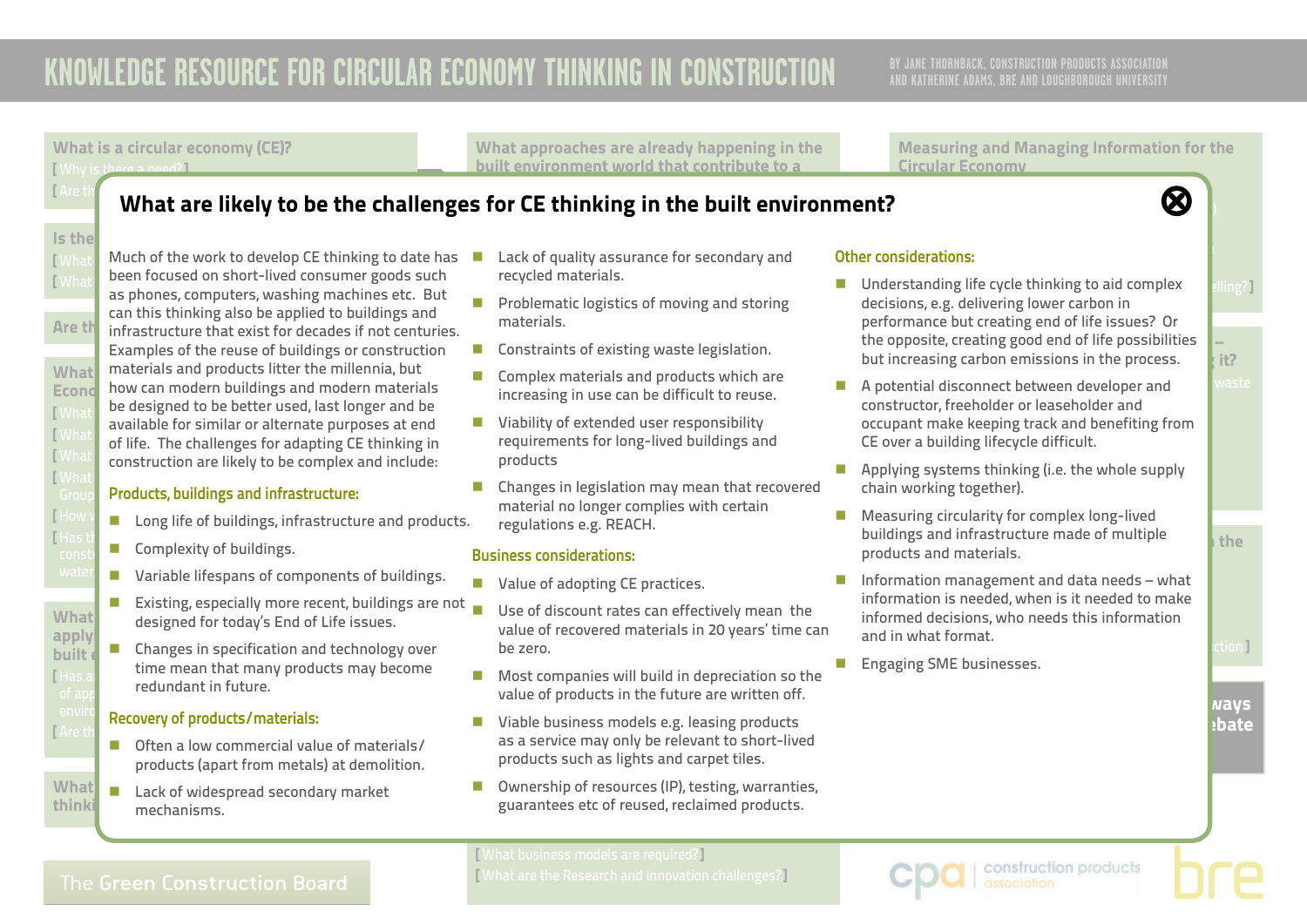BY JANE THORNBACK, CONSTRUCTION PRODUCTS ASSOCIATION<br>AND KATHERINE ADAMS, BRE AND LOUGHBOROUGH UNIVERSITY

<span id="page-15-0"></span>

| <b>What is a circular economy (CE)?</b><br>[Why is there a need?]<br>[Are there definitions of CE?]<br>Is there a policy context and driver for CE2                                                                                                                                                                                                                                                                                                                                                                                                                                                                                                                                                                                                                                                                                                                                                                                                                                                                                                                                                                                                                                | built environment world that contribute to a<br>$\overline{\text{construction}}$ that can be deemed to be part of delivering                                                                                                           | What approaches are already happening in the<br><b>Circular Economy?</b> There is much already happening in<br>circular economy thinking. The following applies to the UK                                                                                                                                                                                                                                                                                                                                                                                                               | <b>Measuring and Managing Information for the</b><br><b>Circular Economy</b><br>[Does a Circularity Indicator exist?]<br>[Does a formal British, European or international (ISO)<br>standard exist relating to the circular economy?                                                                                                 |                                                                                                                                                                                                                                                                            |
|------------------------------------------------------------------------------------------------------------------------------------------------------------------------------------------------------------------------------------------------------------------------------------------------------------------------------------------------------------------------------------------------------------------------------------------------------------------------------------------------------------------------------------------------------------------------------------------------------------------------------------------------------------------------------------------------------------------------------------------------------------------------------------------------------------------------------------------------------------------------------------------------------------------------------------------------------------------------------------------------------------------------------------------------------------------------------------------------------------------------------------------------------------------------------------|----------------------------------------------------------------------------------------------------------------------------------------------------------------------------------------------------------------------------------------|-----------------------------------------------------------------------------------------------------------------------------------------------------------------------------------------------------------------------------------------------------------------------------------------------------------------------------------------------------------------------------------------------------------------------------------------------------------------------------------------------------------------------------------------------------------------------------------------|--------------------------------------------------------------------------------------------------------------------------------------------------------------------------------------------------------------------------------------------------------------------------------------------------------------------------------------|----------------------------------------------------------------------------------------------------------------------------------------------------------------------------------------------------------------------------------------------------------------------------|
| <b>Nhat is the European Co</b><br>Mhat are UK governmer<br>Are there non-govern<br>following applies to the UK.<br><b>What will the Green C</b><br>п<br>Whilst many buildings/infrastructure projects are<br><b>Economy Working Gr</b><br>designed with sustainability principles and may<br><b>[What is the Green Constr</b><br>incorporate aspects of circular economy there are few<br><b>[What is the GCB Circular</b><br><b>[What will the GCB CE Gro</b><br>thinking.<br>[What is the scope of the<br>A reasonably high level of understanding of the generic<br>Group?]<br>[How will the group function<br>seems little commercial appetite for doing it).<br>I Has the GCB done any pr<br>construction waste and r<br>BRE have produced an outline methodology for<br>water)?]<br>designing for deconstruction and written 5 case studies<br>http://brebuzz.net/tag/circular-economy/<br>What are/might be tl<br>applying CE thinking<br>built environment?<br>also have information on designing for deconstruction<br>I Has anyone tried to quar<br>http://www.asbp.org.uk/resources/<br>of applying CE thinking to<br>environment?]<br><b>TAre there other business</b> | What is happening in the design community?<br>examples as yet, of the 'full' application of circular economy<br>principles of designing for deconstruction exist (but there<br>The Association of Sustainable Building Products (ASBP) | There is much already happening in construction that can be deemed to be part of delivering circular economy thinking. The<br>as diverting waste from landfill, reuse of products and<br>designing out waste.<br>The British standard BS995 Part 1 and 2 has<br><b>COL</b><br>been written to address material efficiency at the<br>design stages of buildings. http://shop.bsigroup.<br>com/ProductDetail/?pid=000000000030258602<br>and http://shop.bsigroup.com/<br>ProductDetail/?pid=000000000030296208<br>focus on construction or buildings.<br>http://www.greatrecovery.org.uk/ | $\bm{\varnothing}$<br>Building rating schemes such as <b>BREEAM</b> ; LEED; CEEQUAL;<br>and Ska, address some elements of circular economy such<br>The Royal Society of Arts (RSA) runs a programme called<br>Great Recovery: redesigning the future aimed at promoting<br>circularity in thinking, though as yet it does not have a | nstruction that are<br>Information Modelling?]<br>In Waste (CDW) -<br>and eliminating it?<br>on and demolition waste<br>to landfill?]<br>are reclaimed?]<br>CE happening in the<br>relevant to construction I<br>owledge is always<br>e – join the debate<br><b>inking</b> |
| What are likely to be the challenges for CE<br>thinking in the built environment?<br><b>The Green Construction Board</b>                                                                                                                                                                                                                                                                                                                                                                                                                                                                                                                                                                                                                                                                                                                                                                                                                                                                                                                                                                                                                                                           | [What is required to enable the flow of materials?]<br>of their materials/products within the economy?]<br>[What business models are required?]<br>[What are the Research and innovation challenges?]                                  | [What can Manufacturers do to facilitate the ongoing flow                                                                                                                                                                                                                                                                                                                                                                                                                                                                                                                               | construction products<br>association                                                                                                                                                                                                                                                                                                 |                                                                                                                                                                                                                                                                            |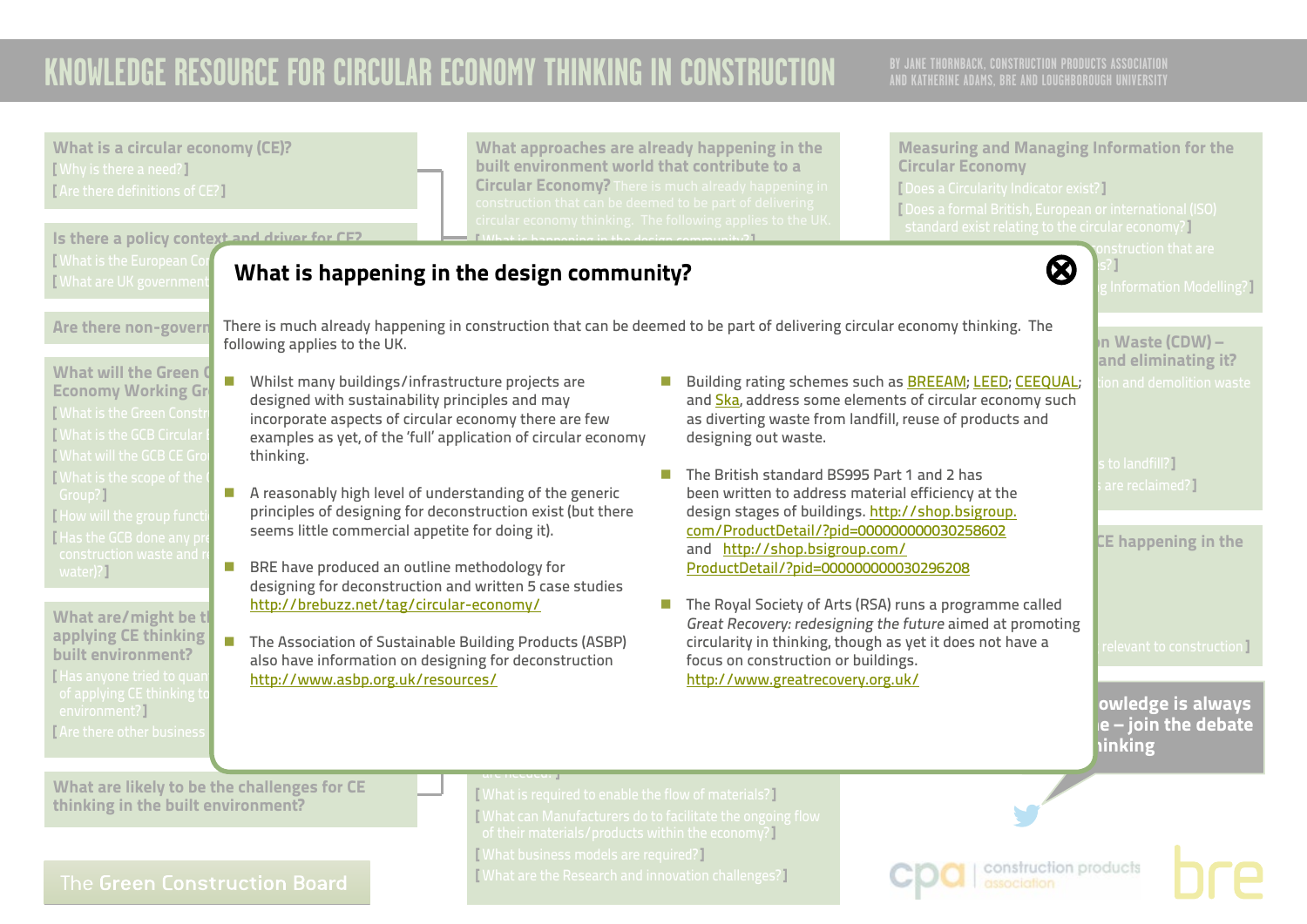### **AND KATHERINE ADAMS, BRE AND LOUGHBOROUGH UNIVERSITY**

<span id="page-16-0"></span>**The Construction Products Association, the umbrella trade association** for UK-based manufacturers and distributors, provides leadership and **s** always learning to help catalyse thinking and action by its members on circular **explorer** extending to help at extending economy and proader sustainability and tecnnical issues.<br><http://www.constructionproducts.org.uk/publications/technical/> What is a circular economy (CE)? [ Why is there a need?] [ Are there definition What are **comight be the business of the business** of that are with a Recoving are an are the controlled a applying Compart of thing the construction applying Comparison and the construction and the construction and t built envir [ Has anyon  $\Box$  Are there constructio**n and resource in the projects-on-circular-economy-in-the-built-environment-E** The Built environment **of the CBI will publish a UK Minerals Strategy in 2016. This follows** on from a report on the Future of Our Materials <u>[http://www.](http://www.ukmineralsforum.org.uk/downloads/The-Future-of-our-Minerals-UKMF-Nov-2014.pdf)</u> schemes such as <u>ukmineralsforum.org.uk/downloads/The-Future-of-our-Minerals-</u> [Mineral\\_Extraction\\_Industry.pdf](http://www.british-aggregates.co.uk/documentation/doc138_CBI_UK_Mineral_Extraction_Industry.pdf) economy and broader sustainability and technical issues. [ What can Manufacturers do to facilitate the ongoing flow Is there a<br>I What is the [ What is the  $\blacksquare$  Many manufacturers recycle their production waste back into their  $\blacksquare$  Life cycle thin [What are U<sub>N</sub> processes. What are thinking i Measuring and Managing Information for the Circular Economy [ Does a Circularity Indicator exist?] [ Does a formal British, European or international (ISO) standard exist relating to the circular economy?]  $\frac{1}{2}$  at are there exists in construction that are that are that are that are that are that are that are that  $\frac{1}{2}$  $\blacksquare$  Life cycle thinking is well established and can be considered a mature approach for understanding environmental impacts, initially due to **the contract of the contract** Modelling?] Are there offcuts as well as packaging such as pallet reuse. This includes for **SEPRICEZIZO** and not What approaches are already happening in the built environment world that contribute to a Circular Economy? There is much already har circular economy thinking. The following applies to the UK. What is happening in the manufacturing sector? [⊗](#page-0-0) There are a number of take back schemes for surplus materials and  $\blacksquare$ plasterboard, ceiling tiles, mineral wool insulation, bricks and blocks. What will **the Green Construction wo**<br>What will **the Green Construction wo** and material and material and the Green Construction wor Economy (REAPs) (<http://www.constructionproducts.org.uk/index.php?id=1658> technical/display/view construction and demolition and demolition and demolition Board (What is the Green Construction Board (GCB) and are now looking at the challenges and opportunities of the  $\frac{1}{2}$ There is the circular economy. Examples include the Gypsum to Gypsum project n Companies and sectors have developed sustainability plans, standards on measuring and reporting the sustainability performance **DW)** – of construction works and construction products (CEN 350 and EN  $\qquad \qquad$  ating it? 15804). [http://www.constructionproducts.org.uk/publications/](http://www.constructionproducts.org.uk/publications/technical/display/view/a-guide-to-understanding-the-embodied-impacts-of-constructio/) http://www.constructionproducts.org.uk/publications/ <u>technical/display/view/a-guide-to-understanding-the-embodied-</u> with targets, indicators and reporting with elements of relevance to circular economy thinking. E.g. Hanson, <u>[http://www.hanson.co.uk/](http://www.hanson.co.uk/en/sustainability)</u> [12] [What will the Guid C<http://gypsumtogypsum.org/>) and PaintCare UK [http://www.](http://www.paintcare.org.uk/) **TWhat is the SCOB** Group?] [ How will th**t com** funding several research projects looking at the reuse of steel. <u>https://</u> [Has the GC | [connect.innovateuk.org/web/sustainabilityktn/article-view/-/blogs/](https://connect.innovateuk.org/web/sustainabilityktn/article-view/-/blogs/innovate-uk-projects-on-ci) water)?]  $he$  in the <u>OKMP-NOV-2014.pdf</u> and an Overview of the Mineral Extraction mudstry<br><u>[http://www.british-aggregates.co.uk/documentation/doc138\\_CBI\\_UK\\_](http://www.british-aggregates.co.uk/documentation/doc138_CBI_UK_Mineral_Extraction_Industry.pdf)</u> nstruction l ■ Some sectors are looking at reuse of their products, e.g. Innovate UK is and sectors are looking at reuse of ste<br>funding several research projects looking at the reuse of steel. https:// austainabilit [paintcare.org.uk/](http://www.paintcare.org.uk/) [sector?\\_33\\_redirect](https://connect.innovateuk.org/web/sustainabilityktn/article-view/-/blogs/innovate-uk-projects-on-ci) ■ Some sectors have well established recycling schemes such as [www.recovinyl.com/](http://www.recovinyl.com/) the BRE Green Guide [https://www.bre.co.uk/greenguide/podpage.](https://www.bre.co.uk/greenguide/podpage.jsp?id=2126) [jsp?id=2126](https://www.bre.co.uk/greenguide/podpage.jsp?id=2126) and now with the more recent adoption of the European [impacts-of-construction/](http://www.constructionproducts.org.uk/publications/technical/display/view/a-guide-to-understanding-the-embodied-impacts-of-constructio/) en/sustainability; Marshalls [http://www.marshalls.co.uk/about](http://www.marshalls.co.uk/about-sustainability)[sustainability](http://www.marshalls.co.uk/about-sustainability) and the Mineral Products Association [http://www.](http://www.mineralproducts.org/sustainability/) [mineralproducts.org/sustainability/](http://www.mineralproducts.org/sustainability/) [UKMF-Nov-2014.pdf](http://www.ukmineralsforum.org.uk/downloads/The-Future-of-our-Minerals-UKMF-Nov-2014.pdf) and an Overview of the Mineral Extraction Industry

> of their materials/products within the economy?] [ What business models are required?] [ What are the Research and innovation challenges?]

construction products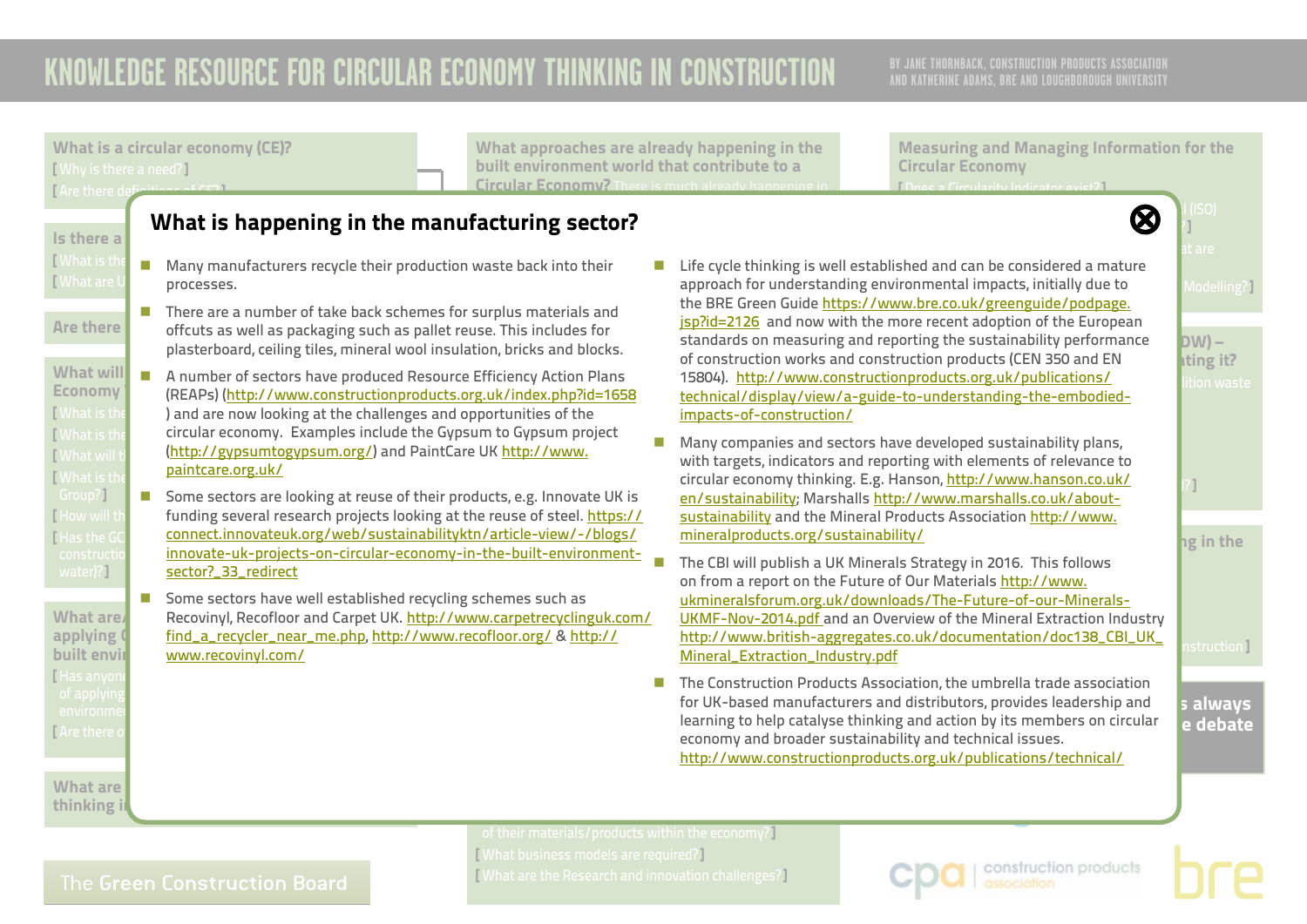## **AND KATHERINE ADAMS, BRE AND LOUGHBOROUGH UNIVERSITY**

What is a circular economy (CE)? [ Why is there a need?] [ Are there definitions of CE?]

Is there a policy context and driver for CE? [ What is the European Commission doing on CE?] [ What are UK government(s) doing on CE?]

Are there non-governmental drivers

What will the Green Construction  $Bo<sub>2</sub>$ Economy Working Group focus on? [ What is the Green Construction Board (GCB)?] [ What is the GCB Circular Economy Working G<br>[ What will the GCB GE Group aim to a this use I [ What will the GCB CE Group aim to achieve?] [ What is the scope of the GCB Circular Econo Group?]

[ How will the group function?]

[Has the GCB done any previous work relatir water)?]

What are/might be the business ben applying CE thinking to construction built environment?

[Has anyone tried to quantify the economic b environment?1

[ Are there other business benefits to CE Thinking?]

What are likely to be the challenges for CE thinking in the built environment?

### The Green Construction Board

What approaches are already happening in the built environment world that contribute to a Circular Economy? There is much already happening in [ What is happening in the design community?] [ What is happening in the manufacturing sector?] [ What is happening in the contracting community?] [ What is happening in the engineering community?]

#### <span id="page-17-0"></span>[ What is happening during the refurbishment and end of What is happening in the contracting community?  $\quad \quad \bigotimes$

- $\blacksquare$  High levels of diversion of construction waste from landfill are typical for many construction and demolition waste from landfill?] construction projects, with contractors setting targets including zero waste to landfill  $\mathcal{L}$  are there are there are the circular examples of circular examples of circular examples of circular examples of  $\mathcal{L}$
- Build UK (incorporating the former UK Contractors Group UKCG) has member **CIRCULAR ECONOMY** construction and are working towards a number of objectives. [http://archive.ukcg.](http://archive.ukcg.org.uk/fileadmin/clients/UKCG/document/Environment/UKCG_Circular_Economy_statement.pdf) commitment to both reduce waste to landfill, as well as reduce the amount of overall waste arising. They have also produced a statement for applying circular economy in [org.uk/fileadmin/clients/UKCG/document/Environment/UKCG\\_Circular\\_Economy\\_](http://archive.ukcg.org.uk/fileadmin/clients/UKCG/document/Environment/UKCG_Circular_Economy_statement.pdf) [statement.pdf](http://archive.ukcg.org.uk/fileadmin/clients/UKCG/document/Environment/UKCG_Circular_Economy_statement.pdf)
- thinking in the built environment sector? This is  $\blacksquare$  MI-ROG - The Major Infrastructure – Resource Optimisation Group is an initiative with companies in the utilities and construction sectors aiming to eliminate waste and optimise resource reuse across projects and supply chains. The companies involved optimise resource reuse across projects and supply chains. The companies invoived<br>in MIR-OG include Network Rail, National Grid, Anglian Water, HS2, Thames Gateway, Environment Agency Flood Defence and EDF Energy. <u>http://www.international-</u> <u>[synergies.com/projects/a-highway-to-savings/](http://www.international-synergies.com/projects/a-highway-to-savings/)</u>

#### adopt CE thinking?]

[ What does procuring with CE thinking in mind look like?] [ What measurement and information management tools are needed?]

[ What is required to facilitate the design community to

[ What is required to enable the flow of materials?]

[ What can Manufacturers do to facilitate the ongoing flow

of their materials/products within the economy?]

[ What business models are required?]

[ What are the Research and innovation challenges?]

### Measuring and Managing Information for the Circular Economy

[ Does a Circularity Indicator exist?] [ Does a formal British, European or international (ISO) standard exist relating to the circular economy?] [ Are there existing standards in construction that are evolving to cover circularity issues?]

[ What is the role for BIM – Building Information Modelling?]



 $\bigotimes$   $\Big|$ n and Demolition Waste (CDW) – understanding and eliminating it? ced in the UK?] ata collected?<sup>]</sup> N is recovered?] w much CDW goes to landfill? $\overline{\phantom{a} \phantom{a}}$  $\,$ ow many materials are reclaimed? $\,$ 

> hy examples of CE happening in the **built environment?**

ects on CE thinking relevant to construction **]** 

### New knowledge is always welcome – join the debate at #cethinking



 $\mathbf{I}_{\mathrm{T}}$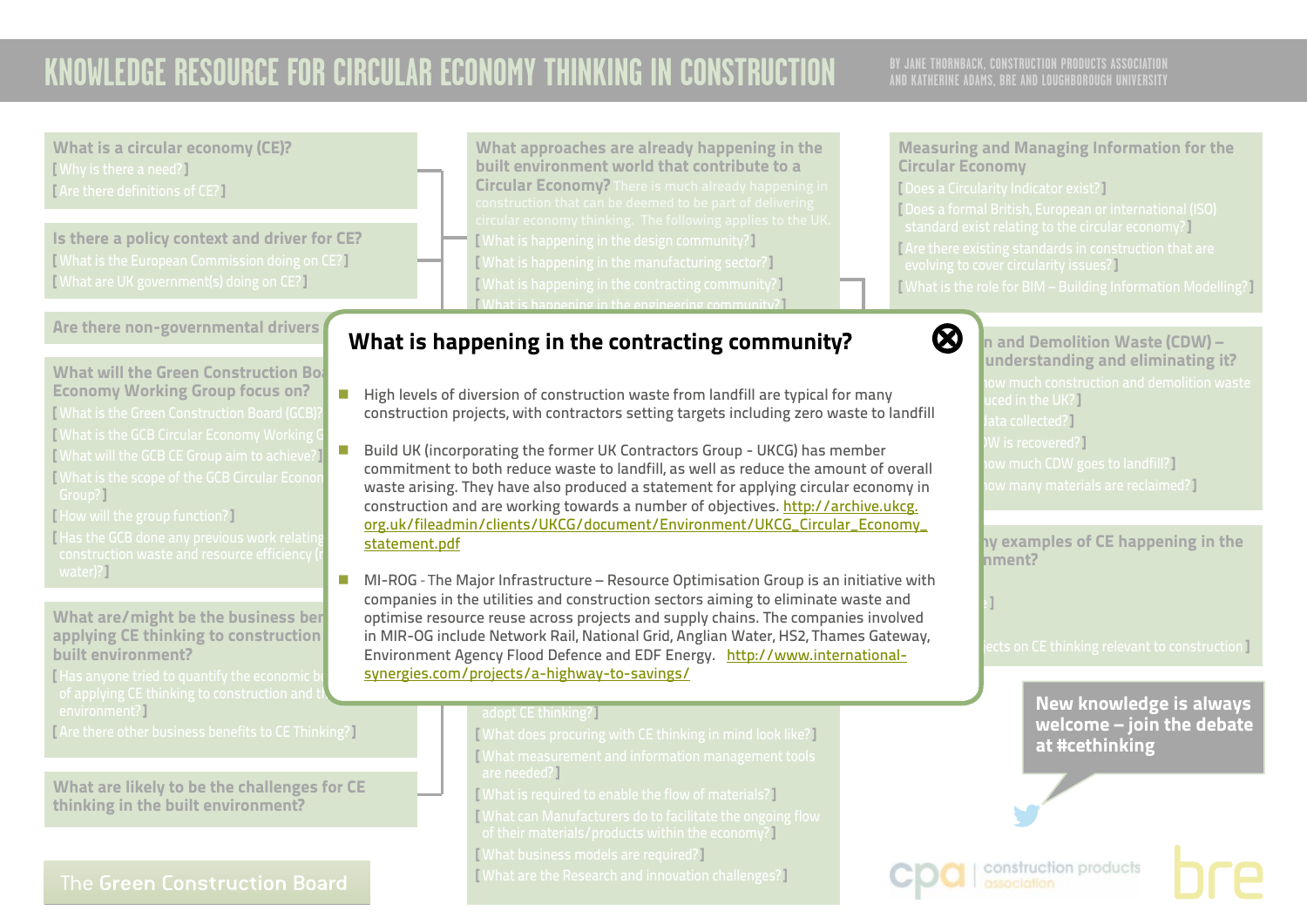## **AND KATHERINE ADAMS, BRE AND LOUGHBOROUGH UNIVERSITY**

<span id="page-18-0"></span>What is a circular economy (CE)? What approaches are already happening in the Measuring and Managing Information for the built environment world that contribute to a [ Why is there a need?] Circular Economy Circular Economy? There is much already happening in [ Does a Circularity Indicator exist?] [ Are there definitions of CE?] [ Does a formal British, European or international (ISO) standard exist relating to the circular economy?] Is there a policy context and driver for CE? [ What is happening in the design community?] [ Are there existing standards in construction that are [ What is the European Commission doing on CE?] [ What is happening in the manufacturing sector?] evolving to cover circularity issues?] [ What are UK government(s) doing on CE?] [ What is happening in the contracting community?] [ What is the role for BIM – Building Information Modelling?] [ What is happening in the engineering community?] Are there non-governmental drivers for  $\ell$  $\mathcal{M}(\mathcal{M})$  is happening during the refugee of  $\mathcal{M}(\mathcal{M})$  $\bigotimes$  tion and Demolition Waste (CDW) – What is happening in the engineering community?  $~$ life stages?] ng, understanding and eliminating it? What will the Green Construction Board Economy Working Group focus on? roduced in the UK?] ICE, the Institution of Civil Engineers, has a waste and resource management [ What is the Green Construction Board (GCB)?] W data collected?] panel which includes circular economy in its deliberations. It intends to produce a [ What is the GCB Circular Economy Working Group CDW is recovered?] special edition of its proceedings on the subject of the circular economy in the built [ What will the GCB CE Group aim to achieve?]  $\bm v$  how much CDW goes to landfill?  $\bm l$ environment. [ What is the scope of the GCB Circular Economy **CIRCULAR ECONOMY** <http://www.icevirtuallibrary.com/toc/jwarm/current> $w$  how many materials are reclaimed?] Group?] [ How will the group function?] [ Has the GCB done any previous work relating to **Are there any examples of CE happening in the**  $b$ ironment? water)?] [ Buildings ]  $\text{I}$  include  $\mathbb{I}$ What are/might be the business benefi [ Materials ] applying CE thinking to construction and  $\overline{\rm{projects}}$  on CE thinking relevant to construction  $\overline{\rm{I}}$ built environment? [Has anyone tried to quantify the economic bene **V.2 APRIL 2016**  $\frac{1}{\sqrt{2}}$  of applying CE thinking to construction and the built **N** What is required to facilitate the design community to New knowledge is always environment?] adopt CE thinking?] welcome – join the debate [ Are there other business benefits to CE Thinking?] [ What does procuring with CE thinking in mind look like?] at #cethinking [ What measurement and information management tools are needed?] What are likely to be the challenges for CE [ What is required to enable the flow of materials?] thinking in the built environment? [ What can Manufacturers do to facilitate the ongoing flow of their materials/products within the economy?] [ What business models are required?] construction products [ What are the Research and innovation challenges?] The Green Construction Board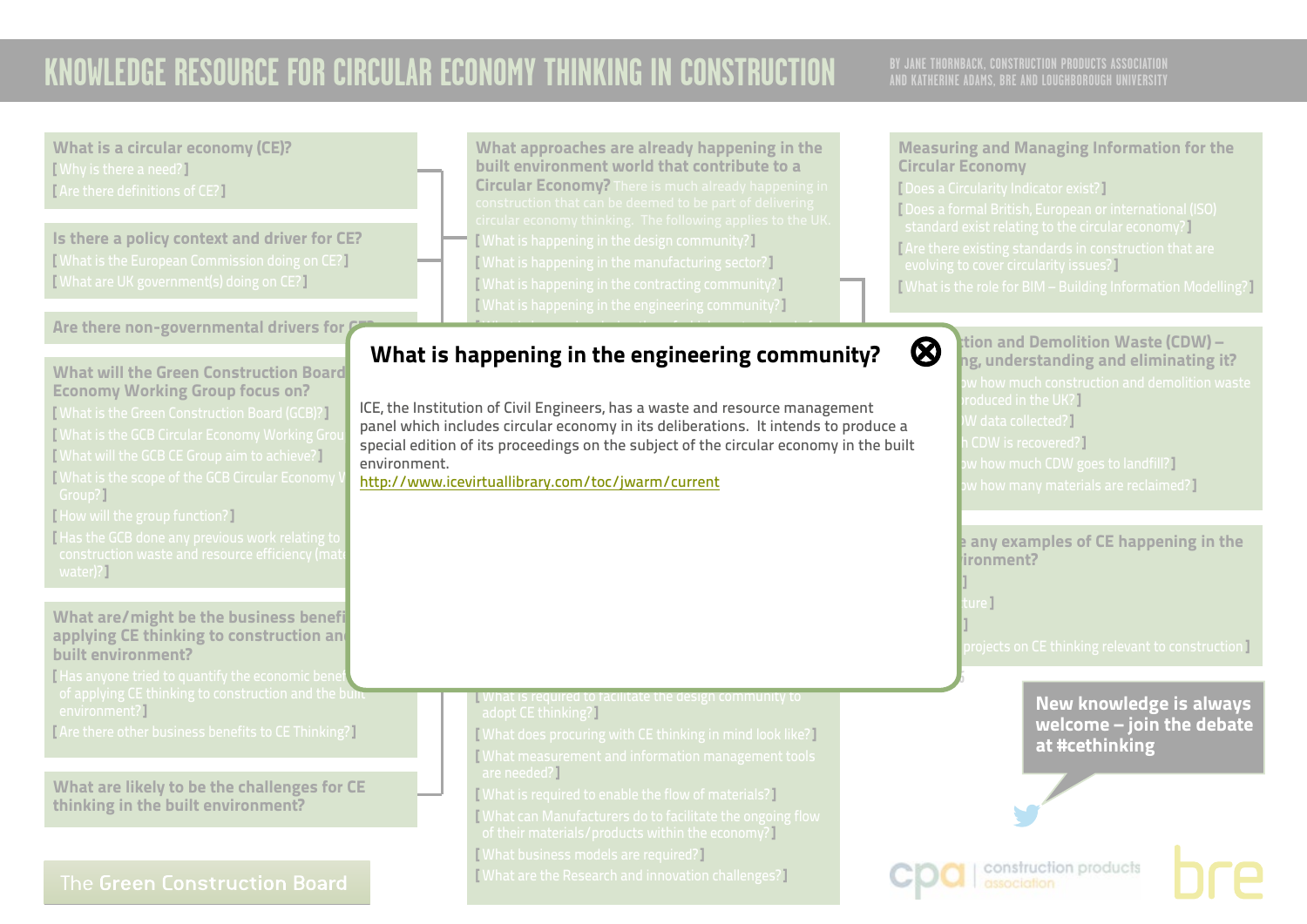<span id="page-19-0"></span>

| What is a circular economy (CE)?<br>[Why is there a need?]<br>[Are there definitions of CE?]<br>Is there a policy context and driver for CE?<br>Vhat is the European Commission doing on CE?<br><b>[What are UK government(s) doing</b>                                                                                                                                                                                                                                                                                                                                                                                | What approaches are already happening in the<br>built environment world that contribute to a<br><b>Circular Economy</b><br><b>Circular Economy?</b> There is much already happening in<br>[ Does a Circularity Indicator exist?]<br>construction that can be deemed to be part of delivering<br>circular economy thinking. The following applies to the UK.<br><b>[What is happening in the design community?]</b><br>[What is happening in the manufacturing sector?]<br>evolving to cover circularity issues?]<br>$\otimes$<br>What is happening during the refurbishment and end of life stages?                                                                                                                                                                                                                                                                        | <b>Measuring and Managing Information for the</b><br>[Does a formal British, European or international (ISO)<br>standard exist relating to the circular economy?<br>[Are there existing standards in construction that are<br><b>Building Information Modelling?</b>                                                                                     |
|------------------------------------------------------------------------------------------------------------------------------------------------------------------------------------------------------------------------------------------------------------------------------------------------------------------------------------------------------------------------------------------------------------------------------------------------------------------------------------------------------------------------------------------------------------------------------------------------------------------------|----------------------------------------------------------------------------------------------------------------------------------------------------------------------------------------------------------------------------------------------------------------------------------------------------------------------------------------------------------------------------------------------------------------------------------------------------------------------------------------------------------------------------------------------------------------------------------------------------------------------------------------------------------------------------------------------------------------------------------------------------------------------------------------------------------------------------------------------------------------------------|----------------------------------------------------------------------------------------------------------------------------------------------------------------------------------------------------------------------------------------------------------------------------------------------------------------------------------------------------------|
| Are there non-governmenta<br><b>What will the Green Constru</b><br><b>Economy Working Group for</b><br><b>I What is the Green Construction B</b><br><b>I</b> What is the GCB Circular Econom<br>I What will the GCB CE Group aim to<br>possible.<br><b>[What is the scope of the GCB Circ</b><br>Group?]<br>[How will the group function?]<br>$\sim$<br>Has the GCB done any previous v<br>construction waste and resource<br>water)?]<br>What are/might be the bus<br>applying CE thinking to cons<br>built environment?<br>I Has anyone tried to quantify the<br>of applying CE thinking to constru<br>environment?] | ■ The demolition industry recovers much of the waste that is produced at end of life, but a large proportion<br>may be downcycled. In 2012, the National Federation of Demolition Contractors (NFDC) members reused or<br>recycled 94% of demolition waste http://demolition-nfdc.com/news/posstat.html<br>The National Federation of Demolition Contractors (NFDC) has produced a series of 'Demolition and<br>Refurbishment Information Sheets (DRIDS) to encourage the industry to reuse and recycle materials wherever<br>http://demolition-nfdc.com/page/drids.html<br>The European Demolition Association (EDA) has a working group on recycling and have produced a report on<br>the state of the demolition industry, which also covers pre-demolition audits.<br>http://www.europeandemolition.org/communication/news/undersatanding-european-demolition-industry | molition Waste (CDW) -<br>Inding and eliminating it?<br><b>nstruction and demolition waste</b><br>JK?]<br>121<br>ed?<br>DW goes to landfill? $\overline{\phantom{a} \overline{\phantom{a}}\phantom{a}}$<br>aterials are reclaimed?]<br>les of CE happening in the<br>thinking relevant to construction $\overline{\mathsf{I}}$<br>ew knowledge is always |
| <b>Are there other business benefits</b><br>What are likely to be the challenges for CE<br>thinking in the built environment?<br>The Green Construction Board                                                                                                                                                                                                                                                                                                                                                                                                                                                          | What measurement and information management tools<br>are needed?]<br>[What is required to enable the flow of materials?]<br>What can Manufacturers do to facilitate the ongoing flow<br>of their materials/products within the economy?<br>[What business models are required?]<br>[What are the Research and innovation challenges?]                                                                                                                                                                                                                                                                                                                                                                                                                                                                                                                                      | elcome – join the debate<br>at #cethinking<br>construction products                                                                                                                                                                                                                                                                                      |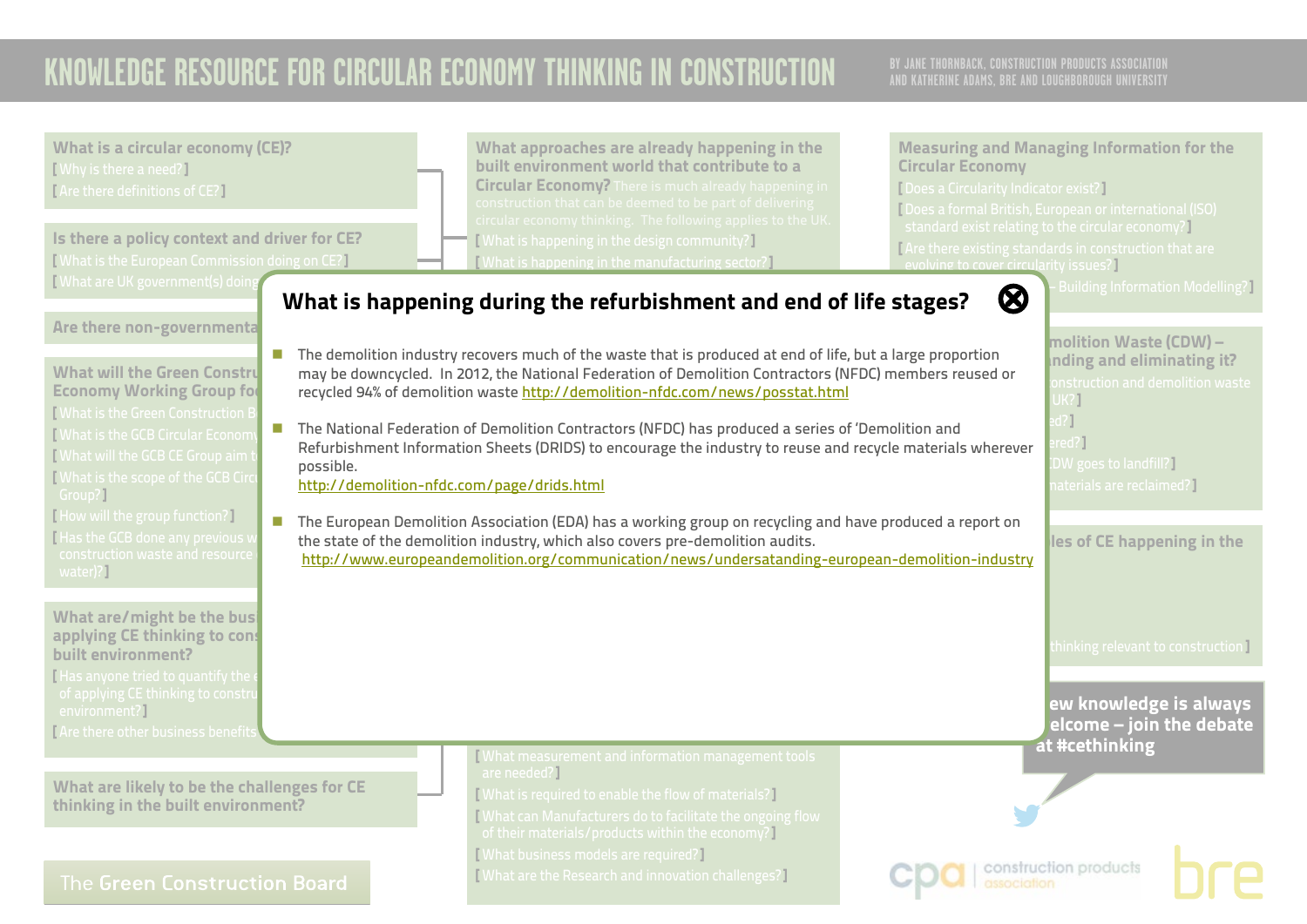<span id="page-20-0"></span>

| What is a circular economy (CE)?<br>[Why is there a need?]<br>[Are there definitions of CE?]<br>Is there a policy context and driver for CE?<br>[What is the European Commission doing on CE?]                                                                                                                                                                                                                                                                                                                                                                                                                                                                                                                        | What approaches are already happening in the<br>built environment world that contribute to a<br><b>Circular Economy?</b> There is much already happening in<br>construction that can be deemed to be part of delivering<br>circular economy thinking. The following applies to the UK.<br>[What is happening in the design community?]<br>What is happening in the manufacturing sector?                                                                                                                                                                                                                                                                                                                                                                                                                                                                                                                                                                                       | <b>Measuring and Managing Information for the</b><br><b>Circular Economy</b><br>[ Does a Circularity Indicator exist?]<br>[Does a formal British, European or international (ISO)<br>standard exist relating to the circular economy?]<br>Are there existing standards in construction that are<br>evolving to cover circularity issues?                               |
|-----------------------------------------------------------------------------------------------------------------------------------------------------------------------------------------------------------------------------------------------------------------------------------------------------------------------------------------------------------------------------------------------------------------------------------------------------------------------------------------------------------------------------------------------------------------------------------------------------------------------------------------------------------------------------------------------------------------------|--------------------------------------------------------------------------------------------------------------------------------------------------------------------------------------------------------------------------------------------------------------------------------------------------------------------------------------------------------------------------------------------------------------------------------------------------------------------------------------------------------------------------------------------------------------------------------------------------------------------------------------------------------------------------------------------------------------------------------------------------------------------------------------------------------------------------------------------------------------------------------------------------------------------------------------------------------------------------------|------------------------------------------------------------------------------------------------------------------------------------------------------------------------------------------------------------------------------------------------------------------------------------------------------------------------------------------------------------------------|
| [What are UK government(s) doing<br>Are there non-governmenta<br><b>What will the Green Constru</b><br><b>Economy Working Group for</b><br>$\mathcal{L}_{\mathcal{A}}$<br><b>Nhat is the Green Construction B</b><br>What is the GCB Circular Econom<br>What will the GCB CE Group aim t<br><b>Nhat is the scope of the GCB Circ</b><br>Group?]<br>[How will the group function?]<br>Has the GCB done any previous v<br>model. Examples include:<br>construction waste and resource<br>water)?]<br>What are/might be the busi<br>applying CE thinking to cons<br>built environment?<br>Has anyone tried to quantify the<br>of applying CE thinking to constru<br>environment?]<br>I Are there other business benefits | Are construction products and materials being reused?<br>An established Reclamation industry exists, particularly for high value architectural products such as stone,<br>parquet flooring, fireplaces etc. http://www.salvo.co.uk/<br>Material exchanges are springing up such as:<br>- Recipro http://www.recipro-uk.com/;<br>- Construction Material Exchange http://cme.resourceefficientscotland.com/;<br>- Enviromate http://enviromate.co.uk/ and;<br>- Trade Leftovers http://www.tradeleftovers.com/<br><b>D</b> Community Reuse schemes are growing in number, though they can struggle if based on a sponsorship<br>- Community Wood Recycling http://www.communitywoodrecycling.org.uk/;<br>- Reuseful UK https://www.scrapstoresuk.org/;<br>- Community Repaint http://www.communityrepaint.org.uk/ and;<br>- Furniture Reuse Network http://www.frn.org.uk/<br>- A Scottish Institute for Remanufacture (SIR) has been established. http://www.scot-reman.ac.uk/ | <b>Building Information Modelling?</b><br>$\bm{\otimes}$<br>molition Waste (CDW) -<br>nding and eliminating it?<br>onstruction and demolition waste<br>UK?]<br>$d$ ?]<br>red? <sup>1</sup><br>DW goes to landfill?]<br>aterials are reclaimed?<br>les of CE happening in the<br>hinking relevant to construction<br>ew knowledge is always<br>elcome – join the debate |
| What are likely to be the challenges for CE<br>thinking in the built environment?<br>The Green Construction Board                                                                                                                                                                                                                                                                                                                                                                                                                                                                                                                                                                                                     | What measurement and information management tools<br>are needed?]<br>[What is required to enable the flow of materials?]<br>What can Manufacturers do to facilitate the ongoing flow<br>of their materials/products within the economy?<br>[What business models are required?]<br>[What are the Research and innovation challenges?]                                                                                                                                                                                                                                                                                                                                                                                                                                                                                                                                                                                                                                          | at #cethinking<br>construction products                                                                                                                                                                                                                                                                                                                                |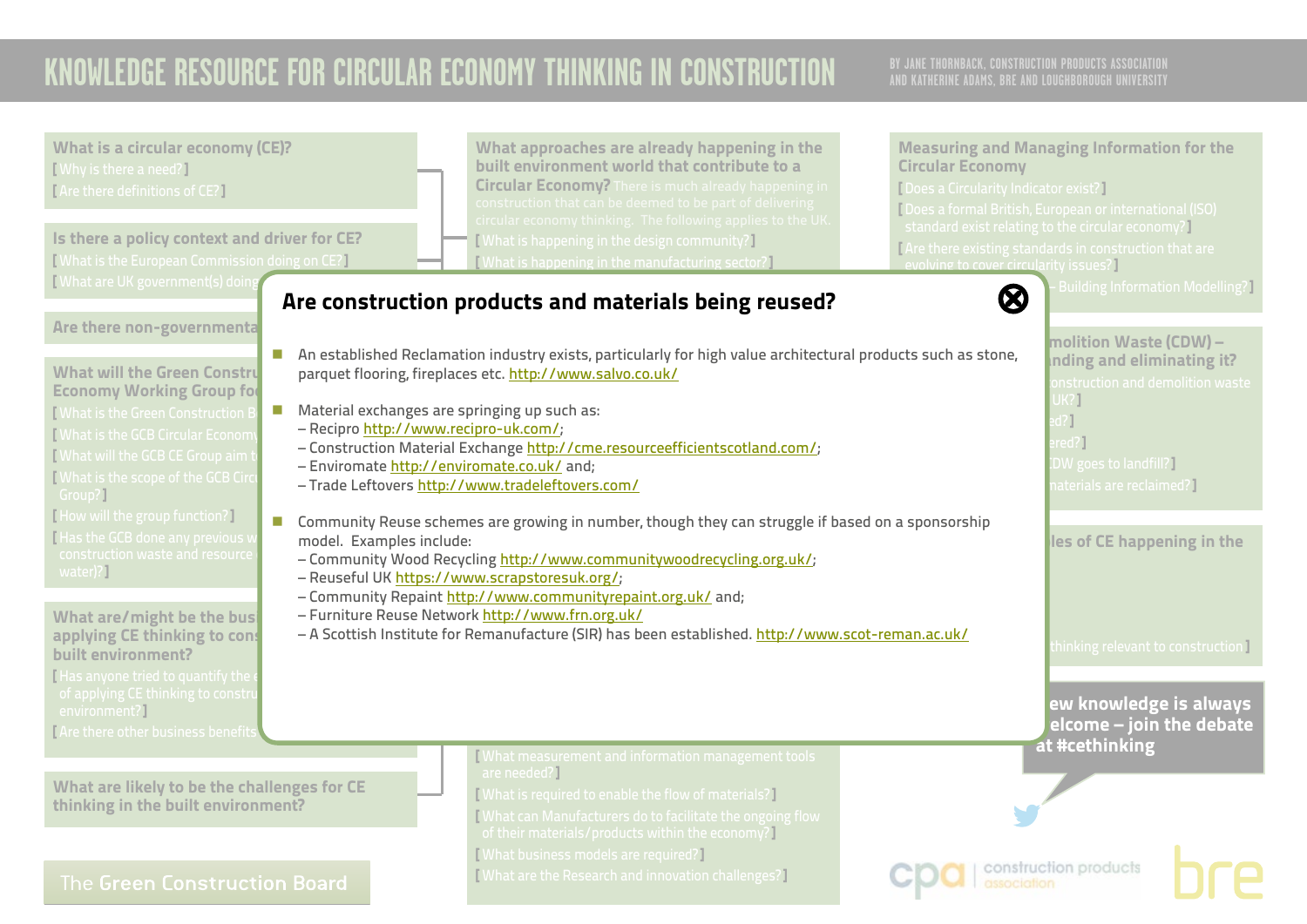<span id="page-21-0"></span>

| What is a circular economy (CE)?<br>[Why is there a need?]<br>[Are there definitions of CE?]<br>Is there a policy context and driver for CE2                                                                                                                                                                                                                                                                                                                                                                                                                                                                                                                                                                        | What approaches are already happening in the<br>built environment world that contribute to a<br><b>Circular Economy?</b> There is much already happening in<br>construction that can be deemed to be part of delivering<br>circular economy thinking. The following applies to the UK                                                                                                                                                                                                                                                                                                                                                                                                                                                                                                                                                                                                                                                                                                                                                                   | <b>Measuring and Managing Information for the</b><br><b>Circular Economy</b><br>[Does a Circularity Indicator exist?]<br>Does a formal British, European or international (ISO)<br>standard exist relating to the circular economy?]                                                             |
|---------------------------------------------------------------------------------------------------------------------------------------------------------------------------------------------------------------------------------------------------------------------------------------------------------------------------------------------------------------------------------------------------------------------------------------------------------------------------------------------------------------------------------------------------------------------------------------------------------------------------------------------------------------------------------------------------------------------|---------------------------------------------------------------------------------------------------------------------------------------------------------------------------------------------------------------------------------------------------------------------------------------------------------------------------------------------------------------------------------------------------------------------------------------------------------------------------------------------------------------------------------------------------------------------------------------------------------------------------------------------------------------------------------------------------------------------------------------------------------------------------------------------------------------------------------------------------------------------------------------------------------------------------------------------------------------------------------------------------------------------------------------------------------|--------------------------------------------------------------------------------------------------------------------------------------------------------------------------------------------------------------------------------------------------------------------------------------------------|
| Mhat is the European Cor<br>Mhat are UK governmen<br>from landfill?<br>Are there non-govern<br>What will the Green O<br>$\mathcal{C}^{\mathcal{A}}$<br><b>Economy Working Gr</b><br><b>I What is the Green Constr</b><br><b>Nhat is the GCB Circular</b><br>wastes, including construction and demolition.<br><b>I</b> What will the GCB CE Gro<br><b>I</b> What is the scope of the<br>$\mathcal{L}_{\mathcal{A}}$<br>Group?]<br>How will the group functi<br>Has the GCB done any pi<br>construction waste and<br>water)?]<br>What are/might be tl<br>applying CE thinking<br>built environment?<br>I Has anyone tried to quan<br>of applying CE thinking to<br>environment?]<br><b>TAre there other business</b> | What mechanisms and initiatives are taking<br>place to divert construction and demolition waste<br>The Landfill Tax in the UK, is a key fiscal measure that has encouraged the avoidance of waste to landfill.<br>https://www.gov.uk/green-taxes-and-reliefs/landfill-tax<br>There has been much funding from organisations such as Innovate UK, WRAP and EPSRC to increase the recovery of<br>A number of material focused organisations, as well as the waste industry, continue to undertake work on developing<br>recycling routes for construction and demolition waste. For example, Carpet Recycling UK<br>http://www.carpetrecyclinguk.com/ and Composites UK https://compositesuk.co.uk/<br>The waste industry and in particular waste transfer stations are becoming ever more efficient at managing waste.<br><b>The Environment Agency has an End of Life Committee to assess when a waste product can be deemed no longer a waste</b><br>but a new resource and thus not subject to waste regulations for storage, transport and disposal. | onstruction that are<br>$\bm{\varnothing}$<br>Information Modelling?<br>In Waste (CDW) -<br>and eliminating it?<br>on and demolition waste<br>to landfill?]<br>are reclaimed?]<br>CE happening in the<br>relevant to construction I<br>owledge is always<br>e – join the debate<br><b>inking</b> |
| What are likely to be the challenges for CE<br>thinking in the built environment?<br>The Green Construction Board                                                                                                                                                                                                                                                                                                                                                                                                                                                                                                                                                                                                   | [What is required to enable the flow of materials?]<br>[What can Manufacturers do to facilitate the ongoing flow<br>of their materials/products within the economy?<br>[What business models are required?]<br>[What are the Research and innovation challenges?]                                                                                                                                                                                                                                                                                                                                                                                                                                                                                                                                                                                                                                                                                                                                                                                       | construction products<br>association                                                                                                                                                                                                                                                             |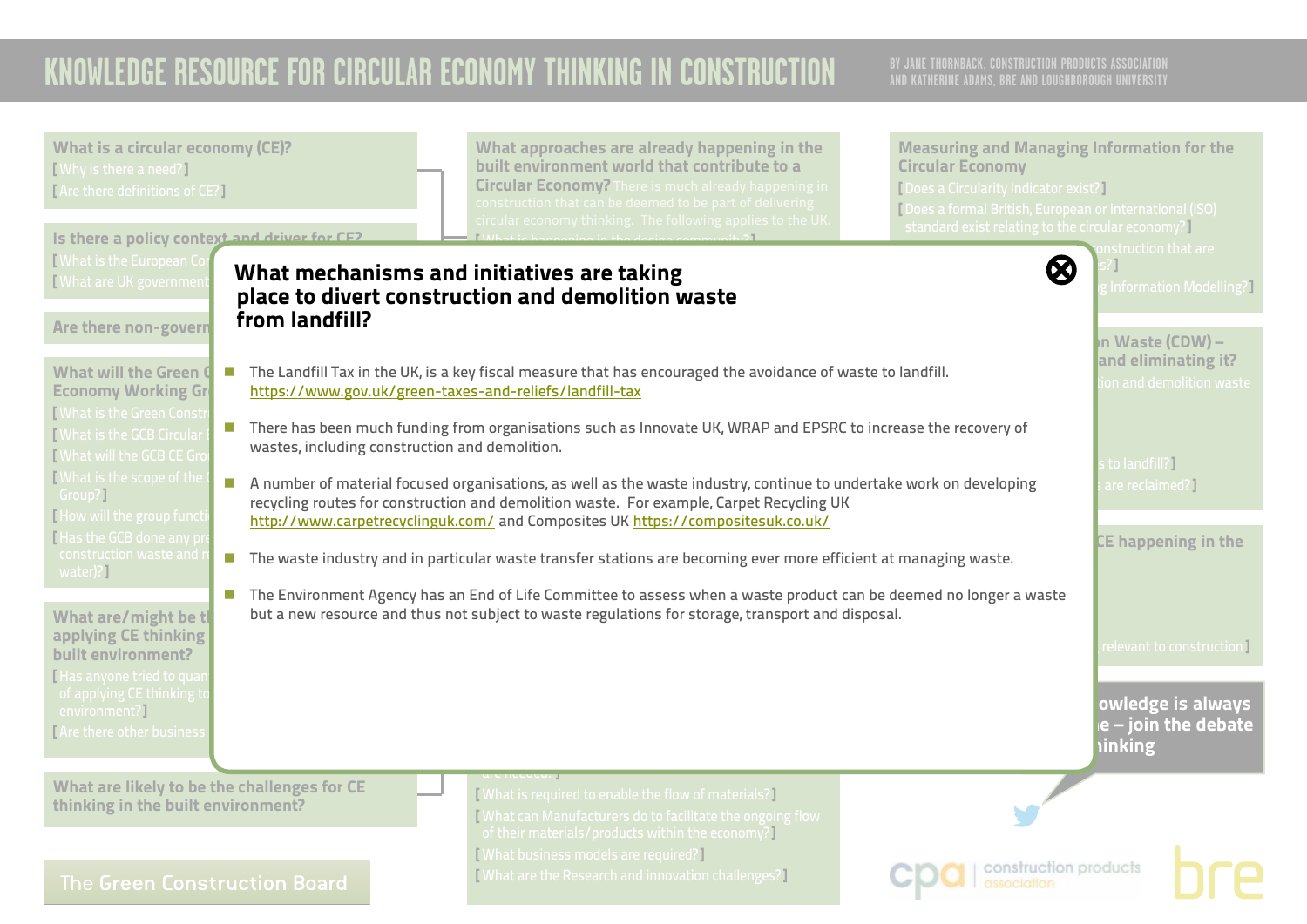| What is a circular economy (CE)?<br>[Why is there a need?]<br>[Are there definitions of CE?]<br>Is there a policy context and driver for CE?<br>[What is the European Commission doing on CE?]<br>I What are UK government(s) doing on CE?                                                                                                                                                                                                                                                            | What approaches are already happening in the<br>built environment world that contribute to a<br><b>Circular Economy?</b> There is much already happening in<br>construction that can be deemed to be part of delivering<br>circular economy thinking. The following applies to the UK.<br>[What is happening in the design community?]<br>[What is happening in the manufacturing sector?]<br>[What is happening in the contracting community?]<br>[What is happening in the engineering community?] | <b>Measuring and Managing Information for the</b><br><b>Circular Economy</b><br>[ Does a Circularity Indicator exist?]<br>[Does a formal British, European or international (ISO)<br>standard exist relating to the circular economy?<br>[Are there existing standards in construction that are<br>evolving to cover circularity issues?]<br>[What is the role for BIM - Building Information Modelling?] |
|-------------------------------------------------------------------------------------------------------------------------------------------------------------------------------------------------------------------------------------------------------------------------------------------------------------------------------------------------------------------------------------------------------------------------------------------------------------------------------------------------------|------------------------------------------------------------------------------------------------------------------------------------------------------------------------------------------------------------------------------------------------------------------------------------------------------------------------------------------------------------------------------------------------------------------------------------------------------------------------------------------------------|-----------------------------------------------------------------------------------------------------------------------------------------------------------------------------------------------------------------------------------------------------------------------------------------------------------------------------------------------------------------------------------------------------------|
| Are there non-governmental drivers for<br><b>What will the Green Construction Board</b><br><b>Economy Working Group focus on?</b><br>[What is the Green Construction Board (GCB)?]<br>[What is the GCB Circular Economy Working Grou<br>[What will the GCB CE Group aim to achieve?]<br>[What is the scope of the GCB Circular Economy \<br>Group?]<br>[How will the group function?]<br>Has the GCB done any previous work relating to<br>construction waste and resource efficiency (mat<br>water)? | Are there any examples of circular economy<br>business models being used in the built<br>environment sector?<br>There are few examples, though business models are beginning to emerge<br>which focus on relatively short-lived products such as carpet tiles, lighting and<br>mechanical and electrical equipment.                                                                                                                                                                                  | tion and Demolition Waste (CDW) –<br>$\bm{\otimes}$<br>ng, understanding and eliminating it?<br>w how much construction and demolition waste<br>oduced in the UK?]<br>W data collected?]<br><b>CDW</b> is recovered?<br>w how much CDW goes to landfill?<br>w how many materials are reclaimed?]<br>any examples of CE happening in the<br>ironment?                                                      |
| What are/might be the business benefi<br>applying CE thinking to construction and<br>built environment?<br>Has anyone tried to quantify the economic benet                                                                                                                                                                                                                                                                                                                                            |                                                                                                                                                                                                                                                                                                                                                                                                                                                                                                      | $\mathop{\sf{ure}}\nolimits\overline{\mathbb{I}}$<br>projects on CE thinking relevant to construction 1                                                                                                                                                                                                                                                                                                   |
| of applying CE thinking to construction and the bully<br>environment?]<br>[Are there other business benefits to CE Thinking?]                                                                                                                                                                                                                                                                                                                                                                         | What is required to facilitate the design community to<br>adopt CE thinking?]<br>[What does procuring with CE thinking in mind look like?]<br>[What measurement and information management tools                                                                                                                                                                                                                                                                                                     | New knowledge is always<br>welcome - join the debate<br>at #cethinking                                                                                                                                                                                                                                                                                                                                    |
| What are likely to be the challenges for CE<br>thinking in the built environment?<br>The Green Construction Board                                                                                                                                                                                                                                                                                                                                                                                     | are needed?]<br>[What is required to enable the flow of materials?]<br>What can Manufacturers do to facilitate the ongoing flow<br>of their materials/products within the economy?]<br>[What business models are required?]<br>[What are the Research and innovation challenges?]                                                                                                                                                                                                                    | construction products<br>association                                                                                                                                                                                                                                                                                                                                                                      |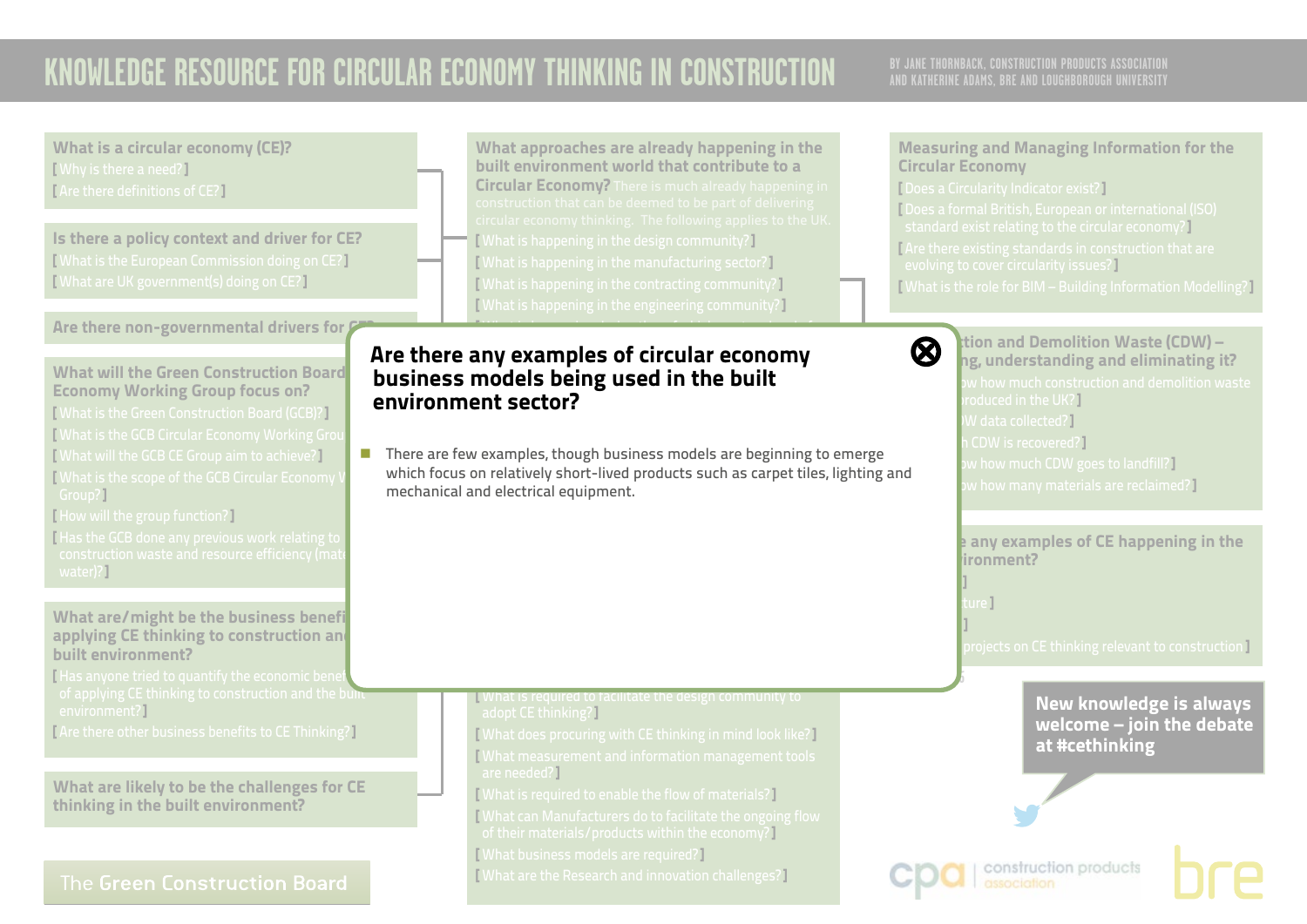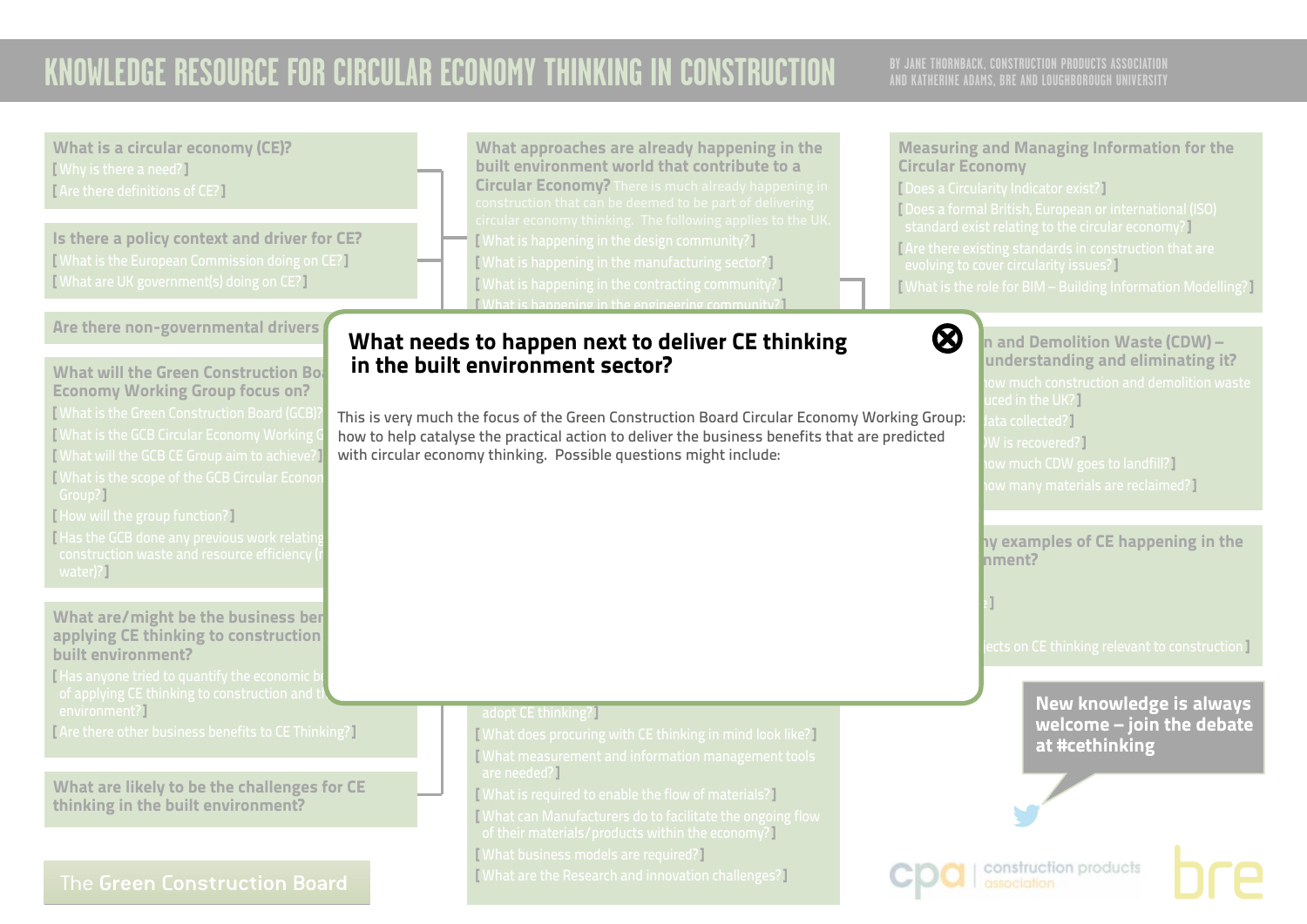## **AND KATHERINE ADAMS, BRE AND LOUGHBOROUGH UNIVERSITY**

<span id="page-24-0"></span>What is a circular economy (CE)? What approaches are already happening in the Measuring and Managing Information for the built environment world that contribute to a [ Why is there a need?] Circular Economy Circular Economy? There is much already happening in [ Does a Circularity Indicator exist?] [ Are there definitions of CE?] [ Does a formal British, European or international (ISO) standard exist relating to the circular economy?] Is there a policy context and driver for CE? [ What is happening in the design community?] [Are there existing standards in construction that are [ What is the European Commission doing on CE?] [ What is happening in the manufacturing sector?] evolving to cover circularity issues?] [ What are UK government(s) doing on CE?] [ What is happening in the contracting community?] [ What is the role for BIM – Building Information Modelling?] [ What is happening in the engineering community?] Are there non-governmental drivers for  $\mathcal G$  $\mathcal{M}(\mathcal{M})$  is happening during the refugee of  $\mathcal{M}(\mathcal{M})$  $\bigotimes$   $\bigcup_{n=1}^{\infty}$  ition and Demolition Waste (CDW) – How can CE thinking be promoted in [⊗](#page-0-0) life stages?] ng, understanding and eliminating it? What will the Green Construction Board the client community? Economy Working Group focus on? roduced in the UK?] [ What is the Green Construction Board (GCB)?]  $N$  data collected?] ■ Has the economic case been made to convince clients to adopt CE thinking in their [ What is the GCB Circular Economy Working Group CDW is recovered?] projects? [ What will the GCB CE Group aim to achieve?]  $\bm v$  how much CDW goes to landfill?  $\bm l$ [ What is the scope of the GCB Circular Economy  $\bm{{\mathsf{w}}}$  how many materials are reclaimed?  $\bm{\mathsf{v}}$ **I** What is needed to change the demand of the client community? Group?] [ How will the group function?] [ Has the GCB done any previous work relating to **P** any examples of CE happening in the  $binom{m}{k}$ water)?] [ Buildings ] [ Infrastructure ] What are/might be the business benefi [ Materials ] applying CE thinking to construction and  $\overline{\rm{b}$  rojects on CE thinking relevant to construction ] built environment? [Has anyone tried to quantify the economic bene **V.2 APRIL 2016**  $\frac{1}{\sqrt{2}}$  of applying CE thinking to construction and the built **N** What is required to facilitate the design community to New knowledge is always environment?] adopt CE thinking?] welcome – join the debate [ Are there other business benefits to CE Thinking?] [ What does procuring with CE thinking in mind look like?] at #cethinking [ What measurement and information management tools are needed?] What are likely to be the challenges for CE [ What is required to enable the flow of materials?] thinking in the built environment? [ What can Manufacturers do to facilitate the ongoing flow of their materials/products within the economy?] [ What business models are required?] construction products [ What are the Research and innovation challenges?] The Green Construction Board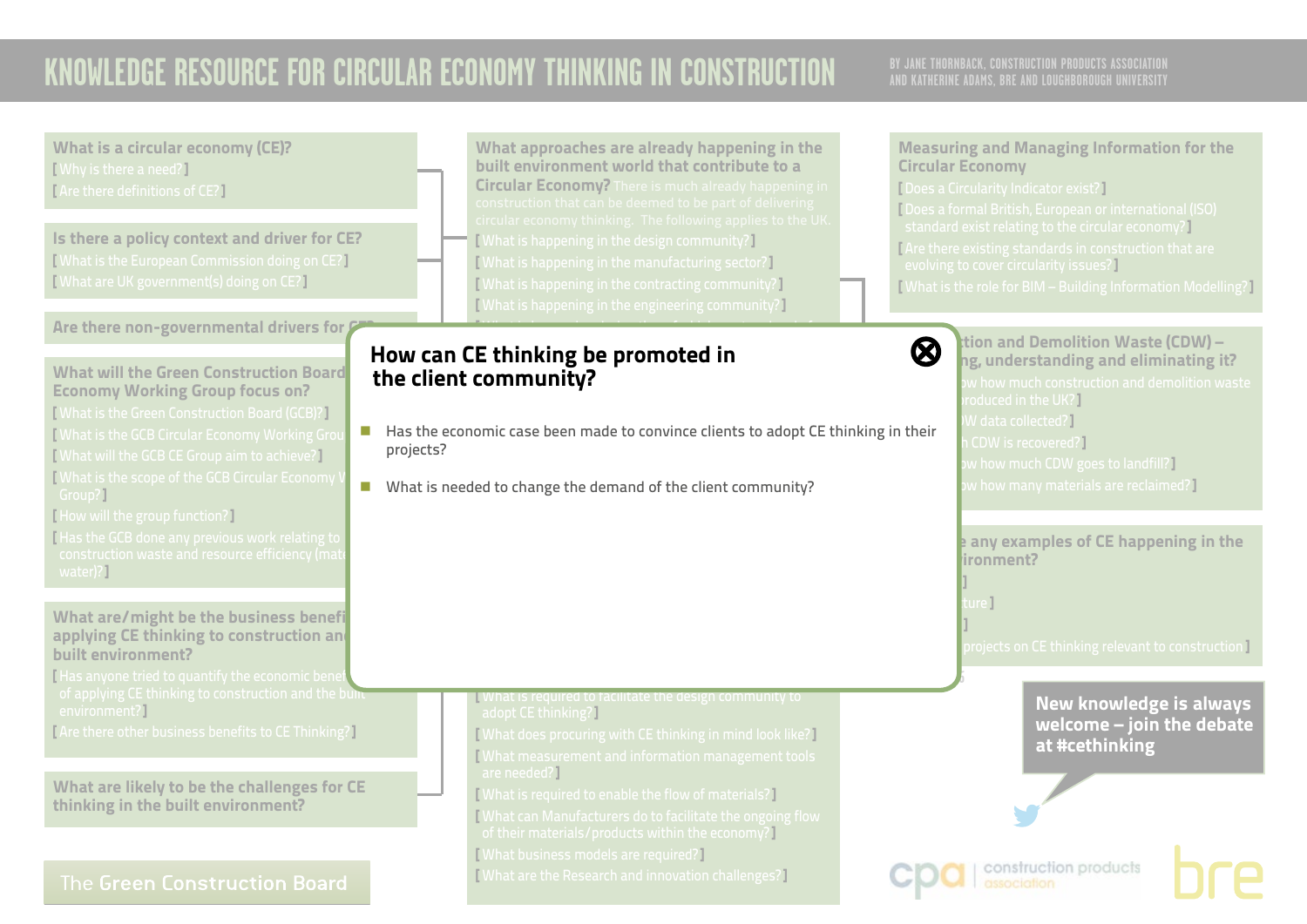<span id="page-25-0"></span>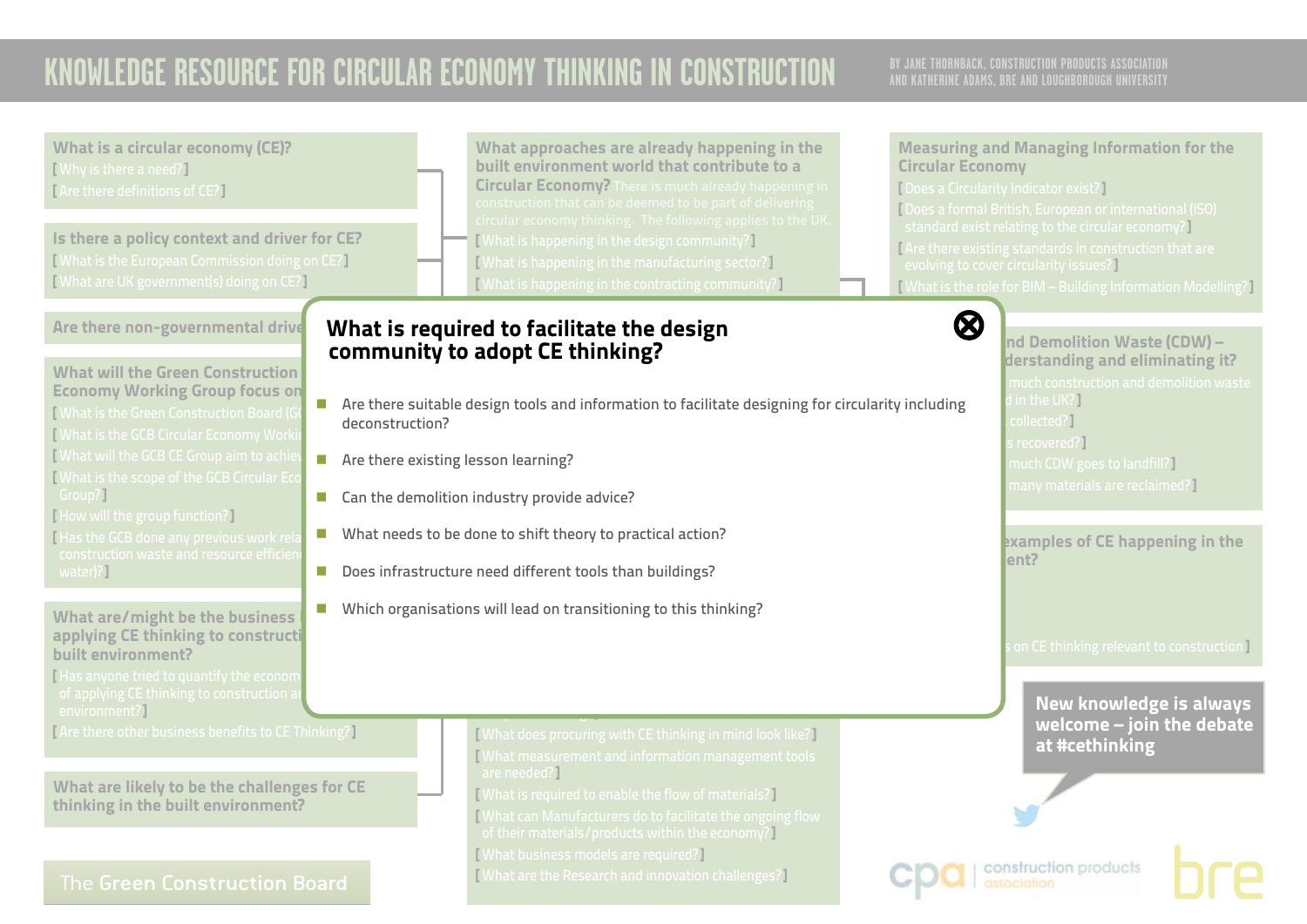## **AND KATHERINE ADAMS, BRE AND LOUGHBOROUGH UNIVERSITY**

What is a circular economy (CE)? [ Why is there a need?] [ Are there definitions of CE?]

Is there a policy context and driver for CE? [ What is the European Commission doing on CE?] [ What are UK government(s) doing on CE?]

### Are there non-governmental drivers for  $\ell$

What will the Green Construction Board Economy Working Group focus on?

- [ What is the Green Construction Board (GCB)?] [ What is the GCB Circular Economy Working Group [ What will the GCB CE Group aim to achieve?] [ What is the scope of the GCB Circular Economy Group?]
- [ How will the group function?]
- [ Has the GCB done any previous work relating to water)?]

What are/might be the business benefi applying CE thinking to construction and built environment?

[Has anyone tried to quantify the economic bene  $\frac{1}{\sqrt{2}}$  of applying CE thinking to construction and the built environment?]

[ Are there other business benefits to CE Thinking?]

What are likely to be the challenges for CE thinking in the built environment?

### The Green Construction Board

What approaches are already happening in the built environment world that contribute to a Circular Economy? There is much already happening in [ What is happening in the design community?] [ What is happening in the manufacturing sector?] [ What is happening in the contracting community?] [ What is happening in the engineering community?]

 $\mathcal{M}(\mathcal{M})$  is happening during the refugee of  $\mathcal{M}(\mathcal{M})$ 

### <span id="page-26-0"></span>What does procuring with [⊗](#page-0-0)  $\sum_{i=1}^{n}$  are construction products and materials being reused. CE thinking in mind look like?

- $\blacksquare$  What needs to be thought about and asked for? models being used in the built environment sector?]
- $\blacksquare$  What issues can be practically addressed? It is more than just recycled content and recyclability.
- recyclability.<br>■ What information do procurers need, in what format and when to make choices?

**N** What is required to facilitate the design community to adopt CE thinking?]

[ What does procuring with CE thinking in mind look like?] [ What measurement and information management tools are needed?]

[ What is required to enable the flow of materials?]

- [ What can Manufacturers do to facilitate the ongoing flow
- of their materials/products within the economy?]
- [ What business models are required?]
- [ What are the Research and innovation challenges?]

#### Measuring and Managing Information for the Circular Economy

[ Does a Circularity Indicator exist?] [ Does a formal British, European or international (ISO) standard exist relating to the circular economy?]

- [ Are there existing standards in construction that are evolving to cover circularity issues?]
- [ What is the role for BIM Building Information Modelling?]



 $\bigotimes$   $\bigcup_{n=1}^{\infty}$  ition and Demolition Waste (CDW) – ng, understanding and eliminating it? roduced in the UK?] W data collected?] CDW is recovered?]  $\bm v$  how much CDW goes to landfill?  $\bm l$  $\bm{w}$  how many materials are reclaimed?  $\bm{P}$ 

> $\mathsf k$  any examples of CE happening in the  $binom{m}{k}$

[ Infrastructure ]

**V.2 APRIL 2016**

[ Buildings ]

[ Materials ]

projects on CE thinking relevant to construction **]** 

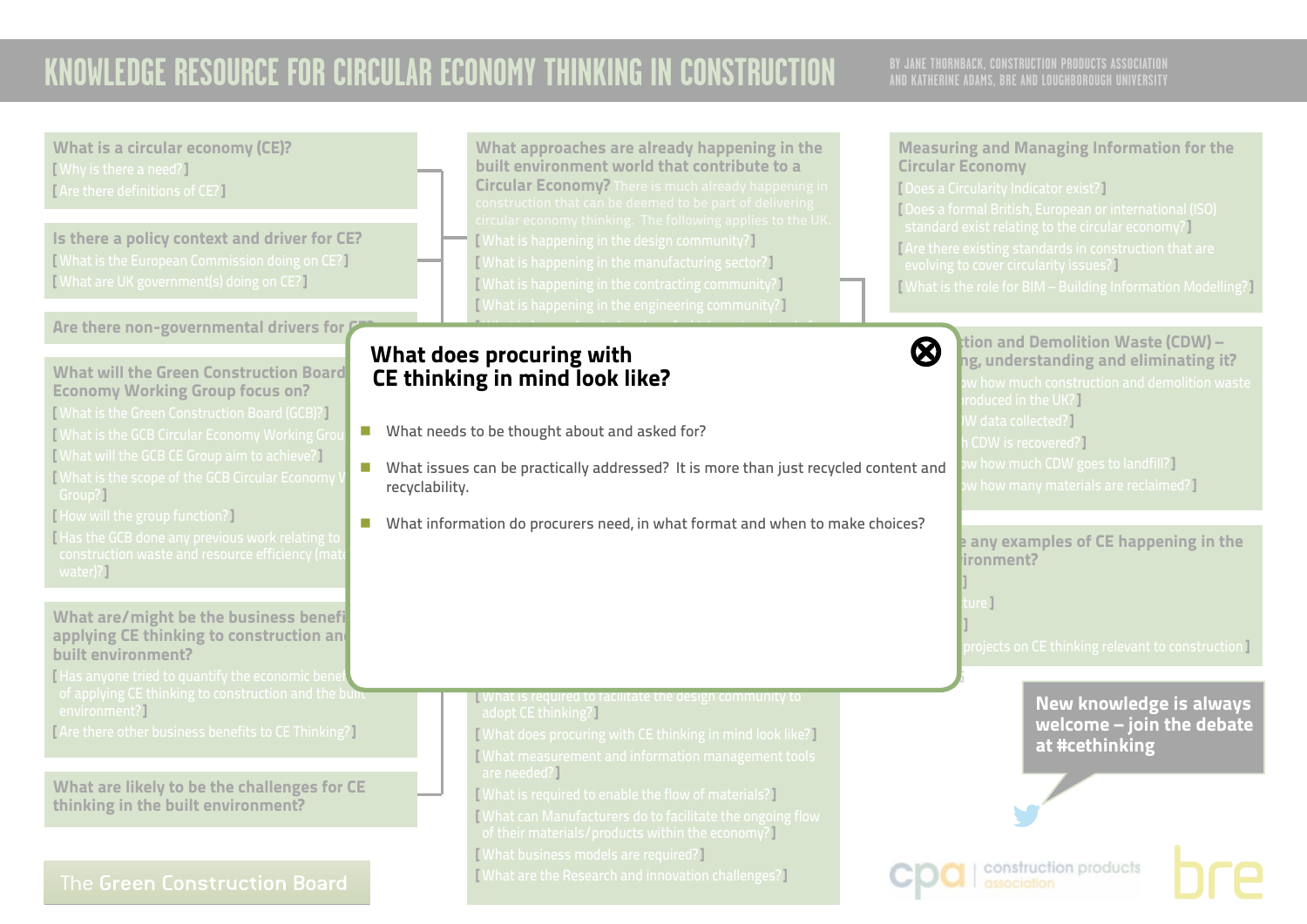<span id="page-27-0"></span>

| What is a circular economy (CE)?<br>[Why is there a need?]<br>[Are there definitions of CE?]                                                                                                                                                                                                                                                                    | What approaches are already happening in the<br>built environment world that contribute to a<br><b>Circular Economy?</b> There is much already happening in<br>construction that can be deemed to be part of delivering<br>circular economy thinking. The following applies to the UK | <b>Measuring and Managing Information for the</b><br><b>Circular Economy</b><br>[ Does a Circularity Indicator exist?]<br>Does a formal British, European or international (ISO)<br>standard exist relating to the circular economy?] |
|-----------------------------------------------------------------------------------------------------------------------------------------------------------------------------------------------------------------------------------------------------------------------------------------------------------------------------------------------------------------|---------------------------------------------------------------------------------------------------------------------------------------------------------------------------------------------------------------------------------------------------------------------------------------|---------------------------------------------------------------------------------------------------------------------------------------------------------------------------------------------------------------------------------------|
| Is there a policy context and driver for CE2<br><b>[What is the European Cor</b><br>Mhat are UK governmen<br>management tools are needed?<br>Are there non-govern<br>$\mathcal{C}$<br>What will the Green O                                                                                                                                                     | What measurement and information<br>What already exists that is helpful and to whom? - Circularity Indicator, CEN 350, EN15804, BIM etc.                                                                                                                                              | nstruction that are<br>$\boldsymbol{\omega}$<br>Information Modelling?<br>n Waste (CDW) –<br>and eliminating it?                                                                                                                      |
| $\mathcal{L}_{\mathcal{A}}$<br><b>Economy Working Gr</b><br><b>[What is the Green Constr</b><br>How will data and information be managed?<br>$\mathcal{L}_{\mathcal{A}}$<br><b>Nhat is the GCB Circular</b><br><b>Nhat will the GCB CE Gro</b><br>$\mathcal{C}_{\mathcal{A}}$<br>[What is the scope of the<br>Group?]<br>What else is needed?<br>$\blacksquare$ | Do existing measurement methodologies need revising, adapting?<br>What is the future role of BIM and digital asset management in the context of CE?                                                                                                                                   | on and demolition waste<br>to landfill?<br>are reclaimed?]                                                                                                                                                                            |
| How will the group functi<br>Has the GCB done any pi<br>construction waste and r<br>water)?<br>What are/might be tl                                                                                                                                                                                                                                             |                                                                                                                                                                                                                                                                                       | <b>CE happening in the</b>                                                                                                                                                                                                            |
| applying CE thinking<br>built environment?<br>Has anyone tried to quar<br>of applying CE thinking to<br>environment?]<br><b>TAre there other business</b>                                                                                                                                                                                                       |                                                                                                                                                                                                                                                                                       | relevant to construction I<br>owledge is always<br>e – join the debate<br><b>inking</b>                                                                                                                                               |
| What are likely to be the challenges for CE<br>thinking in the built environment?<br>The Green Construction Board                                                                                                                                                                                                                                               | [What is required to enable the flow of materials?]<br>What can Manufacturers do to facilitate the ongoing flow<br>of their materials/products within the economy?<br><b>[What business models are required?]</b><br>[What are the Research and innovation challenges?]               | construction products                                                                                                                                                                                                                 |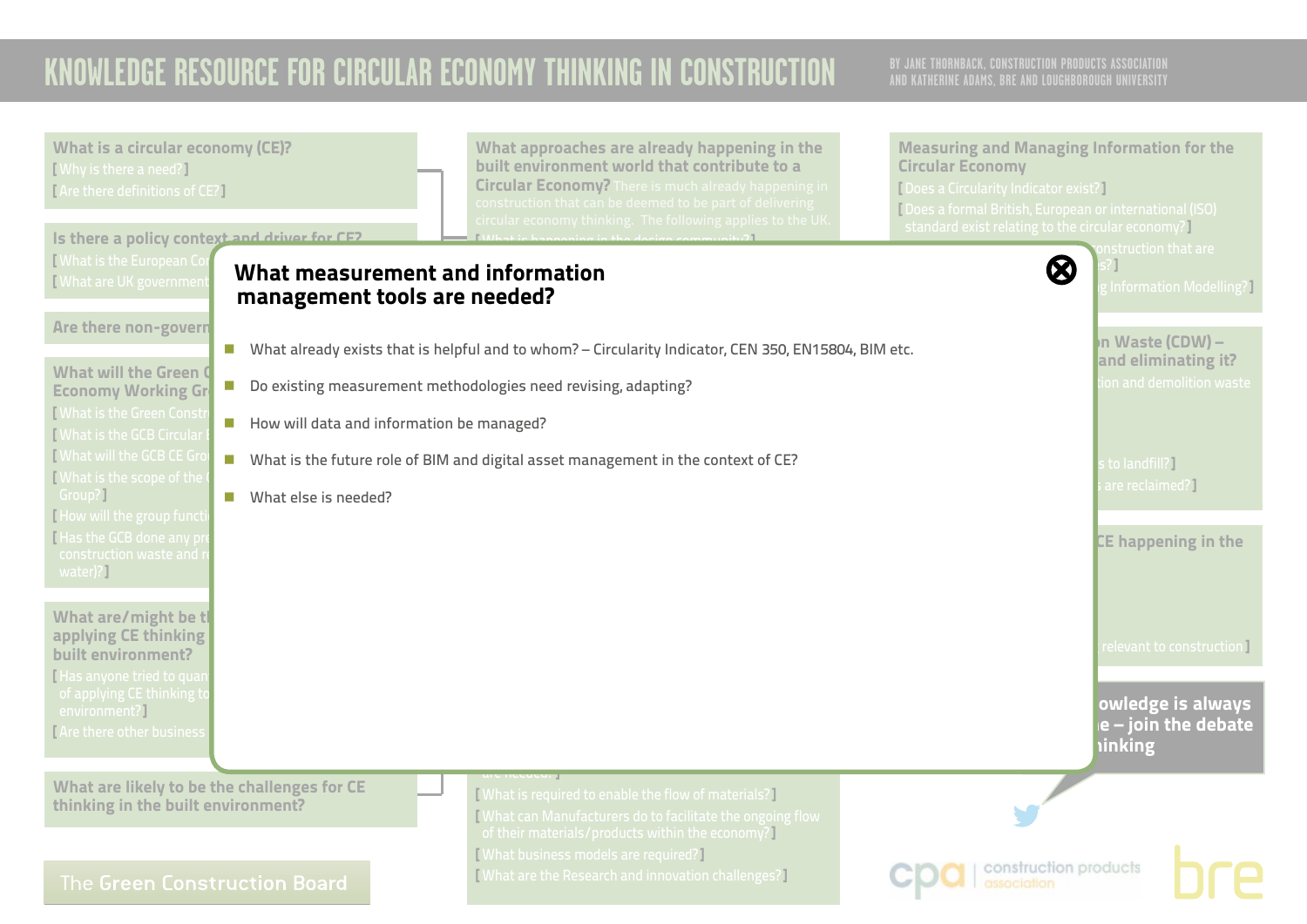## **AND KATHERINE ADAMS, BRE AND LOUGHBOROUGH UNIVERSITY**

What is a circular economy (CE)? [ Why is there a need?] [ Are there definitions of CE?]

Is there a policy context and driver for CE? [ What is the European Commission doing on CE?] [ What are UK government(s) doing on CE?]

### Are there non-governmental drivers for  $\ell$

What will the Green Construction Board Economy Working Group focus on?

[ What is the Green Construction Board (GCB)?] [ What is the GCB Circular Economy Working Group [ What will the GCB CE Group aim to achieve?] [ What is the scope of the GCB Circular Economy ] Group?]

[ How will the group function?]

[ Has the GCB done any previous work relating to water)?]

What are/might be the business benefi applying CE thinking to construction and built environment?

[Has anyone tried to quantify the economic bene of applying CE thinking to construction and the bullt environment?]

[ Are there other business benefits to CE Thinking?]

What are likely to be the challenges for CE thinking in the built environment?

### The Green Construction Board

What approaches are already happening in the built environment world that contribute to a Circular Economy? There is much already happening in [ What is happening in the design community?] [ What is happening in the manufacturing sector?] [ What is happening in the contracting community?] [ What is happening in the engineering community?]

#### <span id="page-28-0"></span>life stages?] What is required to enable the flow of materials?  $\quad \, \otimes$

■ How do we develop technical solutions for products that are currently difficult to recover?

 $\mathcal{M}(\mathcal{M})$  is happening during the refugee of  $\mathcal{M}(\mathcal{M})$ 

- $\blacksquare$  How do we ensure that material flows continue at the highest value possible?
- **n** What technologies do we need to separate complex products and buildings?
- where the new to determine the deliver  $\mathcal{L}_{\mathcal{L}}$  $\blacksquare$  Do we need to develop viable market mechanisms for secondary materials

**N** What is required to facilitate the design community to adopt CE thinking?]

[ What does procuring with CE thinking in mind look like?] [ What measurement and information management tools are needed?]

[ What is required to enable the flow of materials?]

[ What can Manufacturers do to facilitate the ongoing flow of their materials/products within the economy?]

[ What business models are required?]

[ What are the Research and innovation challenges?]

#### Measuring and Managing Information for the Circular Economy

[ Does a Circularity Indicator exist?] [ Does a formal British, European or international (ISO) standard exist relating to the circular economy?] [Are there existing standards in construction that are evolving to cover circularity issues?] [ What is the role for BIM – Building Information Modelling?]

 $\bigotimes$  tion and Demolition Waste (CDW) –  ${\sf hg}$ , understanding and eliminating it? roduced in the UK?] W data collected?] CDW is recovered?]  $\bm v$  how much CDW goes to landfill?  $\bm l$  $\bm{w}$  how many materials are reclaimed?  $\bm{P}$ 

> **Are there any examples of CE happening in the**  $binom{m}{k}$

Ire<sup>T</sup>

**V.2 APRIL 2016**

[ Buildings ]

[ Materials ]

 $\overline{\rm{projects}}$  on CE thinking relevant to construction  $\overline{\rm{I}}$ 

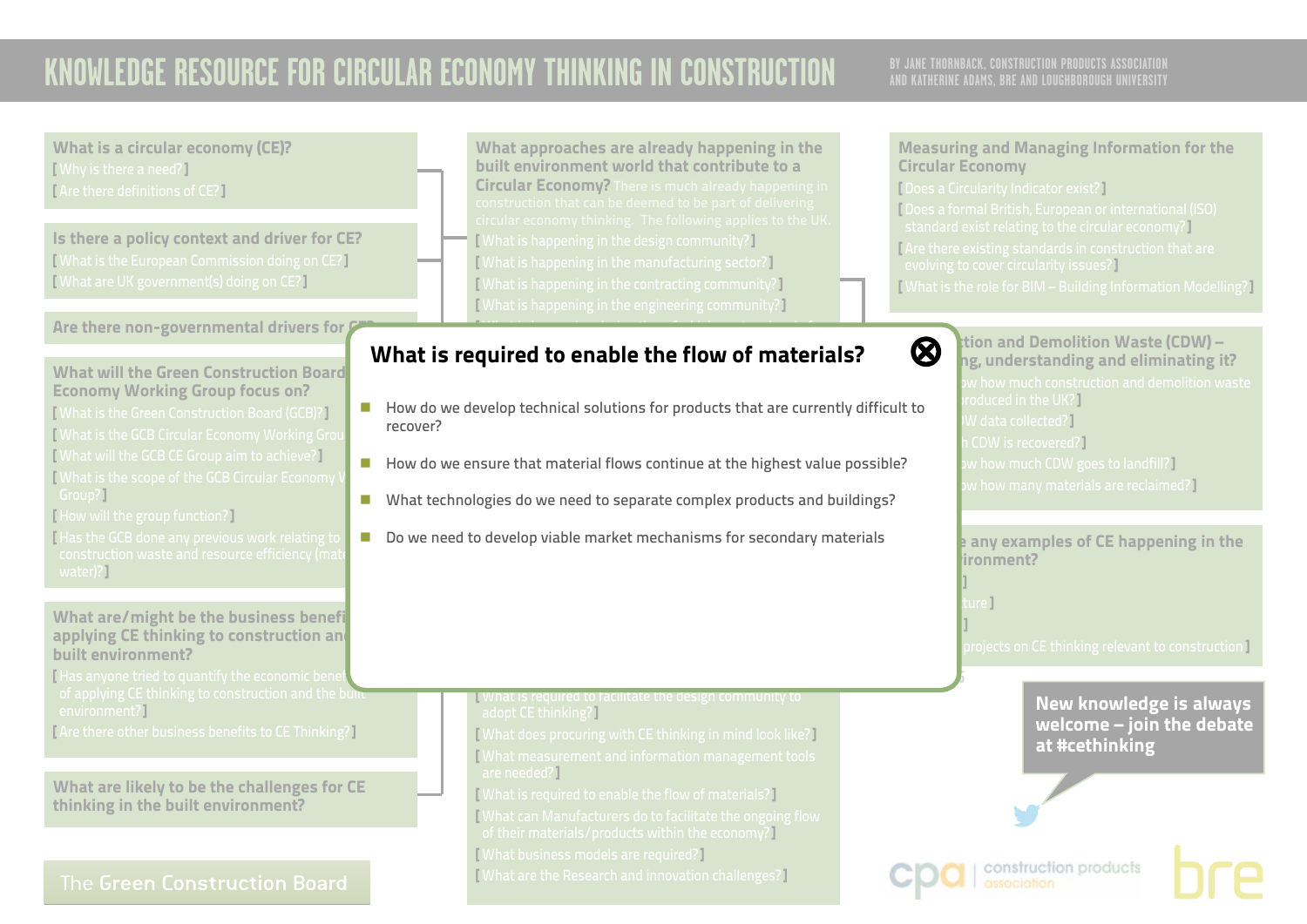<span id="page-29-0"></span>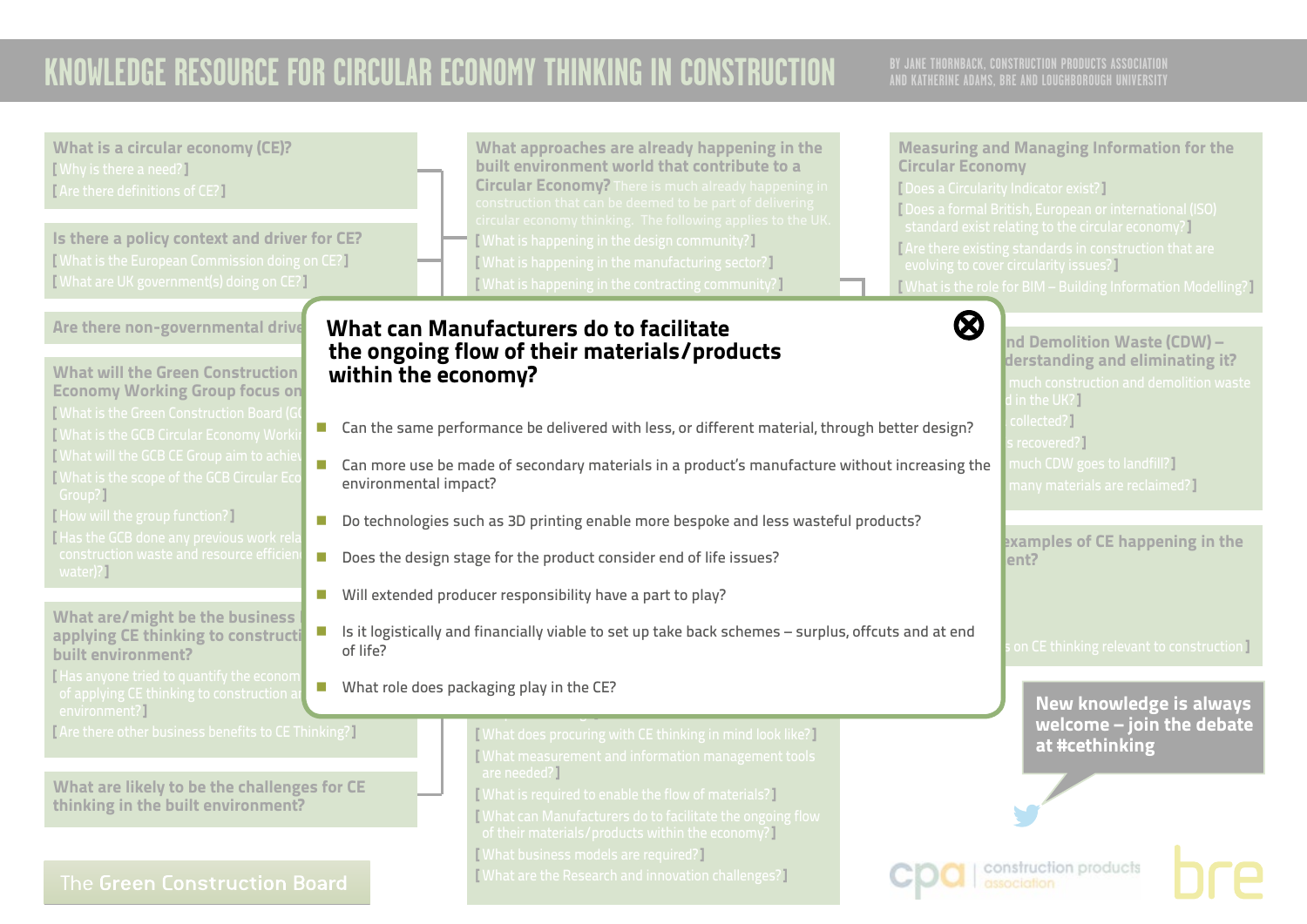## **AND KATHERINE ADAMS, BRE AND LOUGHBOROUGH UNIVERSITY**

What is a circular economy (CE)? [ Why is there a need?] [ Are there definitions of CE?]

Is there a policy context and driver for CE? [ What is the European Commission doing on CE?] [ What are UK government(s) doing on CE?]

### Are there non-governmental drivers for  $\ell$

What will the Green Construction Board Economy Working Group focus on?

[ What is the Green Construction Board (GCB)?] [ What is the GCB Circular Economy Working Group [ What will the GCB CE Group aim to achieve?] [ What is the scope of the GCB Circular Economy Group?]

[ How will the group function?]

[ Has the GCB done any previous work relating to water)?]

What are/might be the business benefi applying CE thinking to construction and built environment?

[Has anyone tried to quantify the economic bene  $\frac{1}{\sqrt{2}}$  of applying CE thinking to construction and the built environment?]

[ Are there other business benefits to CE Thinking?]

What are likely to be the challenges for CE thinking in the built environment?

### The Green Construction Board

What approaches are already happening in the built environment world that contribute to a Circular Economy? There is much already happening in [ What is happening in the design community?] [ What is happening in the manufacturing sector?] [ What is happening in the contracting community?] [ What is happening in the engineering community?]

 $\mathcal{M}(\mathcal{M})$  is happening during the refugee of  $\mathcal{M}(\mathcal{M})$ 

#### <span id="page-30-0"></span>life stages [ Are construction products and materials being reused?] What business models are required? [⊗](#page-0-0)

- **E** Leasing is an option but how widespread is its application for long lived products  $\mathbb{R}^2$ and buildings?
- **CONSTRUCTED**  $\blacksquare$  Are issues of IP, warranties, insurance, testing etc going to be major hurdles to the reality of material and product flows?

**N** What is required to facilitate the design community to adopt CE thinking?]

[ What does procuring with CE thinking in mind look like?] [ What measurement and information management tools are needed?]

[ What is required to enable the flow of materials?]

[ What can Manufacturers do to facilitate the ongoing flow

of their materials/products within the economy?]

[ What business models are required?]

[ What are the Research and innovation challenges?]

#### Measuring and Managing Information for the Circular Economy

[ Does a Circularity Indicator exist?] [ Does a formal British, European or international (ISO) standard exist relating to the circular economy?] [Are there existing standards in construction that are evolving to cover circularity issues?]

[ What is the role for BIM – Building Information Modelling?]

 $\bigotimes$   $\bigcup_{n=1}^{\infty}$  ition and Demolition Waste (CDW) – ng, understanding and eliminating it? roduced in the UK?] W data collected?] CDW is recovered?]  $\bm v$  how much CDW goes to landfill?  $\bm l$  $\bm v$  how many materials are reclaimed?]

> **P** any examples of CE happening in the  $binom{m}{k}$

[ Infrastructure ]

**V.2 APRIL 2016**

[ Buildings ]

[ Materials ]

 $\overline{\rm{b}$  rojects on CE thinking relevant to construction ]

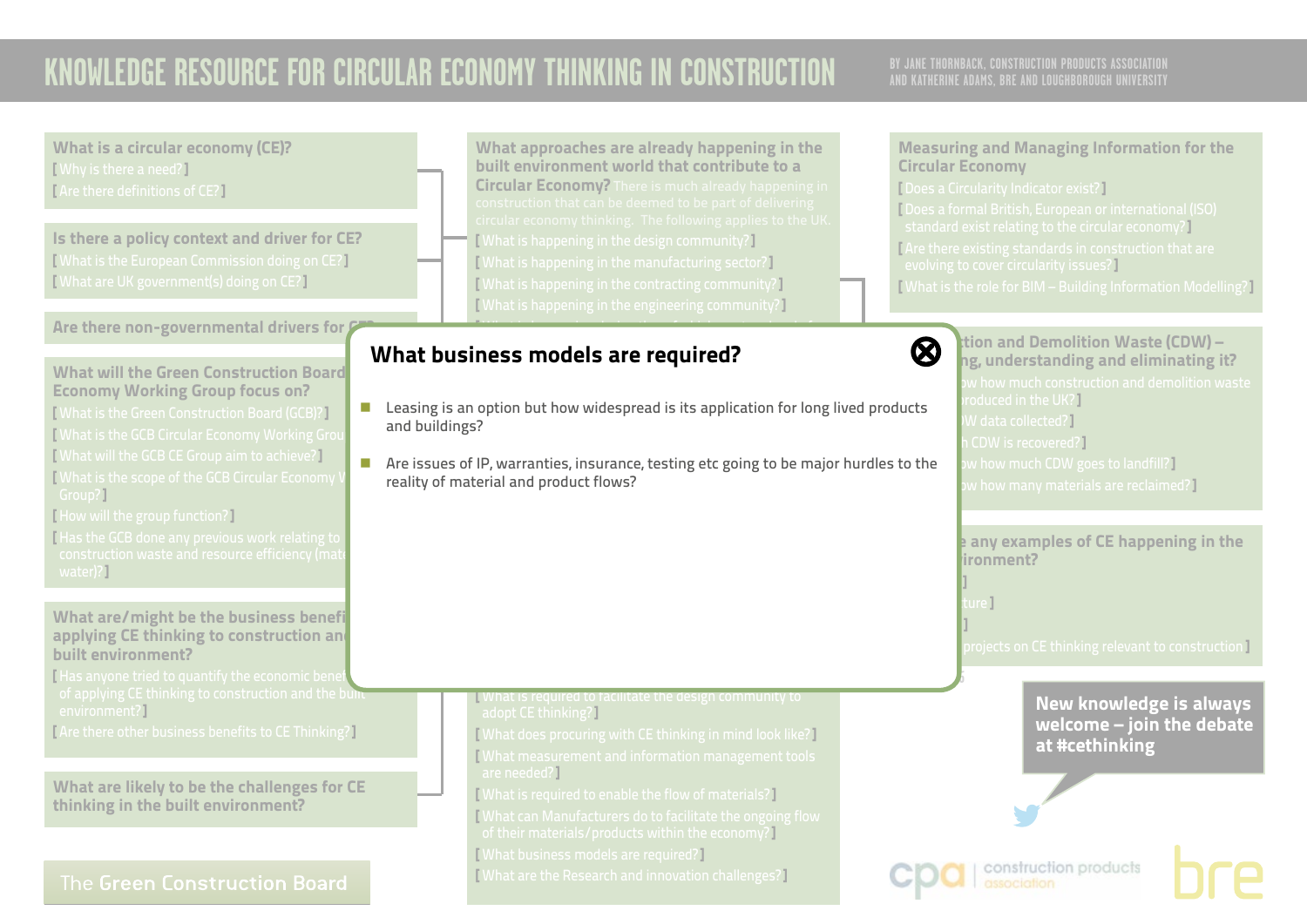<span id="page-31-0"></span>

| What is a circular economy (CE)?<br>[Why is there a need?]<br>[Are there definitions of CE?]                                                                                                                                                                                                                                                                                                                                                                                                                                                                                                                                                                                                       | What approaches are already happening in the<br>built environment world that contribute to a<br><b>Circular Economy?</b> There is much already happening in<br>construction that can be deemed to be part of delivering                                                                           | <b>Measuring and Managing Information for the</b><br><b>Circular Economy</b><br>[ Does a Circularity Indicator exist?]<br>[Does a formal British, European or international (ISO) |                                                                         |
|----------------------------------------------------------------------------------------------------------------------------------------------------------------------------------------------------------------------------------------------------------------------------------------------------------------------------------------------------------------------------------------------------------------------------------------------------------------------------------------------------------------------------------------------------------------------------------------------------------------------------------------------------------------------------------------------------|---------------------------------------------------------------------------------------------------------------------------------------------------------------------------------------------------------------------------------------------------------------------------------------------------|-----------------------------------------------------------------------------------------------------------------------------------------------------------------------------------|-------------------------------------------------------------------------|
| Is there a policy context and driver for CE2<br>Mhat is the European Cor<br>Mhat are UK governmer                                                                                                                                                                                                                                                                                                                                                                                                                                                                                                                                                                                                  | circular economy thinking. The following applies to the UK.<br>What are the Research and innovation challenges?                                                                                                                                                                                   | standard exist relating to the circular economy?]<br>$\boldsymbol{\varnothing}$                                                                                                   | onstruction that are<br><b>Table 11</b> Information Modelling?          |
| Are there non-govern<br>$\mathcal{L}^{\mathcal{L}}$<br><b>What will the Green O</b><br><b>Economy Working Gr</b><br><b>Nhat is the Green Constr</b>                                                                                                                                                                                                                                                                                                                                                                                                                                                                                                                                                | What new knowledge and practical demonstration is needed to advance a circular economy for the construction sector?<br>■ What pieces of research are needed which could turn a barrier into a hurdle?<br>■ What new innovations have the potential to have a transformative effect on the sector? |                                                                                                                                                                                   | In Waste (CDW) –<br>and eliminating it?<br>ion and demolition waste     |
| Examples could include "switchable" adhesive materials with tuneable properties which could deactivate under a<br><b>Nhat is the GCB Circular</b><br>particular set of conditions, to allow for disassembly and separation of components; tools for more rapid identification<br><b>Nhat will the GCB CE Gro</b><br>of valuable materials from end-of-life buildings, the modular reuse of functioning parts of a building, new technologies<br><b>What is the scope of the</b><br>for remanufacturing, novel materials using waste etc.<br>Group?]<br>How will the group funct<br>■ What potentially are the main sources of funding for research into circular economy thinking in construction? |                                                                                                                                                                                                                                                                                                   |                                                                                                                                                                                   | to landfill?]<br>are reclaimed?]                                        |
| <b>Has the GCB done any pr</b><br>Innovate UK. https://www.gov.uk/government/organisations/innovate-uk<br>$\mathbf{r}$<br>construction waste and r<br>water)?]<br>EPSRC - the Engineering and Physical Sciences Research Council. https://www.epsrc.ac.uk/<br>$\mathbf{r}$<br>The EU's Horizon 2020 Programme. https://ec.europa.eu/programmes/horizon2020<br>What are/might be tl                                                                                                                                                                                                                                                                                                                 |                                                                                                                                                                                                                                                                                                   |                                                                                                                                                                                   | CE happening in the                                                     |
| ٠<br>applying CE thinking<br>built environment?<br>I Has anyone tried to quar<br>of applying CE thinking to<br>environment?]<br><b>TAre there other business</b>                                                                                                                                                                                                                                                                                                                                                                                                                                                                                                                                   | Obtain information about research competitions through the Knowledge Transfer Network. http://www.ktn-uk.co.uk/                                                                                                                                                                                   | <b>inking</b>                                                                                                                                                                     | relevant to construction I<br>owledge is always<br>le - join the debate |
| What are likely to be the challenges for CE<br>thinking in the built environment?<br>The Green Construction Board                                                                                                                                                                                                                                                                                                                                                                                                                                                                                                                                                                                  | [What is required to enable the flow of materials?]<br>[What can Manufacturers do to facilitate the ongoing flow<br>of their materials/products within the economy?]<br><b>[What business models are required?]</b><br>[What are the Research and innovation challenges?]                         | construction products                                                                                                                                                             |                                                                         |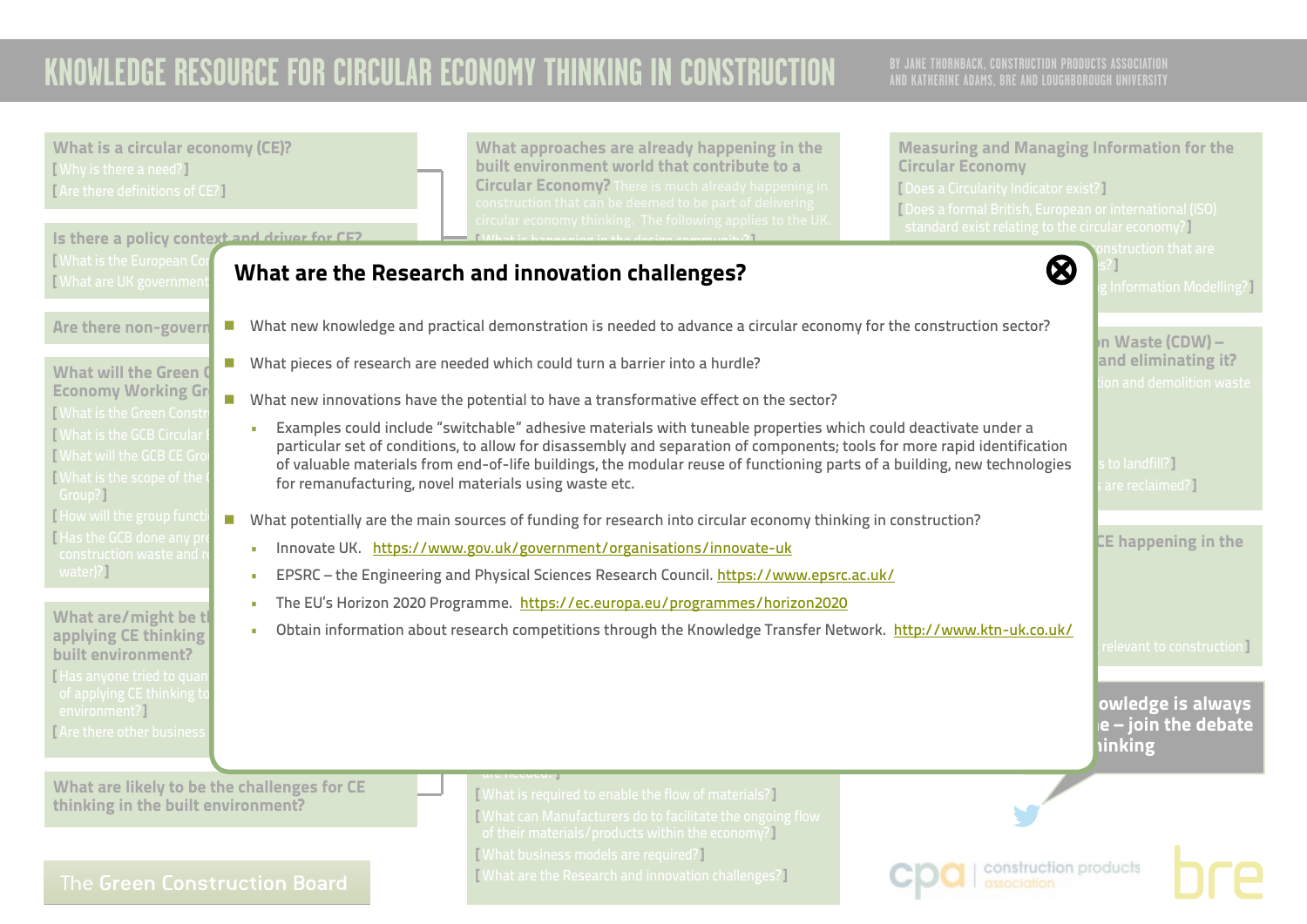<span id="page-32-0"></span>

| <b>What is a circular economy (CE)?</b><br>[Why is there a need?]<br>[Are there definitions of CE?]<br>Is there a policy context and driver for CE2                   | What approaches are already happening in the<br>built environment world that contribute to a<br><b>Circular Economy? There is much already happening in</b><br>construction that can be deemed to be part of delivering<br>circular economy thinking. The following applies to the UK.                                  | <b>Measuring and Managing Information for the</b><br><b>Circular Economy</b><br>[Does a Circularity Indicator exist?]<br>[Does a formal British, European or international (ISO)<br>standard exist relating to the circular economy? |
|-----------------------------------------------------------------------------------------------------------------------------------------------------------------------|-------------------------------------------------------------------------------------------------------------------------------------------------------------------------------------------------------------------------------------------------------------------------------------------------------------------------|--------------------------------------------------------------------------------------------------------------------------------------------------------------------------------------------------------------------------------------|
| <b>[What is the European Co</b><br>Does a Circularity Indicator exist?<br><b>[What are UK governmen</b>                                                               |                                                                                                                                                                                                                                                                                                                         | nstruction that are<br>$\bm{\varnothing}$<br>[Information Modelling?]                                                                                                                                                                |
| Are there non-govern<br>$\mathcal{L}^{\mathcal{L}}$<br>Overview_May2015.pdf<br><b>What will the Green O</b><br><b>Economy Working Gr</b><br>[What is the Green Consti | Yes; the Ellen MacArthur Foundation in collaboration with Granta Design have published a methodology for measuring<br>circularity. http://www.ellenmacarthurfoundation.org/assets/downloads/insight/Circularity-Indicators_Project-<br>In Its it suitable and relevant for construction? Or does it need to be adapted? | In Waste (CDW) –<br>and eliminating it?<br>on and demolition waste                                                                                                                                                                   |
| $\mathbf{r}$<br><b>[What is the GCB Circular</b><br>lived products or buildings.<br><b>I</b> What will the GCB CE Gro<br><b>What is the scope of the</b><br>Group?]   | The published indicator is well suited to short-lived consumer goods and is probably less likely to be useful for long-                                                                                                                                                                                                 | to landfill?]<br>are reclaimed?]                                                                                                                                                                                                     |
| I How will the group funct<br>I Has the GCB done any pr<br>construction waste and r<br>water)?]                                                                       |                                                                                                                                                                                                                                                                                                                         | <b>CE happening in the</b>                                                                                                                                                                                                           |
| What are/might be tl<br>applying CE thinking<br>built environment?<br>I Has anyone tried to quar                                                                      |                                                                                                                                                                                                                                                                                                                         | relevant to construction <mark>]</mark>                                                                                                                                                                                              |
| of applying CE thinking to<br>environment?]<br><b>TAre there other business</b>                                                                                       |                                                                                                                                                                                                                                                                                                                         | owledge is always<br>$e$ – join the debate<br><b>inking</b>                                                                                                                                                                          |
| What are likely to be the challenges for CE<br>thinking in the built environment?                                                                                     | [What is required to enable the flow of materials?]<br>What can Manufacturers do to facilitate the ongoing flow<br>of their materials/products within the economy?<br>[What business models are required?]                                                                                                              |                                                                                                                                                                                                                                      |
| The Green Construction Board                                                                                                                                          | [What are the Research and innovation challenges?]                                                                                                                                                                                                                                                                      | construction products<br>association                                                                                                                                                                                                 |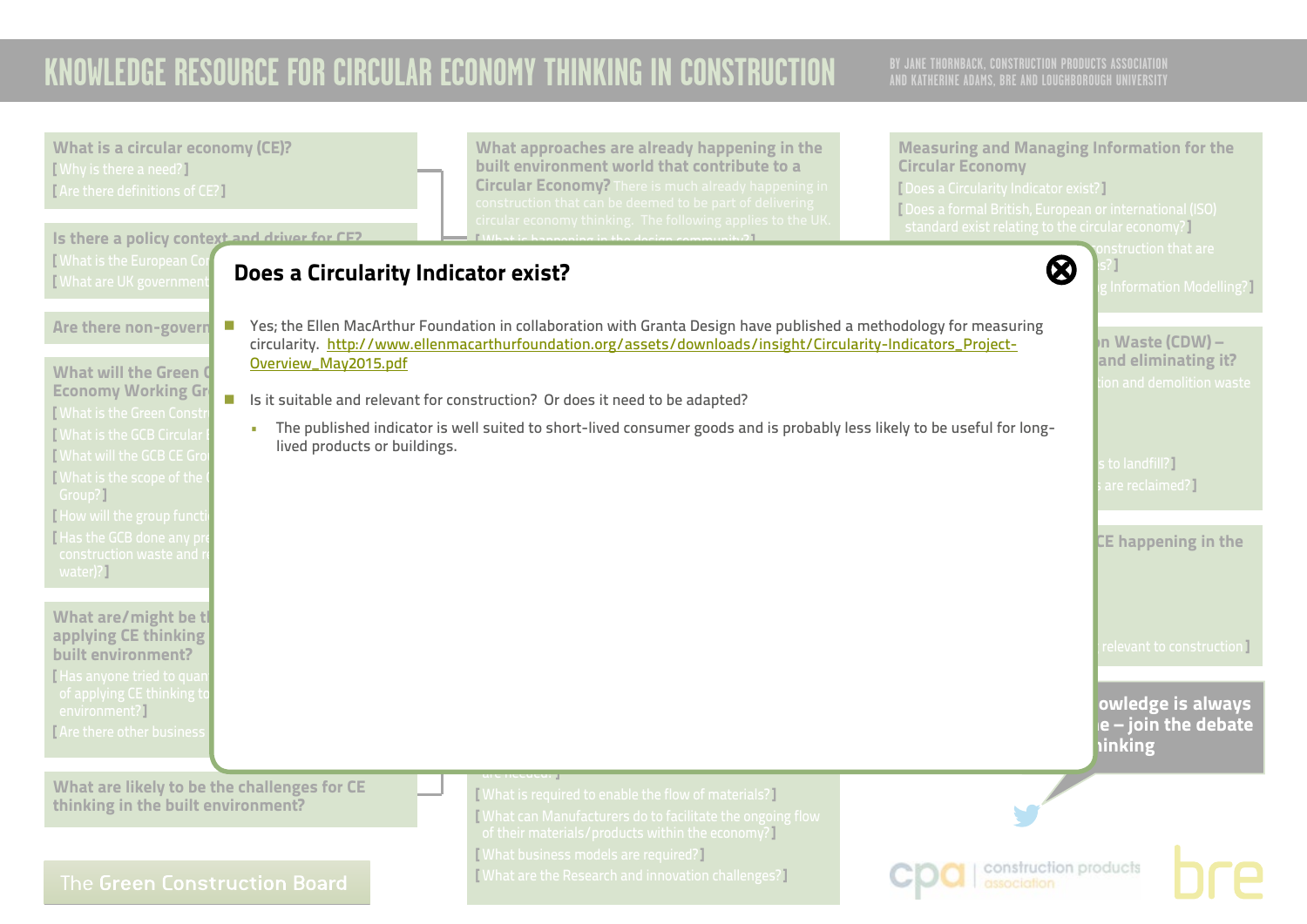## **AND KATHERINE ADAMS, BRE AND LOUGHBOROUGH UNIVERSITY**

What is a circular economy (CE)? What approaches are already happening in the Measuring and Managing Information for the built environment world that contribute to a [ Why is there a need?] Circular Economy Circular Economy? There is much already happening in [ Does a Circularity Indicator exist?] [ Are there definitions of CE?] [ Does a formal British, European or international (ISO) standard exist relating to the circular economy?] Is there a policy context and driver for CE? [ What is happening in the design community?] [ Are there existing standards in construction that are [ What is the European Commission doing on CE?] [ What is happening in the manufacturing sector?] evolving to cover circularity issues?] [ What are UK government(s) doing on CE?] [ What is happening in the contracting community?] [ What is the role for BIM – Building Information Modelling?] [ What is happening in the engineering community?] Are there non-governmental drivers for  $\mathcal G$  $\mathcal{M}(\mathcal{M})$  is happening during the refugee of  $\mathcal{M}(\mathcal{M})$  $\bigotimes$   $\bigcup_{n=1}^{\infty}$  ition and Demolition Waste (CDW) – Does a formal British, European or **[⊗](#page-0-0)** ng, understanding and eliminating it?  $\frac{1}{2}$  are constructed products and materials being reused? What will the Green Construction Board international (ISO) standard exist relating Economy Working Group focus on? roduced in the UK?] to the circular economy? [ What is the Green Construction Board (GCB)?] W data collected?] **I What is the GCB Circular Economy Working Group** CDW is recovered?] n The British Standards Institution (BSI) began in 2015 the development of BS 8001 [ What will the GCB CE Group aim to achieve?]  $\bm v$  how much CDW goes to landfill?  $\bm l$ Framework for implementing circular economy principles in organisations. There is [ What is the scope of the GCB Circular Economy \  $\bm v$  how many materials are reclaimed?] no EU or ISO standard or work stream in progress.<br>*C* Group?] [ How will the group function?] [ Has the GCB done any previous work relating to **P** any examples of CE happening in the  $b$ ironment? water)?] [ Buildings ] [ Infrastructure ] What are/might be the business benefi [ Materials ] applying CE thinking to construction and  $\overline{\rm{b}$  rojects on CE thinking relevant to construction ] built environment? [Has anyone tried to quantify the economic bene **V.2 APRIL 2016**  $\frac{1}{\sqrt{2}}$  of applying CE thinking to construction and the built **N** What is required to facilitate the design community to New knowledge is always environment?] adopt CE thinking?] welcome – join the debate [ Are there other business benefits to CE Thinking?] [ What does procuring with CE thinking in mind look like?] at #cethinking [ What measurement and information management tools are needed?] What are likely to be the challenges for CE [ What is required to enable the flow of materials?] thinking in the built environment? [ What can Manufacturers do to facilitate the ongoing flow of their materials/products within the economy?] [ What business models are required?] construction products [ What are the Research and innovation challenges?] The Green Construction Board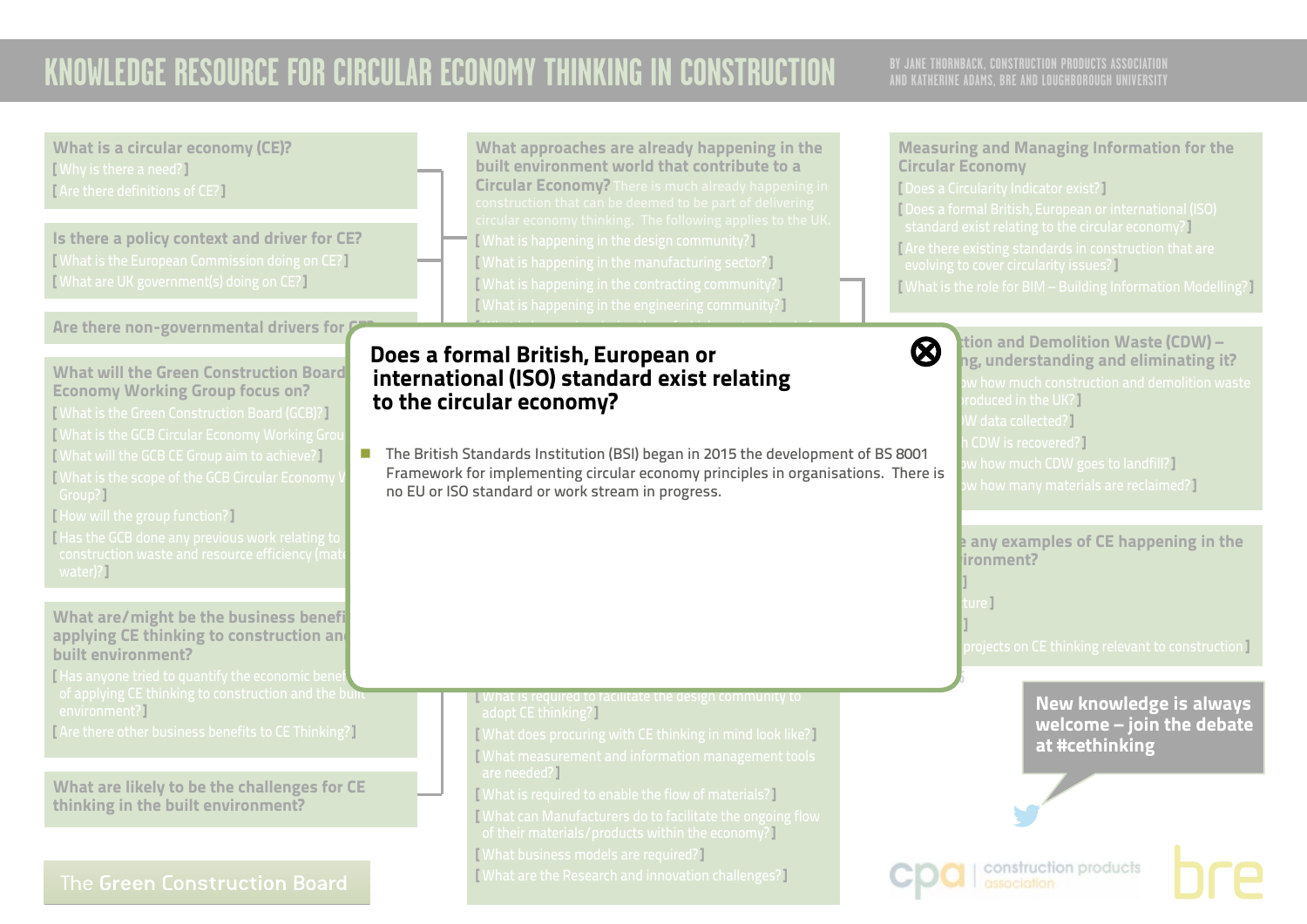## **AND KATHERINE ADAMS, BRE AND LOUGHBOROUGH UNIVERSITY**

What is a circular economy (CE)? **TWhy is there a need?** [ Are there definitions of CE?]

Is there a policy context and driver for CE? [ What is the European Commission doing on CE?] [ What are UK government(s) doing on CE?]

Are there non-governmental drive

What will the Green Construction Economy Working Group focus on? **ECONOMY WORKING CHOOP FOCUS ON** [ What is the GCB Circular Economy Work [ What will the GCB CE Group aim to achi  $\begin{array}{|c|c|c|}\hline \text{I What is the scope of the GCB Circular Eco} & \textcolor{red}{\blacksquare} \hline \end{array}$ Group?]

[ How will the group function?]

 $\overline{\phantom{a}}$  [ Has the GCB done any previous work rel water)?]

What are/might be the business applying CE thinking to construction built environment?

[Has anyone tried to quantify the econon environment?]

[ Are there other business benefits to CE Thinking?]

What are likely to be the challenges for CE thinking in the built environment?

### The Green Construction Board

What approaches are already happening in the built environment world that contribute to a Circular Economy? There is much already happening in [ What is happening in the design community?] [ What is happening in the manufacturing sector?] [ What is happening in the contracting community?]

### <span id="page-34-0"></span>Are there existing standards in construction **[⊗](#page-0-0)** that are evolving to cover circularity issues?  $\overline{a}$  and materials being reused?

- **n** CEN 350 is a suite of European standards for measuring the sustainability performance of buildings and construction products and is wrestling with how to measure different end of life state that the l scenarios.
- calculate the impact of when a product is reused or recycled at End of Life. thinking in the built environment sector  $\mathcal{L}$ **CIRCULAR ECONOMY** and for producing an EPD (an Environmental Product Declaration); it already measures the n EN 15804 is the methodology for measuring the embodied impacts of construction products impact of recycled content and recyclability at end of life and is assessing additional indicators for resource efficiency. Its Module D looks at End of Life of products and is developing ways to
- The Belgian Building Research Institute is doing a lot of work to look at end of life scenarios for ,<br>tellooking at recurlability of products reuse and req benefits that are predicted with circular explicit the conomy that is a sequence of the conomy that is a sequence of the conomy of the conomy of the conomy of the conomy of the conomy of the conomy of the conomy of the con Possible questions might include  $\mathcal{L}$ construction products, looking at recyclability of products, reuse and recycled content and how to measure the related impact.

[ What does procuring with CE thinking in mind look like?] [ What measurement and information management tools are needed?<sup>1</sup>

[ What is required to enable the flow of materials?] [ What can Manufacturers do to facilitate the ongoing flow of their materials/products within the economy?]

[ What business models are required?]

adopt CE thinking?]

[ What are the Research and innovation challenges?]

### Measuring and Managing Information for the Circular Economy

[ Does a Circularity Indicator exist?]

[ Does a formal British, European or international (ISO) standard exist relating to the circular economy?] [ Are there existing standards in construction that are evolving to cover circularity issues?] [ What is the role for BIM – Building Information Modelling?]



 $\blacksquare$ nd Demolition Waste (CDW) – derstanding and eliminating it? in the UK? $\Gamma$ recovered?] much CDW goes to landfill? I many materials are reclaimed? $\P$ 

examples of CE happening in the  $\mathsf{Int2}$ 

on CE thinking relevant to construction ]

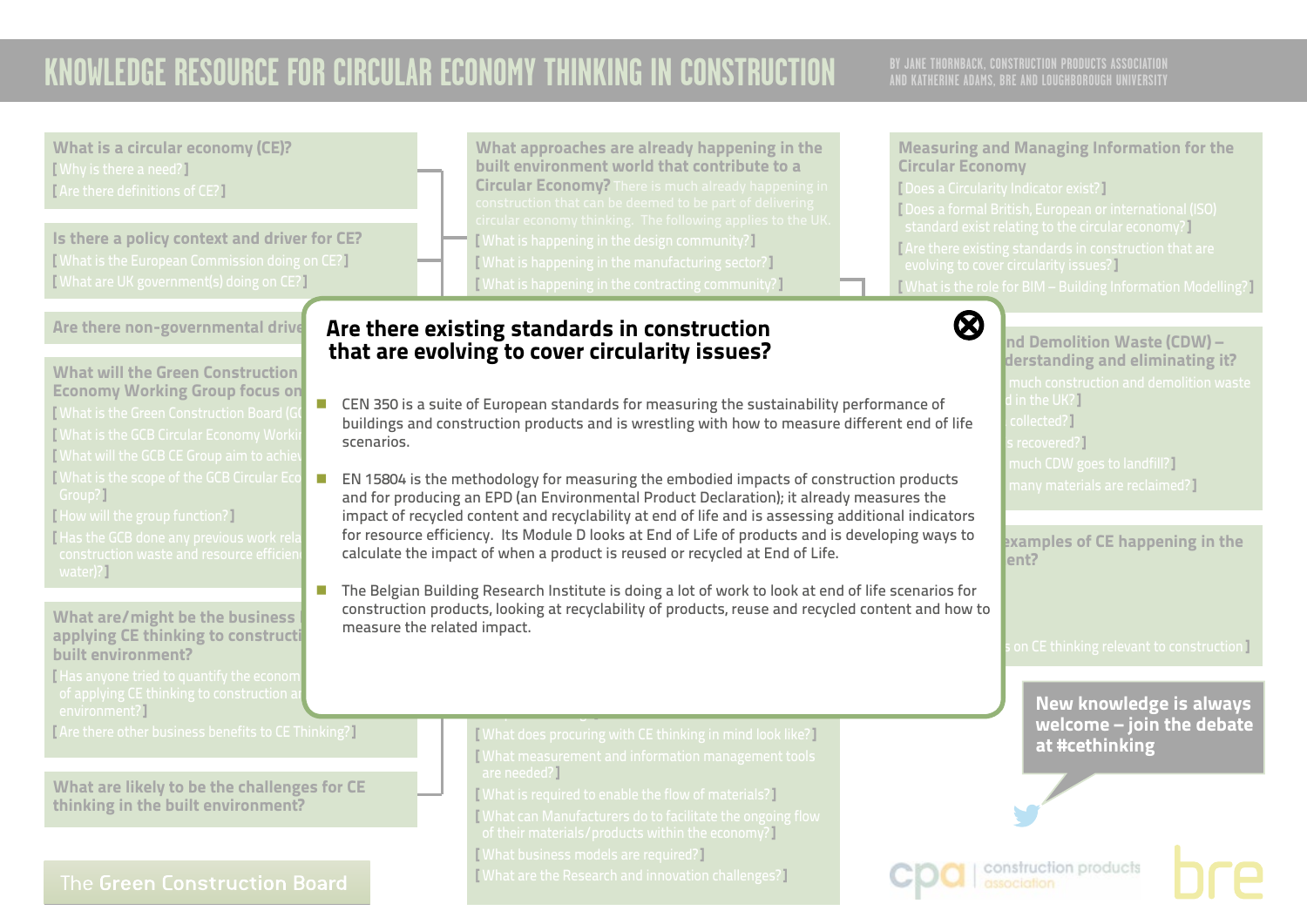<span id="page-35-0"></span>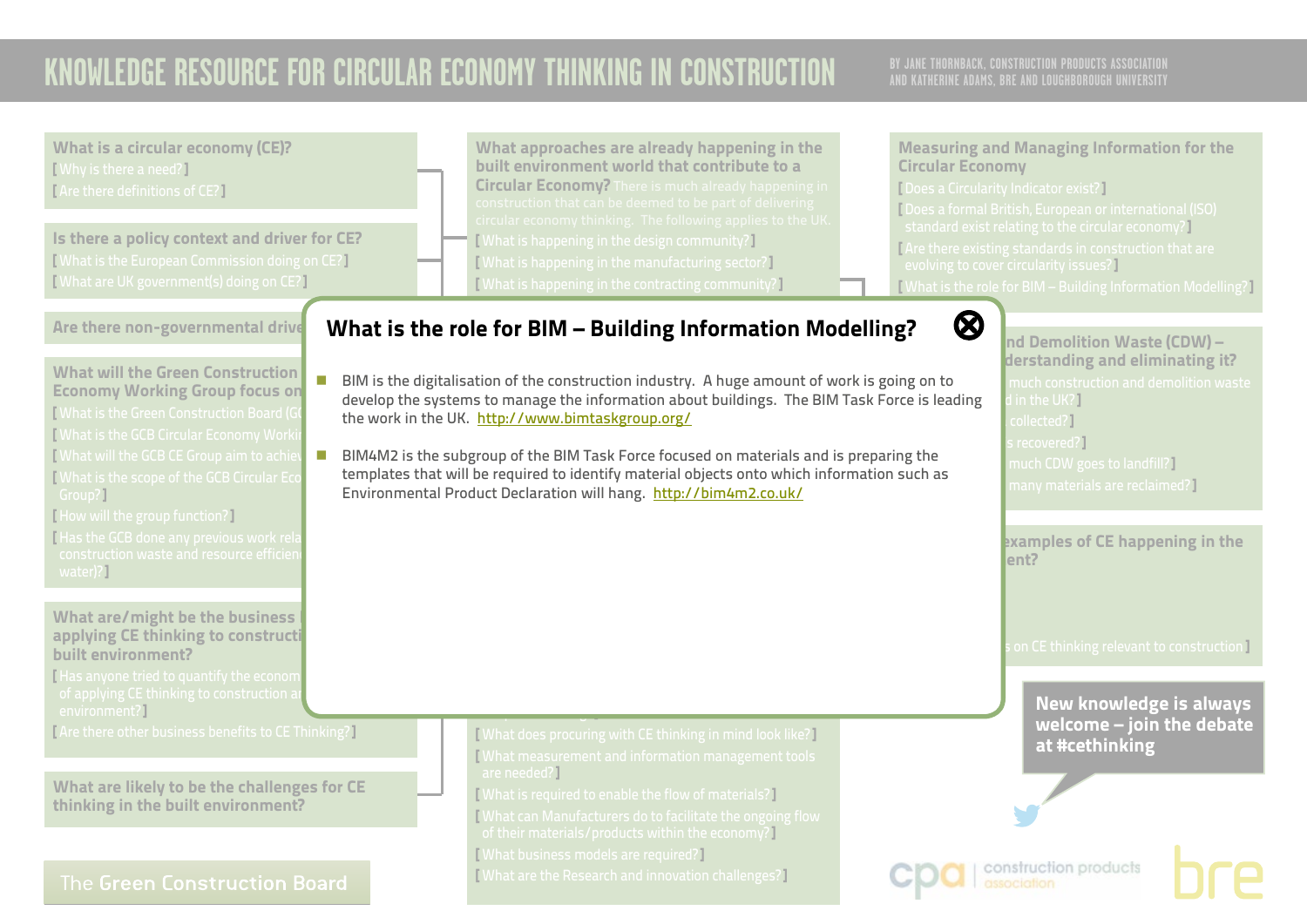<span id="page-36-0"></span>

| What is a circular economy (CE)?<br>[Why is there a need?]<br>[Are there definitions of CE?]<br>Is there a policy context and driver for CE?<br>[What is the European Commission doing on CE?]<br>[What are UK government(s) doing on CE?]                                                                                                                                                                                                                                                                                         |                                           | What approaches are already happening in the<br>built environment world that contribute to a<br><b>Circular Economy?</b> There is much already happening in<br>construction that can be deemed to be part of delivering<br>circular economy thinking. The following applies to the UK.<br>[What is happening in the design community?]<br>[What is happening in the manufacturing sector?]<br>[What is happening in the contracting community?]<br>[What is happening in the engineering community?] |                | <b>Measuring and Managing Information for the</b><br><b>Circular Economy</b><br>[Does a Circularity Indicator exist?]<br>[Does a formal British, European or international (ISO)<br>standard exist relating to the circular economy?]<br>[Are there existing standards in construction that are<br>evolving to cover circularity issues?]<br>[What is the role for BIM - Building Information Modelling?] |  |
|------------------------------------------------------------------------------------------------------------------------------------------------------------------------------------------------------------------------------------------------------------------------------------------------------------------------------------------------------------------------------------------------------------------------------------------------------------------------------------------------------------------------------------|-------------------------------------------|------------------------------------------------------------------------------------------------------------------------------------------------------------------------------------------------------------------------------------------------------------------------------------------------------------------------------------------------------------------------------------------------------------------------------------------------------------------------------------------------------|----------------|-----------------------------------------------------------------------------------------------------------------------------------------------------------------------------------------------------------------------------------------------------------------------------------------------------------------------------------------------------------------------------------------------------------|--|
| Are there non-governmental drivers for<br><b>What will the Green Construction Board</b><br><b>Economy Working Group focus on?</b><br>[What is the Green Construction Board (GCB)?]<br>$\mathcal{C}^{\mathcal{A}}$<br>[What is the GCB Circular Economy Working Gro<br>[What will the GCB CE Group aim to achieve?]<br>What is the scope of the GCB Circular Economy \<br>Group?<br>[How will the group function?]<br>Has the GCB done any previous work relating to<br>construction waste and resource efficiency (mate<br>water)? | environment/waste/studies/mixed_waste.htm | Do we know how much construction and<br>demolition waste (CDW) is produced in the UK?<br>Yes; in 2012, in the UK, 45.85 million tonnes of CDW was generated in the UK.<br>Of this amount, 44.8 million tonnes was non-hazardous. http://ec.europa.eu/                                                                                                                                                                                                                                                | $\bm{\otimes}$ | tion and Demolition Waste (CDW) –<br>ng, understanding and eliminating it?<br>w how much construction and demolition waste<br>roduced in the UK?]<br>W data collected? $\P$<br>CDW is recovered?<br>w how much CDW goes to landfill?<br>w how many materials are reclaimed?]<br>any examples of CE happening in the<br>ironment?                                                                          |  |
| What are/might be the business benefi<br>applying CE thinking to construction and<br>built environment?<br>Has anyone tried to quantify the economic bene<br>of applying CE thinking to construction and the bullu-<br>environment?]                                                                                                                                                                                                                                                                                               | adopt CE thinking?                        | What is required to facilitate the design community to                                                                                                                                                                                                                                                                                                                                                                                                                                               |                | urel<br>projects on CE thinking relevant to construction T<br><b>New knowledge is always</b><br>welcome - join the debate                                                                                                                                                                                                                                                                                 |  |
| [Are there other business benefits to CE Thinking?]<br>What are likely to be the challenges for CE<br>thinking in the built environment?                                                                                                                                                                                                                                                                                                                                                                                           | are needed?]                              | [What does procuring with CE thinking in mind look like?]<br>[What measurement and information management tools<br>[What is required to enable the flow of materials?]<br>[What can Manufacturers do to facilitate the ongoing flow<br>of their materials/products within the economy?]<br><b>[What business models are required?]</b>                                                                                                                                                               |                | at #cethinking                                                                                                                                                                                                                                                                                                                                                                                            |  |
| <b>The Green Construction Board</b>                                                                                                                                                                                                                                                                                                                                                                                                                                                                                                |                                           | [What are the Research and innovation challenges?]                                                                                                                                                                                                                                                                                                                                                                                                                                                   |                | construction products<br>association                                                                                                                                                                                                                                                                                                                                                                      |  |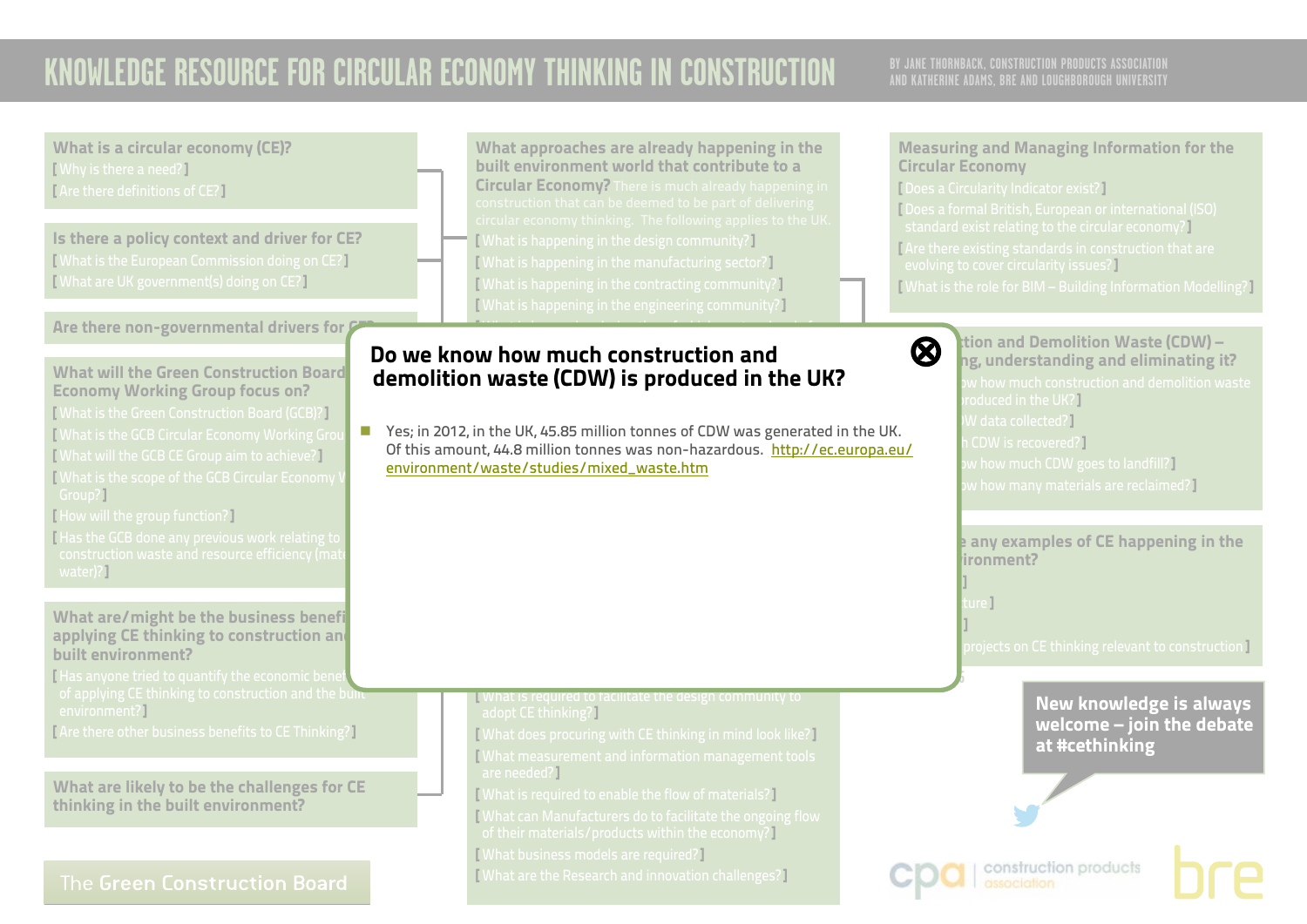## **AND KATHERINE ADAMS, BRE AND LOUGHBOROUGH UNIVERSITY**

What is a circular economy (CE)? **TWhy is there a need?** [ Are there definitions of CE?]

Is there a policy context and driver for CE? [ What is the European Commission doing on CE?] [ What are UK government(s) doing on CE?]

### Are there non-governmental drivers for  $\mathcal G$

What will the Green Construction Board Economy Working Group focus on?

[ What is the Green Construction Board (GCB)?] [ What is the GCB Circular Economy Working Group [ What will the GCB CE Group aim to achieve?] [ What is the scope of the GCB Circular Economy \ Group?]

[ How will the group function?]

[ Has the GCB done any previous work relating to water)?]

What are/might be the business benefi applying CE thinking to construction and built environment?

[Has anyone tried to quantify the economic bene  $\frac{1}{\sqrt{2}}$  of applying CE thinking to construction and the built environment?]

[ Are there other business benefits to CE Thinking?]

What are likely to be the challenges for CE thinking in the built environment?

### The Green Construction Board

What approaches are already happening in the built environment world that contribute to a Circular Economy? There is much already happening in [ What is happening in the design community?] [ What is happening in the manufacturing sector?] [ What is happening in the contracting community?] [ What is happening in the engineering community?]

 $\mathcal{M}(\mathcal{M})$  is happening during the refugee of  $\mathcal{M}(\mathcal{M})$ 

#### <span id="page-37-0"></span>life stages?] How is CDW data collected? [⊗](#page-0-0)  $\mathbf r$  and constructs and materials being reused?

n In the UK, CDW data is collected on a yearly basis. It is collected through the environmental protection agencies using waste management data from licensed waste management facilities as well as other sources such as industry data enorts are made to synchromse approaches across England, Scotland, wales ar<br>NI, methodologies are not identical and are under review. <u>[http://ec.europa.eu/](http://ec.europa.eu/environment/waste/studies/mixed_waste.htm)</u><br>environment/waste/studies/mixed\_waste.htm related to recycled aggregates. This may also be supplemented by surveys. Whilst efforts are made to synchronise approaches across England, Scotland, Wales and [environment/waste/studies/mixed\\_waste.htm](http://ec.europa.eu/environment/waste/studies/mixed_waste.htm)

#### **N** What is required to facilitate the design community to adopt CE thinking?]

[ What does procuring with CE thinking in mind look like?] [ What measurement and information management tools are needed?]

[ What is required to enable the flow of materials?]

[ What can Manufacturers do to facilitate the ongoing flow

of their materials/products within the economy?]

[ What business models are required?]

[ What are the Research and innovation challenges?]

### Measuring and Managing Information for the Circular Economy

[ Does a Circularity Indicator exist?]

[ Does a formal British, European or international (ISO) standard exist relating to the circular economy?] [ Are there existing standards in construction that are evolving to cover circularity issues?] [ What is the role for BIM – Building Information Modelling?]



 $\bigotimes$   $\bigcup_{n=1}^{\infty}$  ition and Demolition Waste (CDW) – ng, understanding and eliminating it? roduced in the UK?] W data collected?] CDW is recovered?]  $\bm v$  how much CDW goes to landfill?  $\bm l$  $\bm{w}$  how many materials are reclaimed?  $\bm{P}$ 

> **P** any examples of CE happening in the  $binom{m}{k}$

[ Infrastructure ]

**V.2 APRIL 2016**

[ Buildings ]

[ Materials ]

projects on CE thinking relevant to construction **]** 



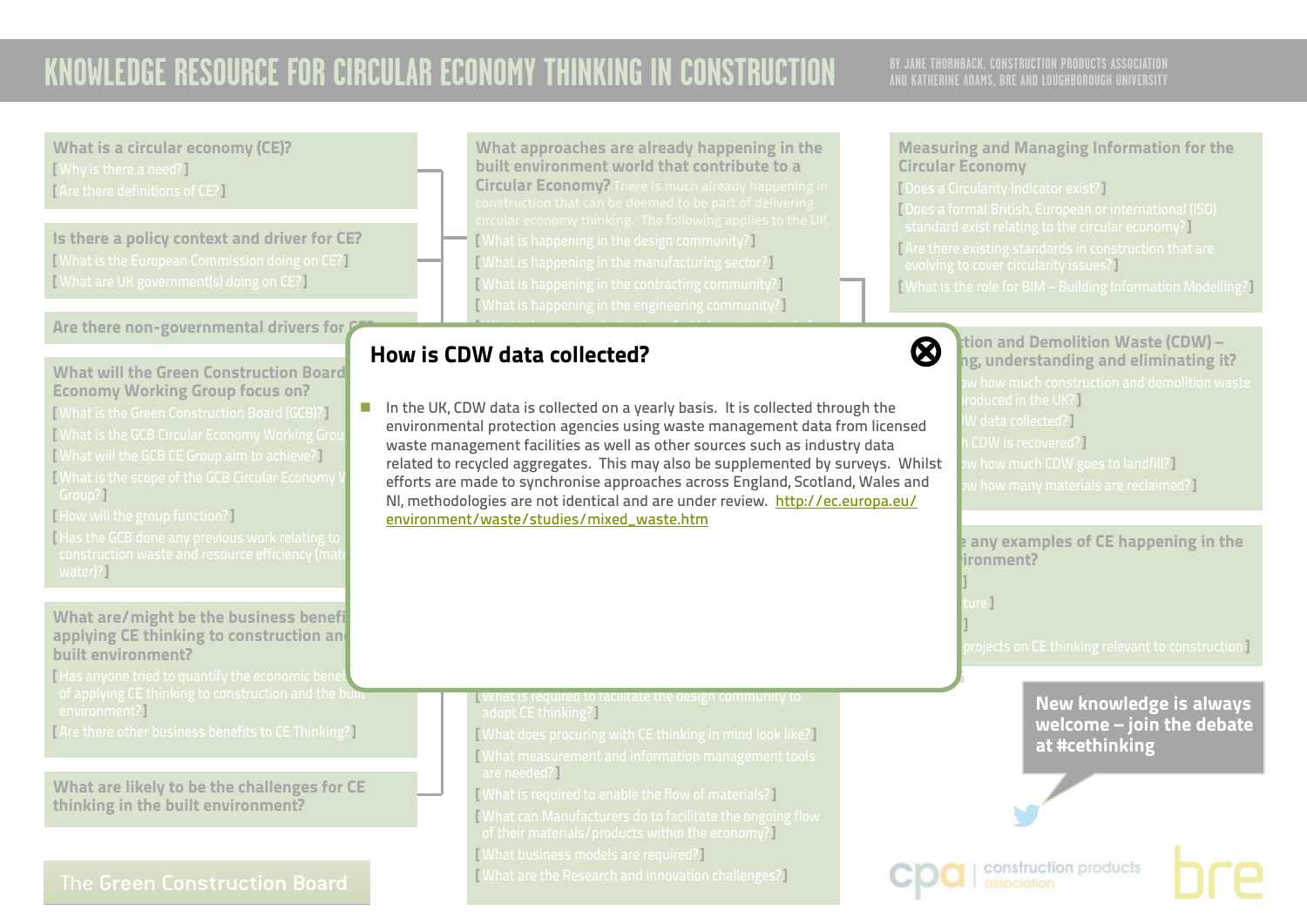## **AND KATHERINE ADAMS, BRE AND LOUGHBOROUGH UNIVERSITY**

What is a circular economy (CE)? [ Why is there a need?] [ Are there definitions of CE?]

Is there a policy context and driver for CE? [ What is the European Commission doing on CE?] [ What are UK government(s) doing on CE?]

### Are there non-governmental drivers for  $\mathcal G$

What will the Green Construction Board Economy Working Group focus on?

[ What is the Green Construction Board (GCB)?] [ What is the GCB Circular Economy Working Group [ What will the GCB CE Group aim to achieve?] [ What is the scope of the GCB Circular Economy Group?]

- [ How will the group function?]
- [ Has the GCB done any previous work relating to water)?]

What are/might be the business benefi applying CE thinking to construction and built environment?

[Has anyone tried to quantify the economic bene  $\frac{1}{\sqrt{2}}$  of applying CE thinking to construction and the built environment?]

[ Are there other business benefits to CE Thinking?]

What are likely to be the challenges for CE thinking in the built environment?

### The Green Construction Board

What approaches are already happening in the built environment world that contribute to a Circular Economy? There is much already happening in [ What is happening in the design community?] [ What is happening in the manufacturing sector?] [ What is happening in the contracting community?] [ What is happening in the engineering community?]

 $\mathcal{M}(\mathcal{M})$  is happening during the refugee of  $\mathcal{M}(\mathcal{M})$ 

#### <span id="page-38-0"></span>life stages?] How much CDW is recovered? [⊗](#page-0-0)  $\overline{a}$  are construction products and materials being relatively.



[http://ec.europa.eu/environment/waste/studies/mixed\\_waste.htm](http://ec.europa.eu/environment/waste/studies/mixed_waste.htm)

**N** What is required to facilitate the design community to adopt CE thinking?]

[ What does procuring with CE thinking in mind look like?] [ What measurement and information management tools are needed?]

[ What is required to enable the flow of materials?]

[ What can Manufacturers do to facilitate the ongoing flow

of their materials/products within the economy?]

[ What business models are required?]

[ What are the Research and innovation challenges?]

### Measuring and Managing Information for the Circular Economy

[ Does a Circularity Indicator exist?]

[ Does a formal British, European or international (ISO) standard exist relating to the circular economy?] [ Are there existing standards in construction that are evolving to cover circularity issues?] [ What is the role for BIM – Building Information Modelling?]

 $\bigotimes$   $\bigcup_{n=1}^{\infty}$  ition and Demolition Waste (CDW) – ng, understanding and eliminating it? roduced in the UK?]  $N$  data collected?] CDW is recovered?]  $\bm v$  how much CDW goes to landfill?  $\bm l$  $w$  how many materials are reclaimed?]

> **Are there any examples of CE happening in the**  $binom{m}{k}$

[ Infrastructure ]

**V.2 APRIL 2016**

[ Buildings ]

[ Materials ]

 $\overline{\rm{b}$  rojects on CE thinking relevant to construction ]

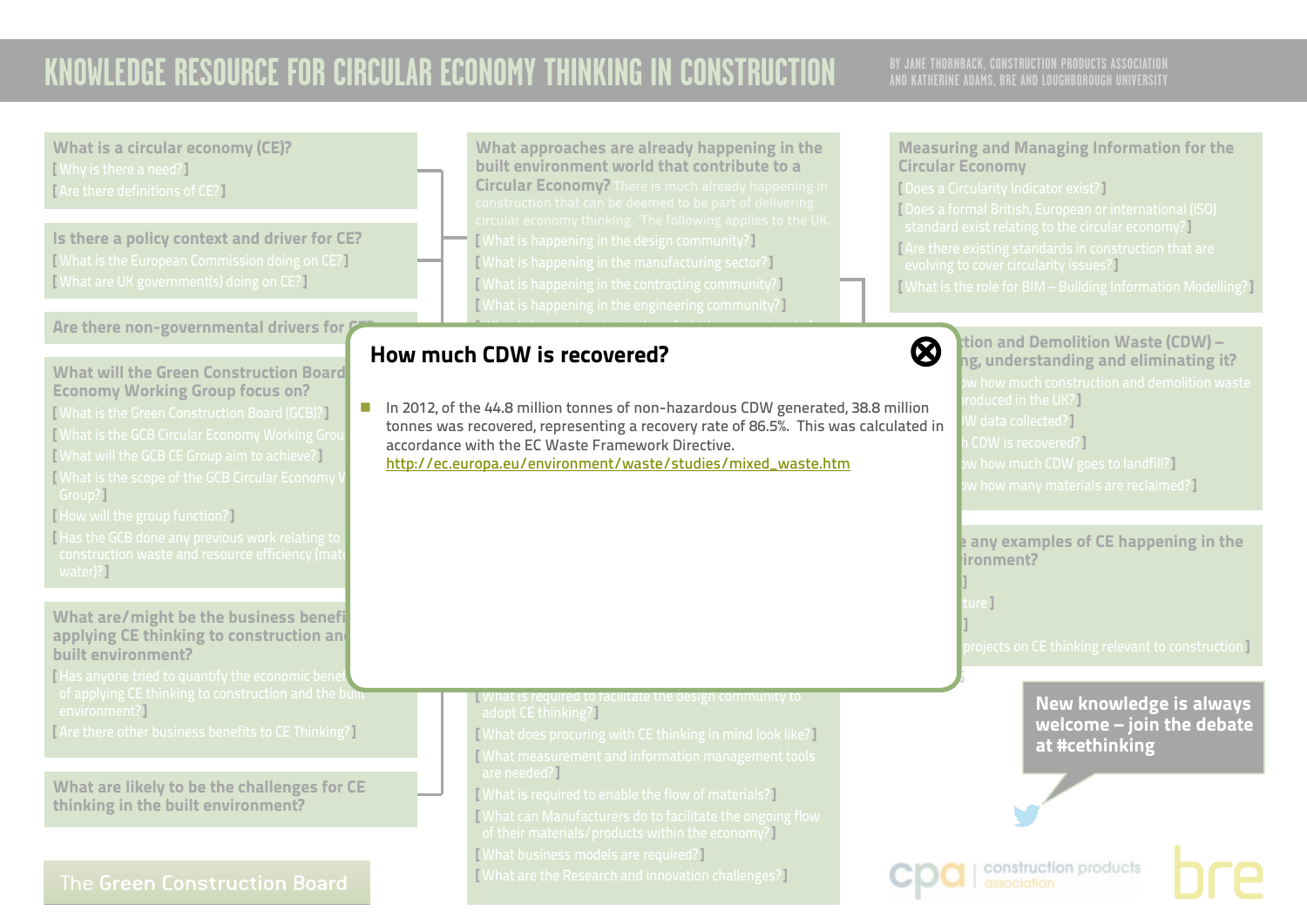<span id="page-39-0"></span>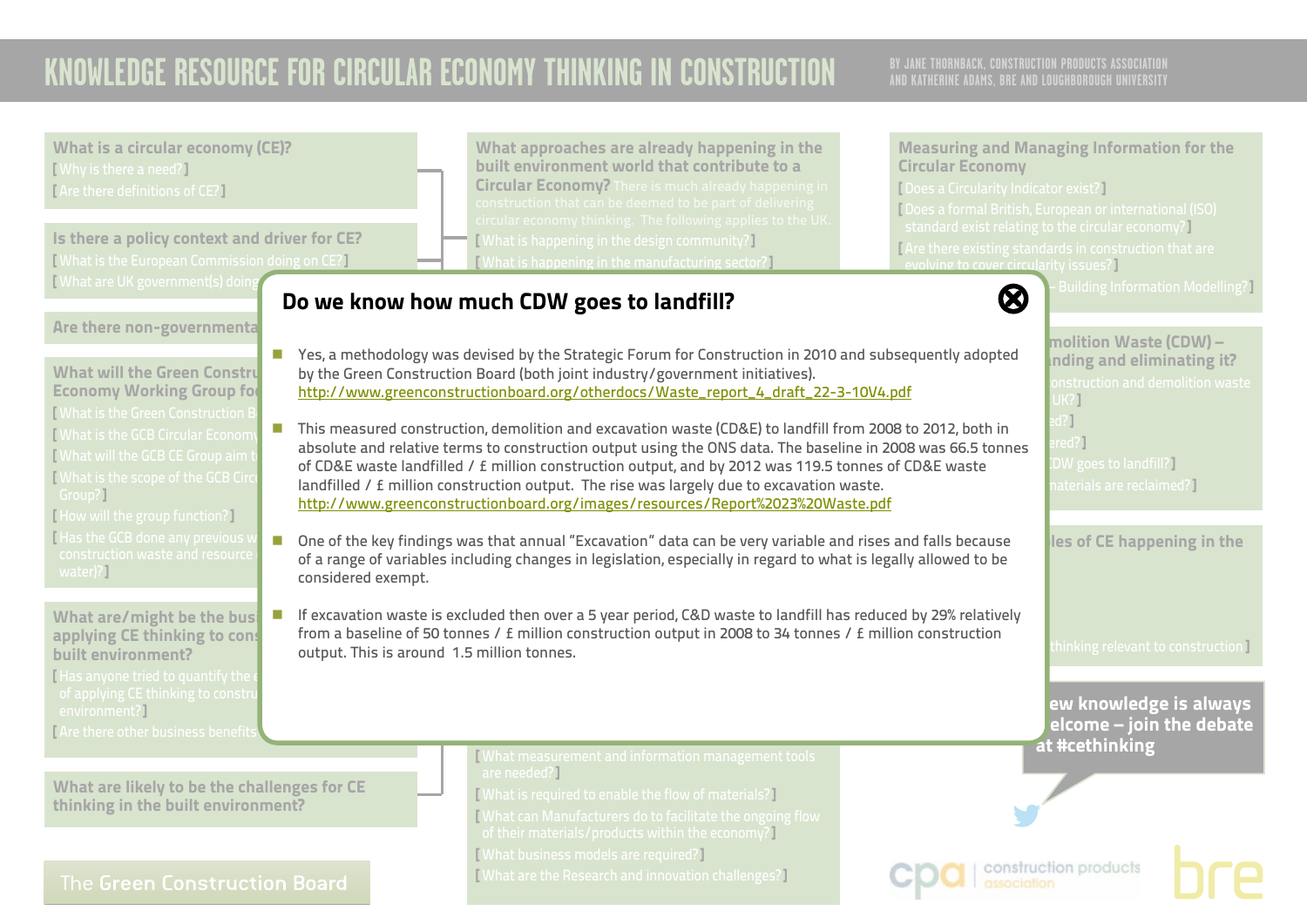## **AND KATHERINE ADAMS, BRE AND LOUGHBOROUGH UNIVERSITY**

What is a circular economy (CE)? [ Why is there a need?] [ Are there definitions of CE?]

Is there a policy context and driver for CE? [ What is the European Commission doing on CE?] [ What are UK government(s) doing on CE?]

Are there non-governmental drivers for CE?

### What will the Green Construction Board Circular Economy Working Group focus on?

- [ What is the Green Construction Board (GCB)?]
- [ What is the GCB Circular Economy Working Group?]
- [ What will the GCB CE Group aim to achieve?]
- [ What is the scope of the GCB Circular Economy Working Group?]
- [ How will the group function?]
- [Has the GCB done any previous work relating to ] water)?]

#### What are/might be the business benefits of applying CE thinking to construction and the built environment?

[ Has anyone tried to quantify the economic benefits environment?]

[ Are there other business benefits to CE Thinking?]

What are likely to be the challenges for CE thinking in the built environment?

### The Green Construction Board

What approaches are already happening in the built environment world that contribute to a Circular Economy? There is much already happening in [ What is happening in the design community?] [ What is happening in the manufacturing sector?] [ What is happening in the contracting community?] [ What is happening in the engineering community?] [ What is happening during the refurbishment and end of life stages?]

### <span id="page-40-0"></span>ug know how many materiale Do we know how many materials  $\qquad \qquad \textcircled{\textbf{8}}$ are reclaimed? **Examples of circular examples of circular economy business of circular economy business are recla**

<u>[shows-predicted-decline.html](http://salvonews.blogspot.co.uk/2008/12/bigrec-survey-shows-predicted-decline.html)</u> reclaimed. In 2011, it was estimated to be around 750,0<br>tonnes, compared to 1.8mt in 2007 and 2.3mt in 2008.  $\blacksquare$  There is a downward trend in the amount of materials reclaimed. In 2011, it was estimated to be around 750,000 [http://salvonews.blogspot.co.uk/2008/12/bigrec-survey-](http://salvonews.blogspot.co.uk/2008/12/bigrec-survey-shows-predicted-decline.html)

[ Are construction products and materials being reused?]

### **How can CE thinking be promoted in the client** community?]

- [ What is required to facilitate the design community to adopt CE thinking?]
- [ What does procuring with CE thinking in mind look like?] [ What measurement and information management tools are needed?]
- [ What is required to enable the flow of materials?]
- [ What can Manufacturers do to facilitate the ongoing flow
- of their materials/products within the economy?]
- [ What business models are required?]
- [ What are the Research and innovation challenges?]

### Measuring and Managing Information for the Circular Economy

[ Does a Circularity Indicator exist?] [ Does a formal British, European or international (ISO) standard exist relating to the circular economy?] [ Are there existing standards in construction that are evolving to cover circularity issues?]

[ What is the role for BIM – Building Information Modelling?]

### Construction and Demolition Waste (CDW) – measuring, understanding and eliminating it?

[ Do we know how much construction and demolition waste (CDW) is produced in the UK?] [ How is CDW data collected?] [ How much CDW is recovered?] [ Do we know how much CDW goes to landfill?] [ Do we know how many materials are reclaimed?]

Are there any examples of CE happening in the built environment? [ Buildings ]

[ Infrastructure ]

**TMaterials 1** 

[ Research projects on CE thinking relevant to construction ]

**V.2 APRIL 2016**

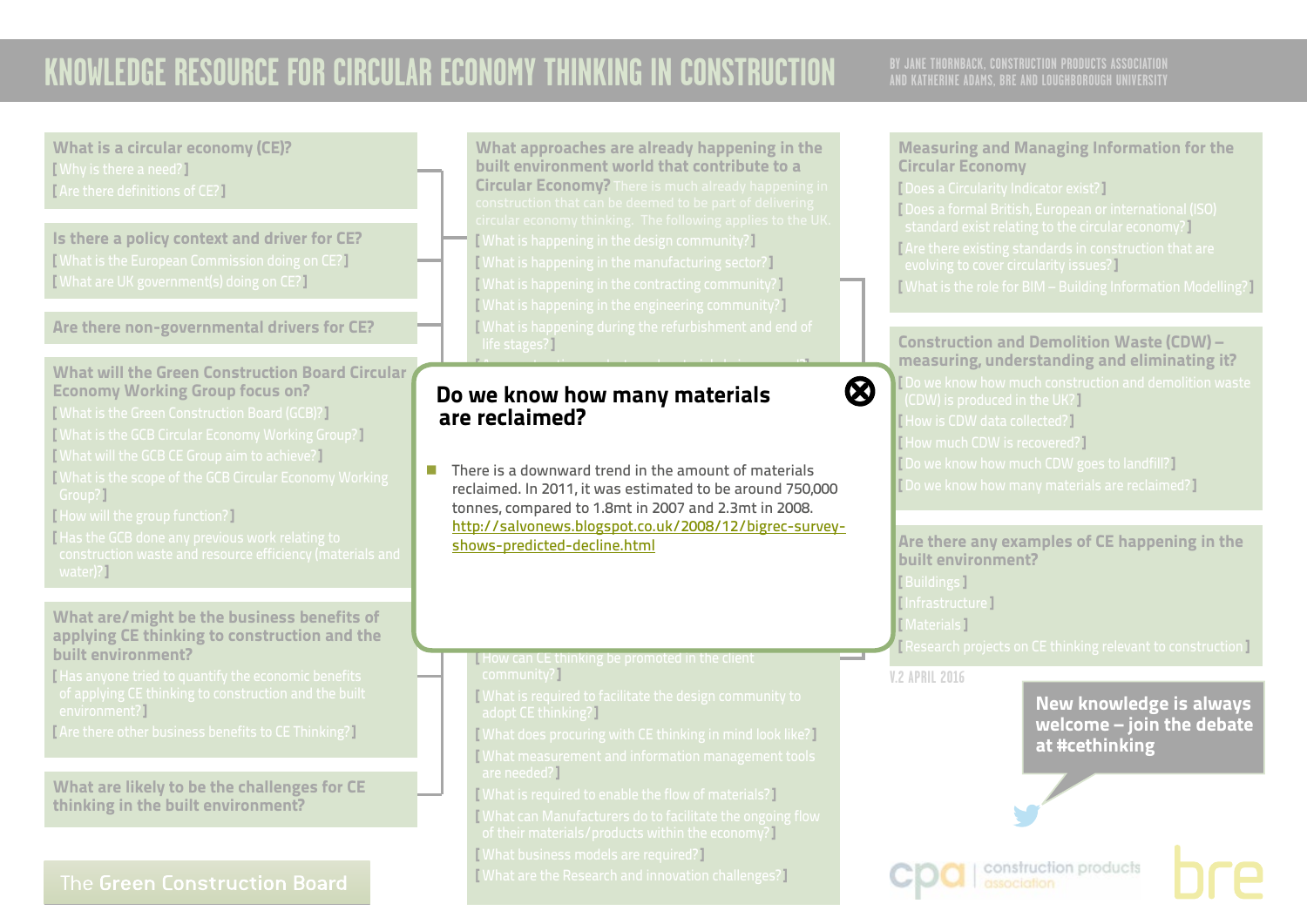<span id="page-41-0"></span>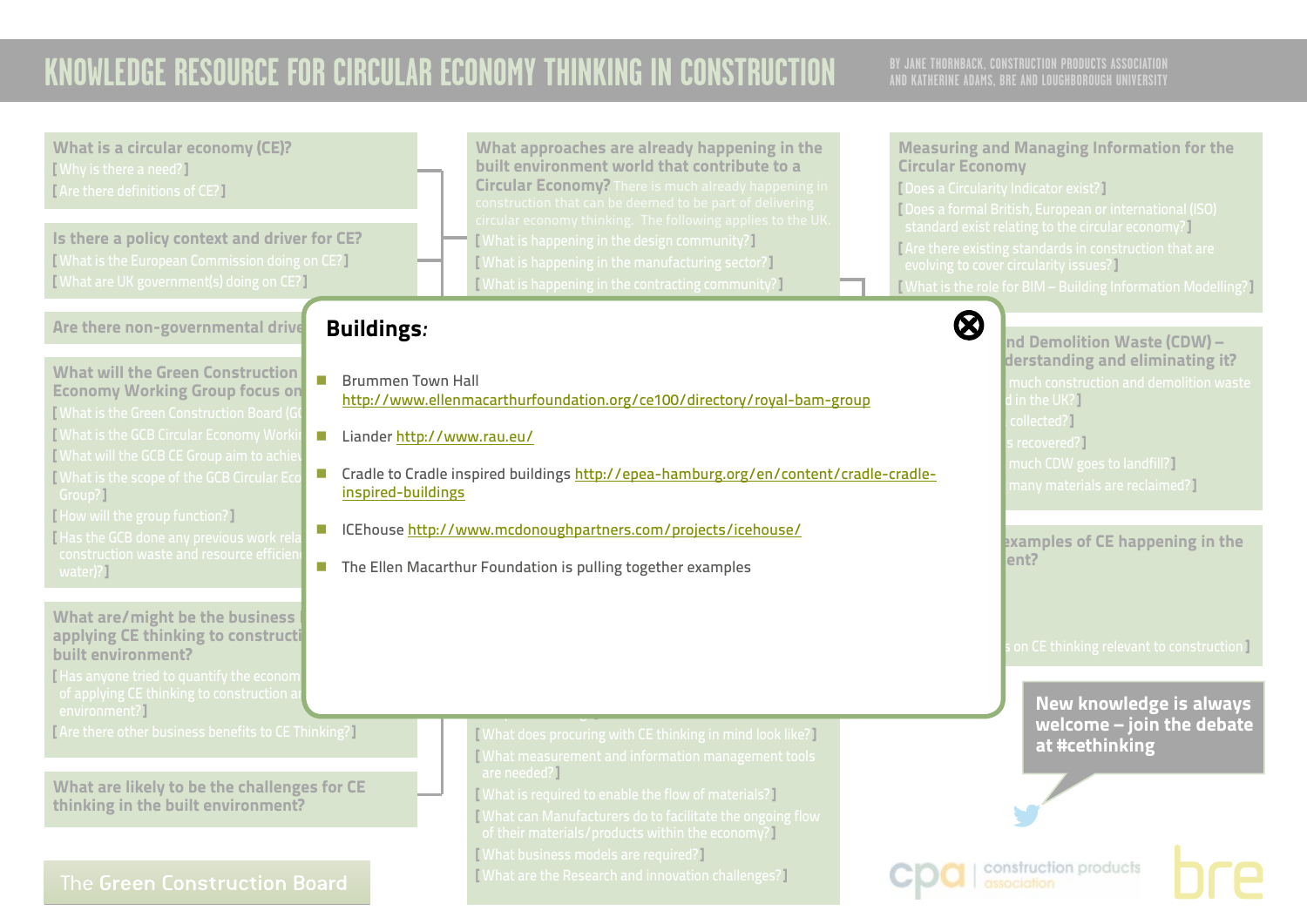## **AND KATHERINE ADAMS, BRE AND LOUGHBOROUGH UNIVERSITY**

What is a circular economy (CE)? [ Why is there a need?] [ Are there definitions of CE?]

Is there a policy context and driver for CE? [ What is the European Commission doing on CE?] [ What are UK government(s) doing on CE?]

Are there non-governmental drivers

What will the Green Construction  $Bo<sub>2</sub>$ Economy Working Group focus on? [ What is the Green Construction Board (GCB)?] [ What is the GCB Circular Economy Working [ What will the GCB CE Group aim to achieve?] [ What is the scope of the GCB Circular Econo Group?]

[ How will the group function?]

[Has the GCB done any previous work relating water)?]

What are/might be the business ben applying CE thinking to construction built environment?

[Has anyone tried to quantify the economic b environment?1

[ Are there other business benefits to CE Thinking?]

What are likely to be the challenges for CE thinking in the built environment?

### The Green Construction Board

What approaches are already happening in the built environment world that contribute to a Circular Economy? There is much already happening in [ What is happening in the design community?] [ What is happening in the manufacturing sector?] [ What is happening in the contracting community?] [ What is happening in the engineering community?]

## <span id="page-42-0"></span>life stages?] Infrastructure: [⊗](#page-0-0)

 $\blacksquare$  MI-ROG - The Major Infrastructure – Resource Optimisation Group is an initiative with companies in the utilities and construction sectors aiming to eliminate waste and optimise resource reuse across projects and supply chains. The companies involved in MIR-OG include Network Rail, National Grid, Anglian Water, HS2, Thames Gateway, **CIRCULAR ECONOMY** <http://www.international-synergies.com/projects/a-highway-to-savings/>Environment Agency Flood Defence and EDF Energy.

#### Measuring and Managing Information for the Circular Economy

[ Does a Circularity Indicator exist?]

[ Infrastructure ]

[ Does a formal British, European or international (ISO) standard exist relating to the circular economy?] [ Are there existing standards in construction that are evolving to cover circularity issues?] [ What is the role for BIM – Building Information Modelling?]

 $\delta$   $\mathbf{Q}$   $\mathbf{Q}$   $\mathbf{Q}$   $\mathbf{Q}$  and Demolition Waste (CDW) – understanding and eliminating it? ced in the UK?]  $at a$  collected?  $\overline{a}$ N is recovered?] w much CDW goes to landfill? $\overline{\phantom{a} \phantom{a}}$  $\,$ ow many materials are reclaimed? $\,$ 

> hy examples of CE happening in the  $h$ ment?

ects on CE thinking relevant to construction **]** 

construction products

### New knowledge is always welcome – join the debate at #cethinking

#### [ What is required to facilitate the design community to adopt CE thinking?]

[ What does procuring with CE thinking in mind look like?] [ What measurement and information management tools are needed?]

[ What is required to enable the flow of materials?]

[ What can Manufacturers do to facilitate the ongoing flow

of their materials/products within the economy?]

[ What business models are required?]

[ What are the Research and innovation challenges?]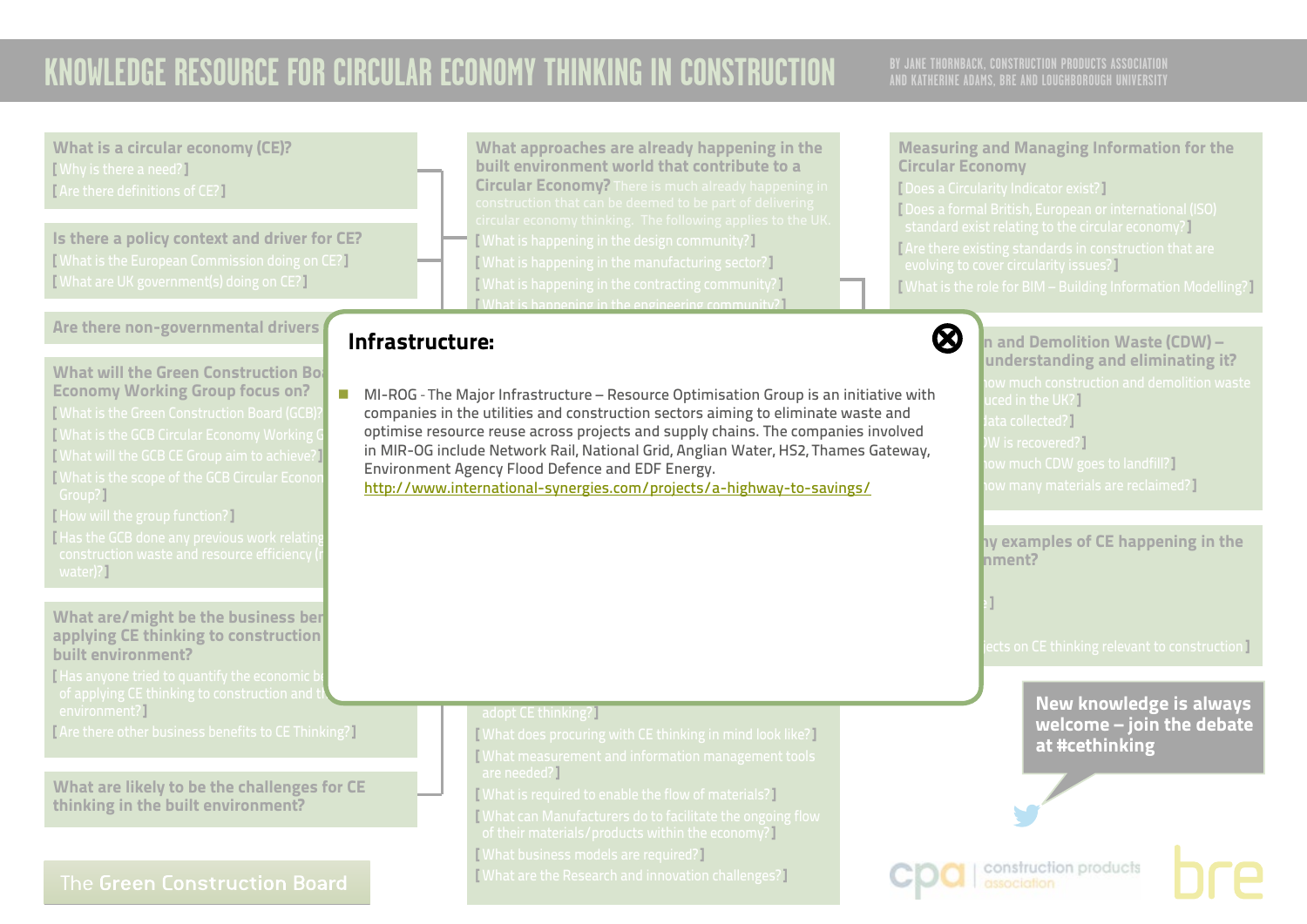<span id="page-43-0"></span>

| <b>What is a circular economy (CE)?</b><br>[Why is there a need?]<br>[Are there definitions of CE?]<br>Is there a policy context and driver for CE?<br>What is the European Comm                                                                                                                                                                                                                                                                                                                                                                                                                                                                                                                                                                                   | What approaches are already happening in the<br>built environment world that contribute to a<br><b>Circular Economy?</b> There is much already happening in<br>construction that can be deemed to be part of delivering<br>circular economy thinking. The following applies to the UK.<br>[What is happening in the design community?]                                                                                                                                                                                                                                                                                                                                                                                                                                                                      | <b>Measuring and Managing Information for the</b><br><b>Circular Economy</b><br>[Does a Circularity Indicator exist?]<br>Does a formal British, European or international (ISO)<br>standard exist relating to the circular economy?<br>I Are there existing standards in construction that are<br>ssues? |
|--------------------------------------------------------------------------------------------------------------------------------------------------------------------------------------------------------------------------------------------------------------------------------------------------------------------------------------------------------------------------------------------------------------------------------------------------------------------------------------------------------------------------------------------------------------------------------------------------------------------------------------------------------------------------------------------------------------------------------------------------------------------|-------------------------------------------------------------------------------------------------------------------------------------------------------------------------------------------------------------------------------------------------------------------------------------------------------------------------------------------------------------------------------------------------------------------------------------------------------------------------------------------------------------------------------------------------------------------------------------------------------------------------------------------------------------------------------------------------------------------------------------------------------------------------------------------------------------|----------------------------------------------------------------------------------------------------------------------------------------------------------------------------------------------------------------------------------------------------------------------------------------------------------|
| [What are UK government(s)<br><b>Materials:</b>                                                                                                                                                                                                                                                                                                                                                                                                                                                                                                                                                                                                                                                                                                                    |                                                                                                                                                                                                                                                                                                                                                                                                                                                                                                                                                                                                                                                                                                                                                                                                             | $\bm{\otimes}$<br><b>Iding Information Modelling?</b>                                                                                                                                                                                                                                                    |
| Are there non-governme<br><b>What will the Green Cons</b><br>T.<br><b>Economy Working Group</b><br><b>Nhat is the Green Constructi</b><br>Steel http://www.asbp.org.uk/resources/<br><b>N</b> hat is the GCB Circular Ecor<br>$\sim$<br>Mhat will the GCB CE Group<br>php?id=1658<br><b>I</b> What is the scope of the GCB<br>Group?]<br>$\mathcal{C}^{\mathcal{A}}$<br>[How will the group function?]<br>Has the GCB done any previo<br>construction waste and resor<br>water)?]<br>What are/might be the b<br>Recoflor http://www.recofloor.org/<br>applying CE thinking to c<br>Recovinyl http://www.recovinyl.com/<br>built environment?<br>I Has anyone tried to quantify<br>of applying CE thinking to cor<br>environment?]<br>TAre there other business ben | ■ Creating a Circular Economy for leftover decorative paint in the UK http://www.paintcare.org.uk/<br>Gypsum to Gypsum http://gypsumtogypsum.org/<br>Material Sector Resource Efficiency Action Plans (REAPs) - http://www.constructionproducts.org.uk/index.<br>Take back schemes (manufacturer specific) including:<br>British Gypsum http://www.british-gypsum.com/about-us/sustainability/plasterboard-recycling<br>Siniat http://www.siniat.co.uk/en/knowledge-centre/sustainability/recycling<br>Knauf; Armstrong http://www.armstrong.co.uk/commclgeu/eu1/uk/gb/environment_recycling_program.html<br>Rockwool, Travis Perkins http://www.travisperkinsplc.co.uk/news-and-media/our-stories/waste-take-back.aspx<br>Kingspan Insulation http://blog.kingspaninsulation.co.uk/waste-take-back-scheme/ | lition Waste (CDW) -<br>ing and eliminating it?<br>ruction and demolition waste<br>goes to landfill?]<br>rials are reclaimed?]<br>of CE happening in the<br>king relevant to construction I<br>knowledge is always<br>ome – join the debate<br>cethinking                                                |
| What are likely to be the challenges for CE<br>thinking in the built environment?<br>The Green Construction Board                                                                                                                                                                                                                                                                                                                                                                                                                                                                                                                                                                                                                                                  | are needed?]<br>[What is required to enable the flow of materials?]<br>What can Manufacturers do to facilitate the ongoing flow<br>of their materials/products within the economy?]<br>[What business models are required?]<br><b>What are the Research and innovation challenges?</b>                                                                                                                                                                                                                                                                                                                                                                                                                                                                                                                      | construction products                                                                                                                                                                                                                                                                                    |